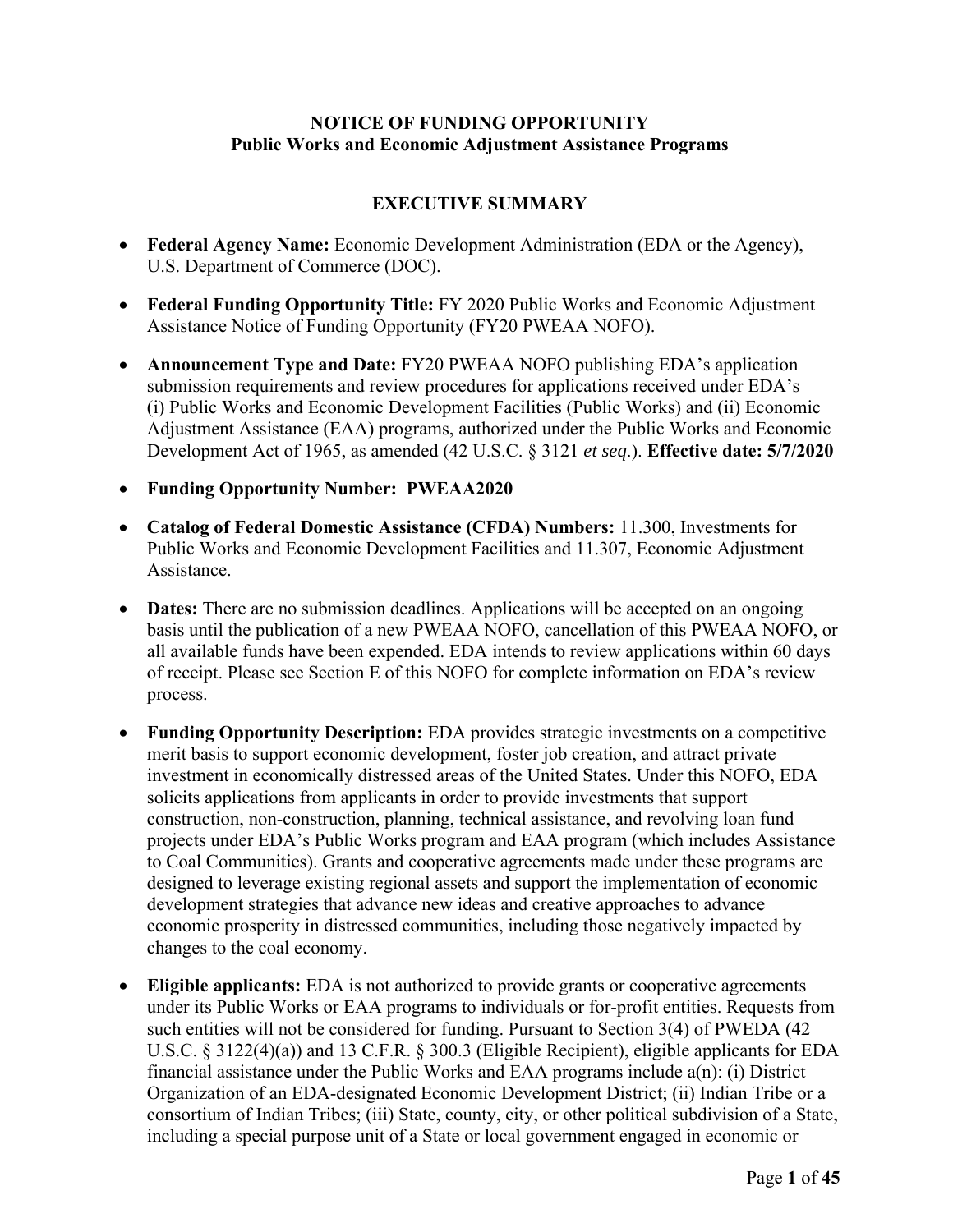infrastructure development activities, or a consortium of political subdivisions; (iv) institution of higher education or a consortium of institutions of higher education; or (v) public or private non-profit organization or association acting in cooperation with officials of a political subdivision of a State.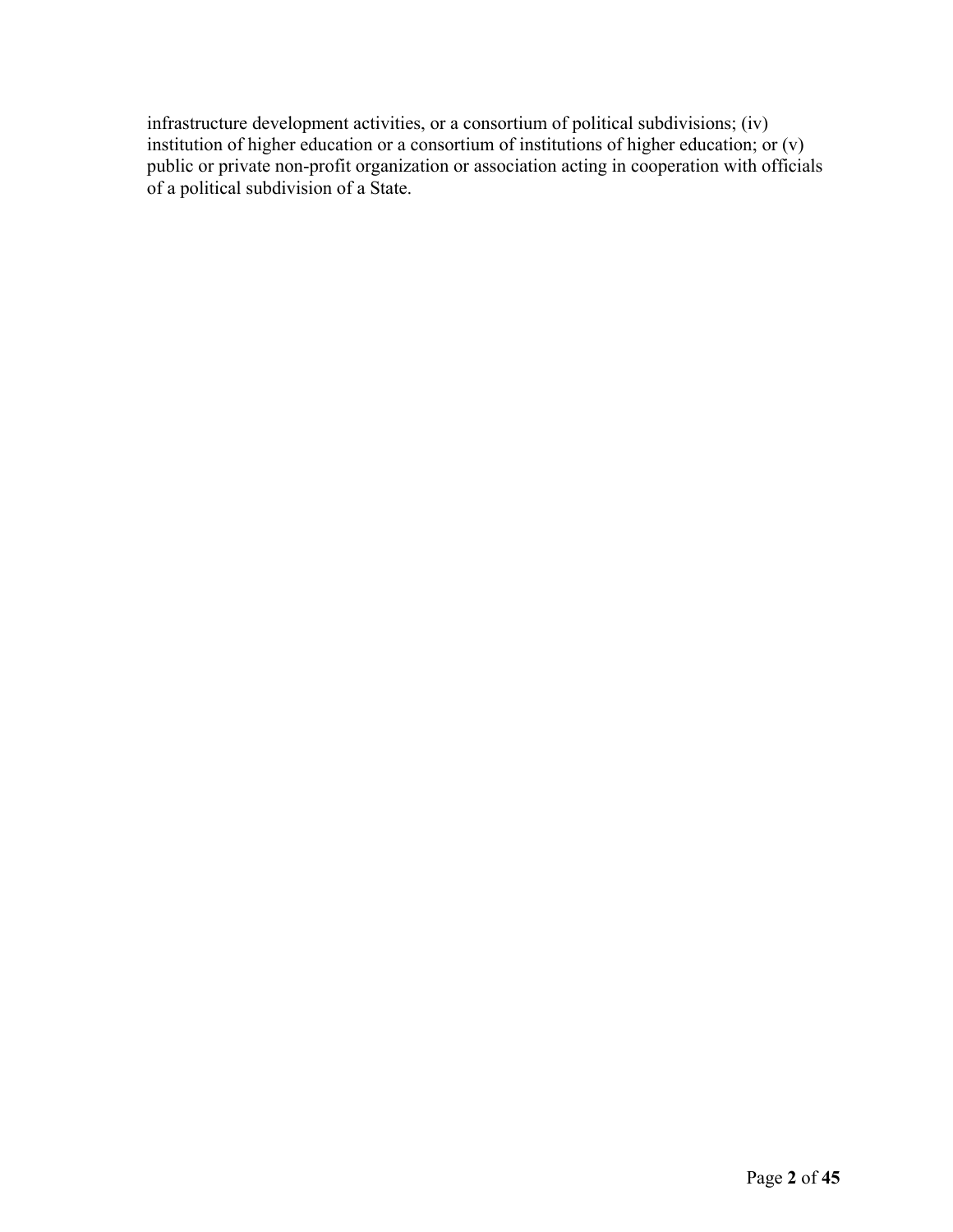# FULL ANNOUNCEMENT TEXT

| FY 2020 Public Works and Economic Adjustment Assistance Programs |              |                                                                          |  |  |  |  |
|------------------------------------------------------------------|--------------|--------------------------------------------------------------------------|--|--|--|--|
|                                                                  |              |                                                                          |  |  |  |  |
|                                                                  |              |                                                                          |  |  |  |  |
| A.                                                               |              |                                                                          |  |  |  |  |
|                                                                  | $1_{-}$      |                                                                          |  |  |  |  |
|                                                                  | 2.           |                                                                          |  |  |  |  |
|                                                                  | 3.           |                                                                          |  |  |  |  |
|                                                                  | 4.           |                                                                          |  |  |  |  |
| <b>B.</b>                                                        |              |                                                                          |  |  |  |  |
|                                                                  | $1_{\cdot}$  |                                                                          |  |  |  |  |
|                                                                  | 2.           | What Type of Funding Instrument Will Be Used to Make Awards and How Long |  |  |  |  |
| $\mathbf{C}$ .                                                   |              |                                                                          |  |  |  |  |
|                                                                  |              |                                                                          |  |  |  |  |
|                                                                  | 2.           |                                                                          |  |  |  |  |
|                                                                  | 3.           |                                                                          |  |  |  |  |
| D.                                                               |              |                                                                          |  |  |  |  |
|                                                                  | 1.           |                                                                          |  |  |  |  |
|                                                                  | 2.           |                                                                          |  |  |  |  |
|                                                                  | 3.           | Unique Entity Identifier and System for Award Management (SAM)  26       |  |  |  |  |
|                                                                  | 4.           |                                                                          |  |  |  |  |
|                                                                  | 5.           |                                                                          |  |  |  |  |
|                                                                  | 6.           |                                                                          |  |  |  |  |
|                                                                  | 7.           |                                                                          |  |  |  |  |
| E.                                                               |              |                                                                          |  |  |  |  |
|                                                                  | $1_{\ldots}$ |                                                                          |  |  |  |  |
|                                                                  | 2.           | Federal Awardee Performance and Integrity System (FAPIIS) Review 31      |  |  |  |  |
| $\mathbf{F}$ .                                                   |              |                                                                          |  |  |  |  |
|                                                                  | 1.           |                                                                          |  |  |  |  |
|                                                                  | 2.           |                                                                          |  |  |  |  |
|                                                                  | 3.           |                                                                          |  |  |  |  |
| G.                                                               |              |                                                                          |  |  |  |  |
|                                                                  |              |                                                                          |  |  |  |  |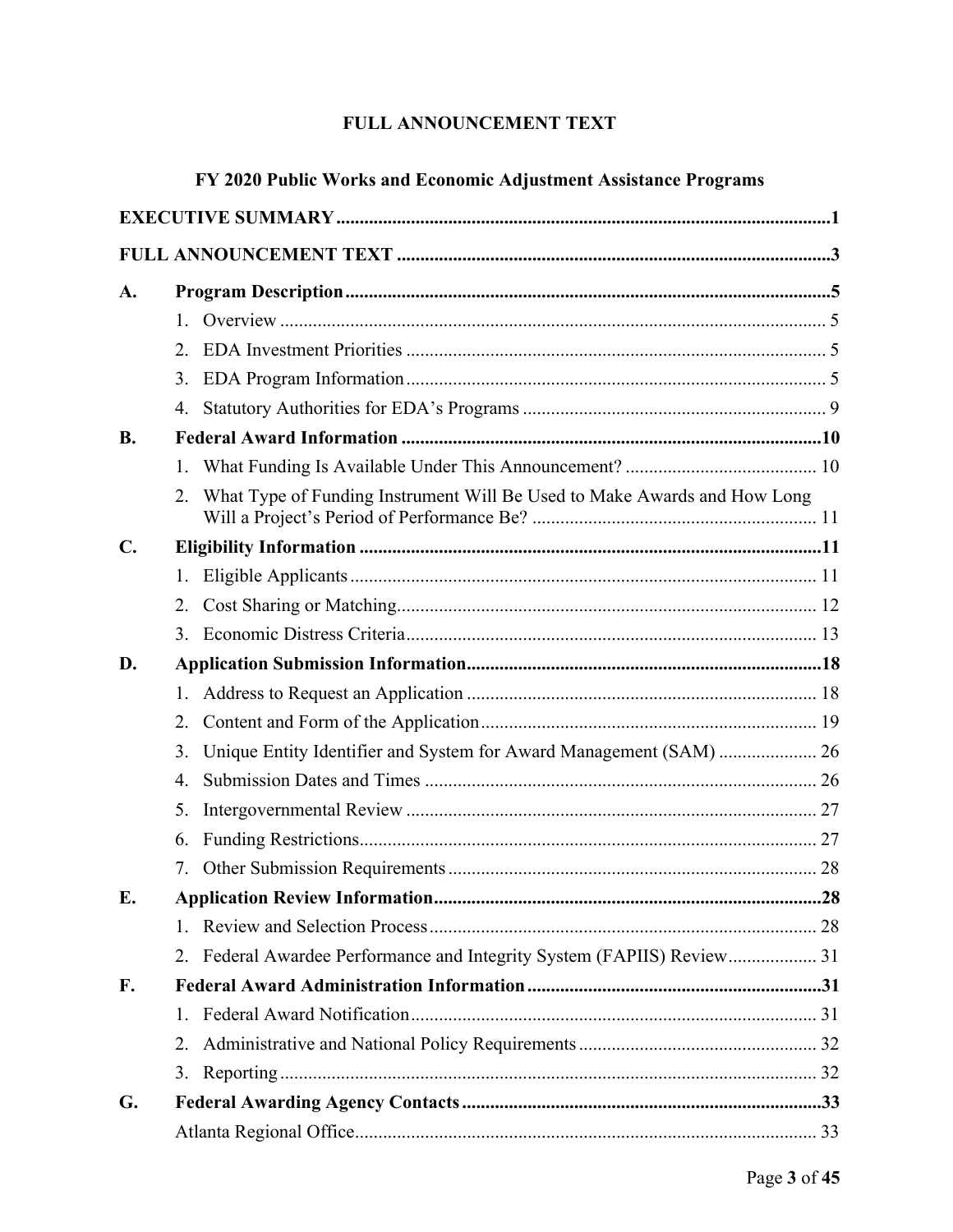| <b>H.</b>                                                                                                                                                                  |                |                                                                                                                                                              |  |  |  |  |
|----------------------------------------------------------------------------------------------------------------------------------------------------------------------------|----------------|--------------------------------------------------------------------------------------------------------------------------------------------------------------|--|--|--|--|
|                                                                                                                                                                            |                |                                                                                                                                                              |  |  |  |  |
|                                                                                                                                                                            | 2.             |                                                                                                                                                              |  |  |  |  |
|                                                                                                                                                                            | 3.             |                                                                                                                                                              |  |  |  |  |
|                                                                                                                                                                            | 4.             |                                                                                                                                                              |  |  |  |  |
|                                                                                                                                                                            | 5 <sub>1</sub> | Restrictions Governing Making Grants to Corporations Convicted of Federal Felony<br>and Federal Criminal Tax Violations, Unpaid Federal Tax Assessments, and |  |  |  |  |
|                                                                                                                                                                            | 6.             |                                                                                                                                                              |  |  |  |  |
|                                                                                                                                                                            | 7.             |                                                                                                                                                              |  |  |  |  |
|                                                                                                                                                                            | 8.             |                                                                                                                                                              |  |  |  |  |
|                                                                                                                                                                            |                |                                                                                                                                                              |  |  |  |  |
| <b>Attachment 1. Certifications Regarding Federal Felony and Federal Criminal Tax</b><br>Convictions, Unpaid Federal Tax Assessments and Delinquent Federal Tax Returns 43 |                |                                                                                                                                                              |  |  |  |  |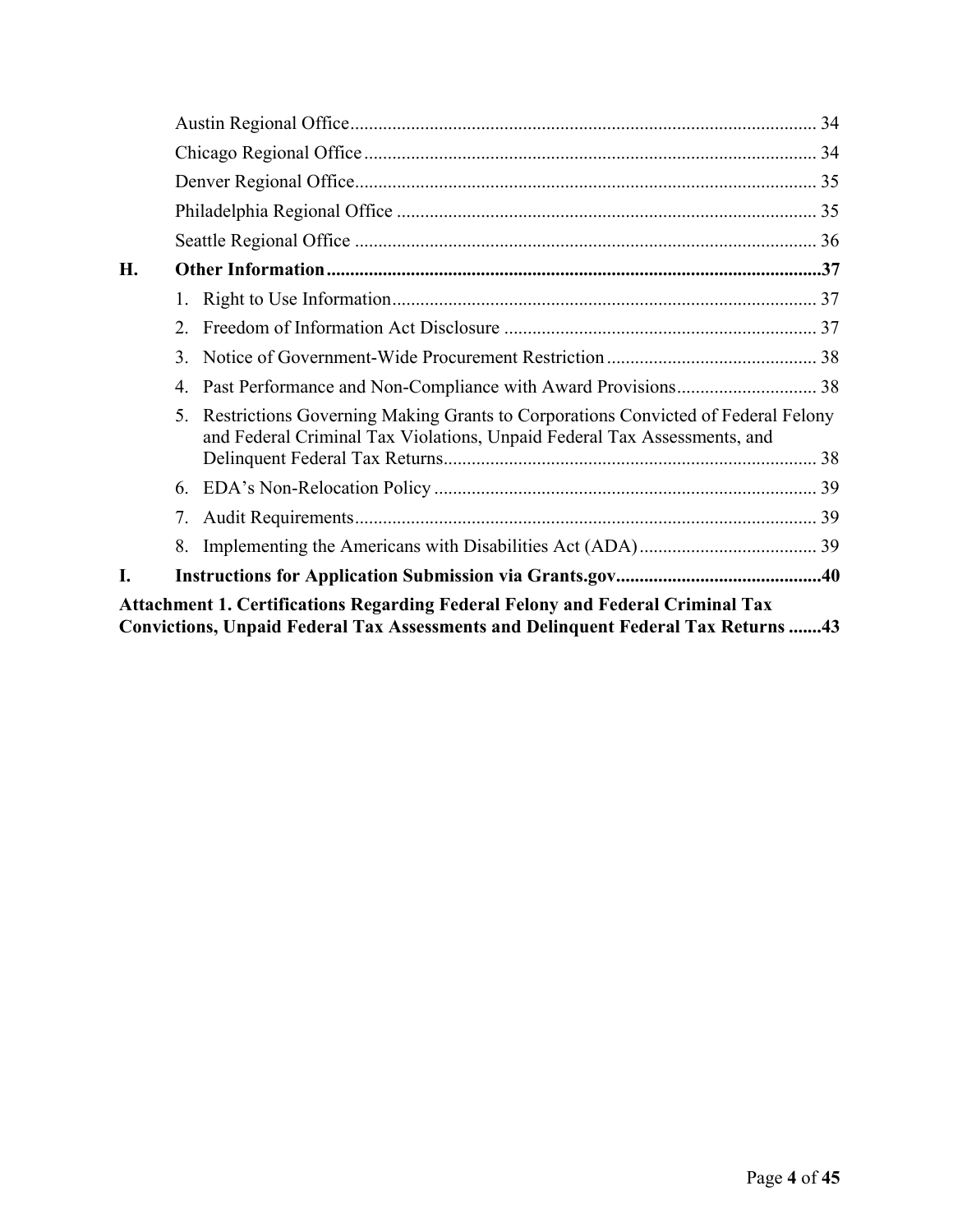# **A. Program Description**

# **1. Overview**

This Notice of Funding Availability (NOFO) announcement sets out EDA's application submission and review procedures for two of its Economic Development Assistance Programs authorized under the Public Works and Economic Development Act of 1965, as amended (42 U.S.C. § 3121 *et seq*.) (PWEDA): (i) Public Works and Economic Development Facilities (Public Works) and (ii) Economic Adjustment Assistance (EAA). EDA publishes separate NOFO announcements for other funding opportunities, including: Regional Innovation Strategies, Planning and Local Technical Assistance, University Center, Research and National Technical Assistance, and Disaster Recovery.

EDA's Public Works and EAA programs provide economically distressed communities and regions with comprehensive and flexible resources to address a wide variety of economic needs. Projects funded by these programs will support the DOC Strategic Plan (2018-2022) by, among other things, advancing innovation, enhancing the manufacturing and export capacities of regions, providing workforce development opportunities, and growing ecosystems that attract foreign direct investment. Through these programs, EDA supports bottom-up strategies that build on regional assets to spur economic growth and resiliency. EDA encourages its grantees throughout the country to develop initiatives that present new ideas and creative approaches to advance economic prosperity in distressed communities.

# **2. EDA Investment Priorities**

All projects considered for EDA funding under this NOFO must be consistent with at least one of EDA's Investment Priorities. EDA's Investment Priorities can be found at https://www.eda.gov/about/investment-priorities.htm. EDA's website will be updated on January 15, April 15, June 15, or September 15 of each year if there are any revisions to these Investment Priorities.

# **3. EDA Program Information**

This section provides detailed information on the two programs to which this NOFO applies. Additional information about EDA's programs, including information about the eligibility of specific kinds of projects, is available through EDA staff.

EDA staff provides technical assistance to prospective applicants to assist in application development and submission. Applicants are *strongly encouraged* to contact the EDA representative listed for their applicable State in Section G of this NOFO before submitting an application to EDA to clarify technical matters involving their project, its alignment with EDA's mission and Investment Priorities, and all other relevant publicly available information relating to general technical matters.

Except for a "Strategy Grant," as described below, each project funded under Public Works and EAA must be consistent with the region's current Comprehensive Economic Development Strategy (CEDS) or equivalent EDA-accepted regional economic development strategy that meets EDA's CEDS or strategy requirements. Applicants must clearly detail how the project will support the economic development needs and objectives outlined in the CEDS or equivalent EDA-accepted regional economic development strategy. Applicants should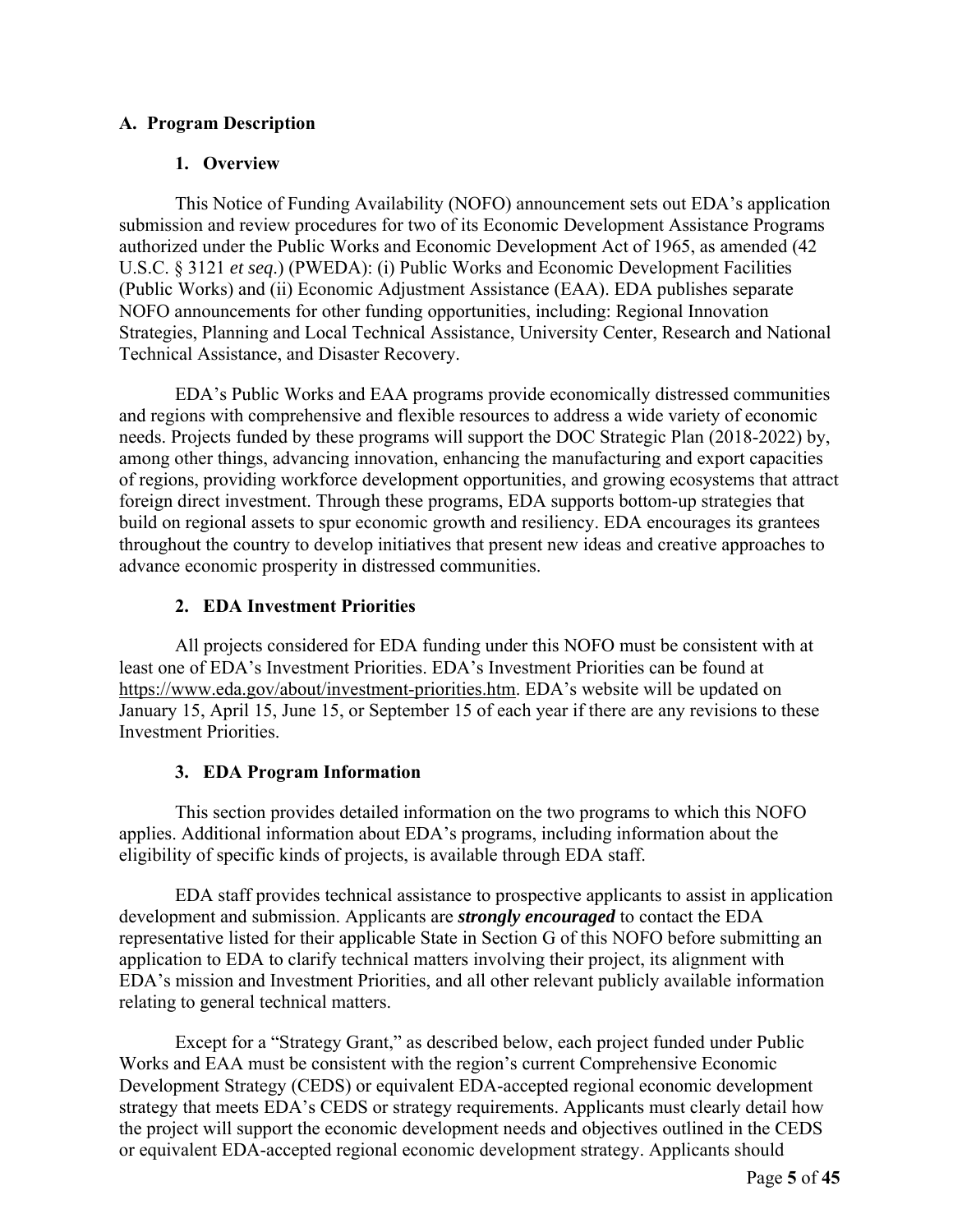identify the CEDS or equivalent EDA-accepted regional economic development strategy and provide a copy of this planning document, either by attaching the document to the application or including the web link for the document. In addition, applicants should indicate if other Federal funds have been secured for, or have been requested to support, any portion of the project for which an EDA investment is proposed. Applicants should describe how the EDA investment will complement, leverage, or otherwise align with other public and private investments to implement the project. Where other Federal funding may be involved in the project, the applicant should provide the Federal program name and contact information with their application in order to facilitate interagency coordination and avoid duplication of resources.

Under this NOFO, applicants may also seek funding in the form of a "Strategy Grant" to develop, update, or refine a CEDS that alleviates long-term economic deterioration or a sudden and severe economic dislocation, as described in EDA's regulations at 13 C.F.R. § 307.3.

Additional information and a summary of EDA's CEDS and strategy requirements may be obtained through the appropriate EDA representative listed in Section G of this NOFO.

# **a) Public Works**<sup>1</sup>

Through the Public Works program, EDA provides catalytic investments to help distressed communities build, design, or engineer critical infrastructure and facilities that will help implement regional development strategies and advance bottom-up economic development goals to promote regional prosperity. The Public Works program provides resources to meet the construction and/or infrastructure design needs of communities to enable them to become more economically competitive. Prior examples of investments EDA has supported through the Public Works program include projects supporting water and sewer system improvements, industrial parks, high-tech shipping and logistics facilities, workforce training facilities, business incubators and accelerators, brownfield redevelopment, technology-based facilities, wet labs, multi-tenant manufacturing facilities, science and research parks, and telecommunications infrastructure and development facilities.

As noted above, investments made through the Public Works program must be aligned with a current CEDS or equivalent EDA-accepted regional economic development strategy and clearly lead to the creation or retention of long-term high-quality jobs. For example, under this program, EDA may provide funding to a consortium of eligible recipients to support the construction of a technology center that provides laboratory, office, and manufacturing space that leads to the creation of advanced manufacturing jobs. As another example, EDA may provide funding to a county government to support regional job creation in targeted cluster industries and expand those industries' ability to export goods.

# **b) Economic Adjustment Assistance (EAA)**<sup>2</sup>

Through the EAA program, EDA provides investments that support a wide range of construction and non-construction activities (including infrastructure, design and engineering,

<sup>&</sup>lt;sup>1</sup> CFDA No. 11.300. The regulations implementing the Public Works program may be found at 13 C.F.R part 305.<br><sup>2</sup> CEDA No. 11.307. The regulations implementing the EAA program may be found at 13 C.E.R. part 307. Please <sup>2</sup> CFDA No. 11.307. The regulations implementing the EAA program may be found at 13 C.F.R. part 307. Please note that Section 307.3 of EDA's regulations describe the differences between an EAA implementation grant and an EAA Strategy Grant. See also 42 U.S.C. § 3149(b)(2) (EAA planning project is not required to be carried out in an area with a CEDS or be consistent with an existing CEDS).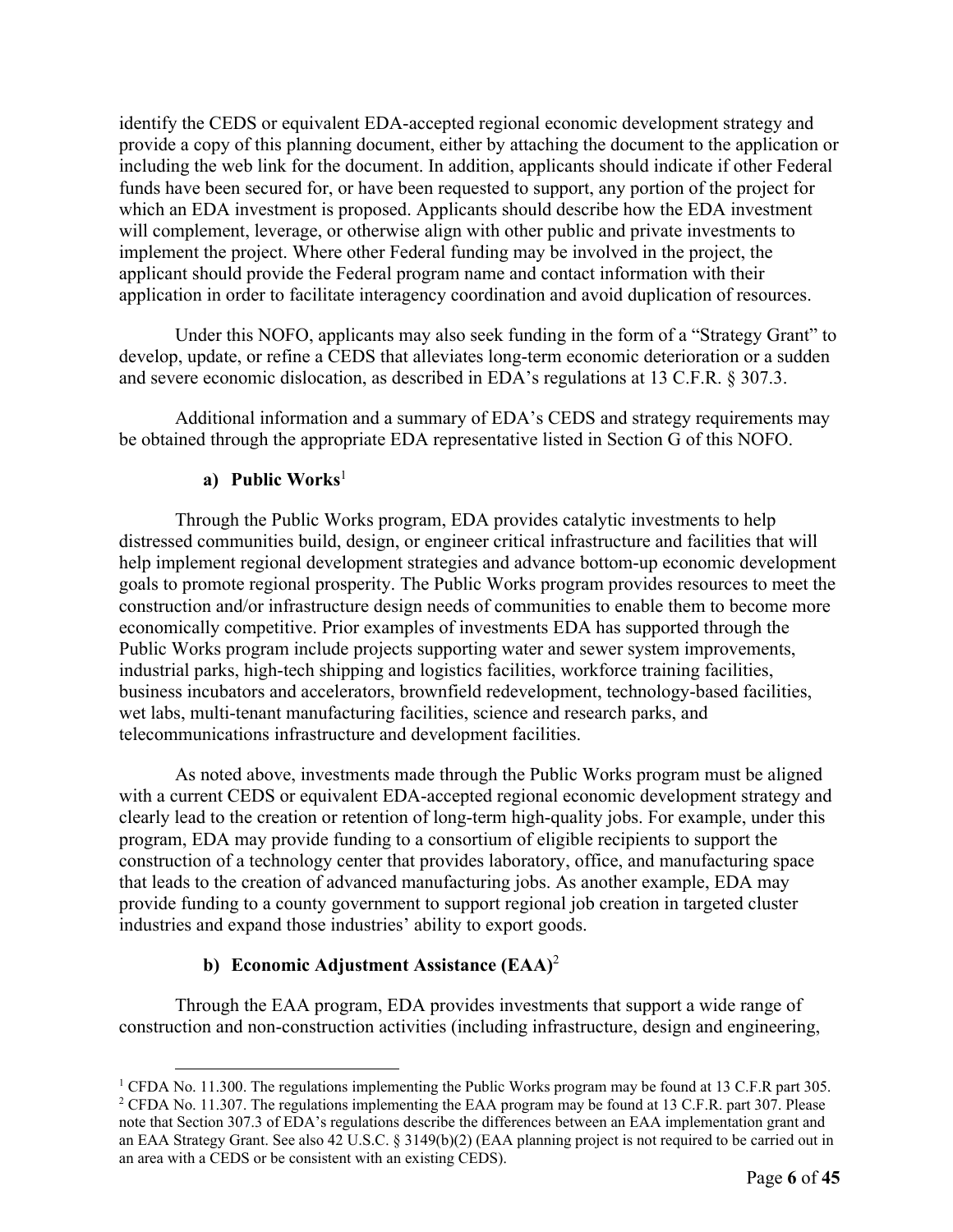technical assistance, economic recovery strategies, and capitalization or re-capitalization of Revolving Loan Funds (RLF)) in regions experiencing severe economic dislocations that may occur suddenly or over time. EDA utilizes EAA investments to provide resources that help communities experiencing or anticipating economic dislocations to plan and implement specific solutions to leverage their existing regional economic advantages to support economic development and job creation. Like Public Works investments, EAA investments are designed to help communities catalyze public-private partnerships to foster collaboration, attract investment, create jobs, and foster economic resiliency and prosperity. For example, EDA might provide funding to a university or community college to create and launch an economic diversification strategy to promote and enhance the growth of emerging industries in a region facing job losses due to declines in regionally important industries. As another example, EDA might provide funding to a city to support the construction of a publicly-owned multi-tenant business and industrial facility to house early-stage businesses.

# **Nuclear Closure Communities (NCCs)**

EDA provides assistance to nuclear closure communities (NCCs) under EAA. Closures of nuclear power plants (NPPs) throughout the United States have had a significant impact on the economic foundations of surrounding communities through sudden job losses and a reduction to the local tax base. To address this, EDA assists regions that have been impacted, or can reasonably demonstrate that they will be impacted, by NPP closure(s).

To be eligible for NCC funding, a project must meet the NCC Special Need eligibility criterion in Section C.3.b.k. NCC funds may be used to make awards for any activity eligible for award under EAA, described immediately above in Section A.3.b, including but not limited to early-stage strategic planning activities, public works (construction) investments, and economic diversification initiatives.

# **Assistance to Coal Communities (ACC)**

EDA designates a portion of its EAA funding to support communities and regions that have been negatively impacted by changes in the coal economy.<sup>3</sup> To be eligible for ACC funding, a project must meet the ACC Special Need eligibility criterion in Section C.3.b.j.

To support these projects, EDA prioritizes ACC implementation projects and activities that:

- o Will produce multiple economic and workforce development outcomes, such as promoting regional economic growth and diversification, new job creation, and reemployment opportunities for displaced coal economy workers; and
- o Are specifically identified under local and regional economic development plans that have been collaboratively produced by diverse local and regional stakeholders.

<sup>&</sup>lt;sup>3</sup> "Coal economy" is a term that reflects the complete supply chain of coal-reliant industries. This includes, but is not limited to: coal mining, coal-fired power plants, along with related transportation, logistics, and supply chain manufacturing. This NOFO represents the fifth consecutive fiscal year in which EDA has made grant funds available specifically to assist communities and regions negatively impacted by economic contractions in the coal economy. During earlier competitive funding cycles, EDA made these funds available through the POWER+ Initiative. Through this NOFO, EDA makes these funds available solely through ACC grants; although, other Federal agencies may still have POWER grants that are open for application.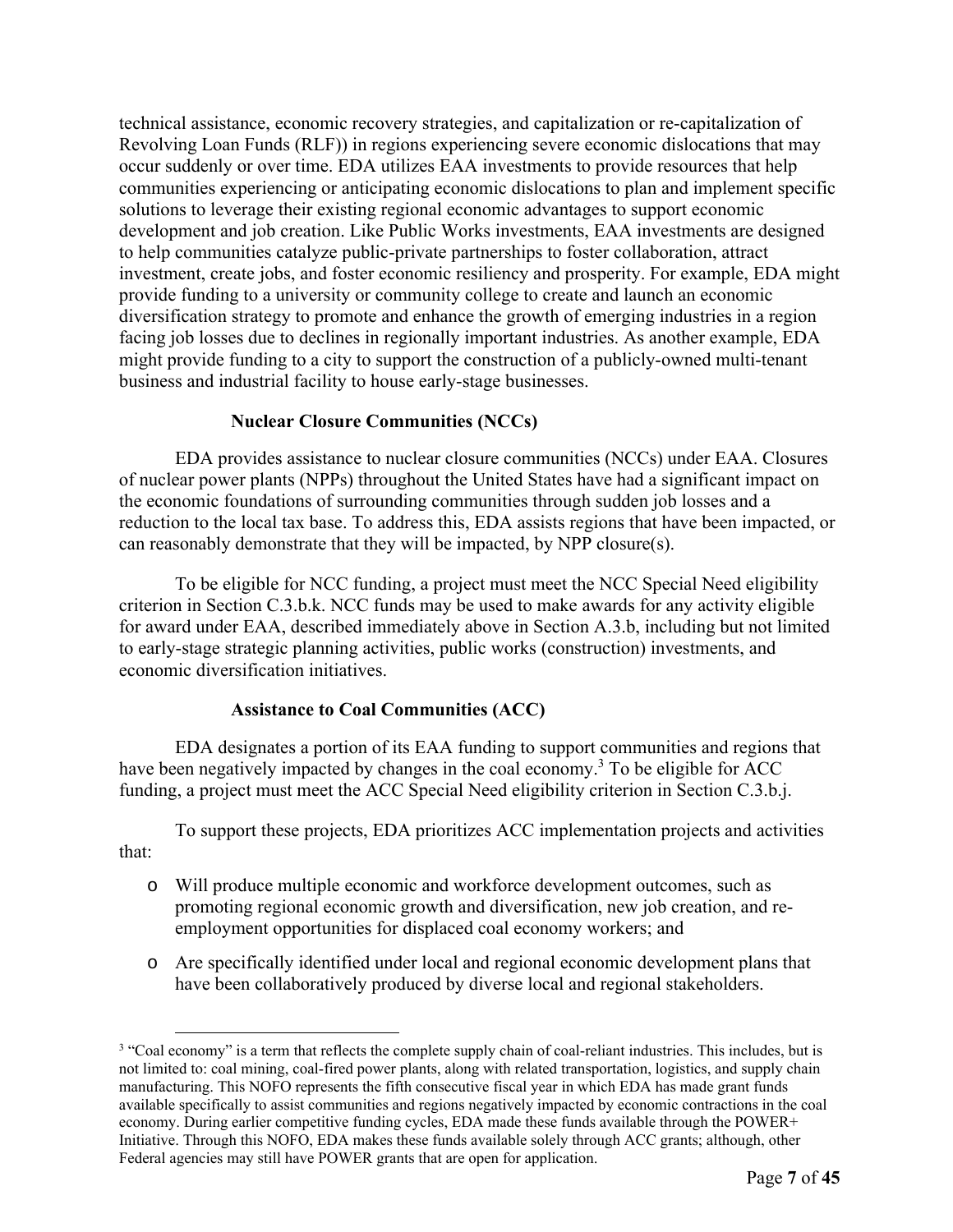Under this NOFO, EDA will also support ACC planning through Strategy Grants that develop, update, or refine a CEDS or an equivalent regional economic development strategy document.

# **ACC projects should respond to one or more of the following funding principles, as appropriate:**

- *Collaborative Partnerships*: Competitive applications will successfully demonstrate that the applicant is engaged in collaborative relationships with a variety of local and regional stakeholders (public, private, for-profit, and non-profit) whose combined contributions will be invested to support the development and implementation of the proposed project.
- *Economic and Workforce Development Integration*: Competitive applications will clearly demonstrate how the project is designed to simultaneously address the workforce needs of local and regional businesses and the re-employment needs of local and regional workers who have been displaced by changes in the coal economy.
- *High Quality Jobs and Worker Advancement*: Numerous communities, regions, and states across the country have historically relied upon the coal industry to provide good, reliable jobs and economic prosperity. Contractions in the coal economy and the resulting loss of these jobs are particularly harmful to workers in the various sectors of the coal economy. Competitive applications will include those that propose to implement or otherwise incorporate workforce development strategies that prioritize:
	- o The creation and growth potential of family-supporting jobs and careers;
	- o Workforce development activities that offer workers "career pathways" upon re-employment – the provision of additional educational and skills attainment opportunities directly linked to employee career advancement and better paying jobs within the targeted industry; and
	- o The provision of job training courses that equip workers with industry-recognized credentials that enhance their economic mobility and advancement.<sup>4</sup>
- *Multi-Jurisdictional Project Impact*: Among other factors, applications that strive to produce economic diversification and job creation on a multi-jurisdictional basis will be prioritized for selection and funding. "Multi-Jurisdictional" is a term that can include, but is not limited to:
	- o Multiple communities within a county;
	- o Multiple counties within a region;
	- o Multiple regions within a State; and

<sup>&</sup>lt;sup>4</sup> EDA recognizes that the quality of jobs created in emerging industries is often evolving, and such industries typically do not yet have mature career pathways or skill standards. Applicants focused on emerging industries where these circumstances prevail should explain how their proposed strategies will create the conditions for increasing job quality and better defined pathways for worker advancement over the longer term (which may extend beyond the time frame of eligible funding).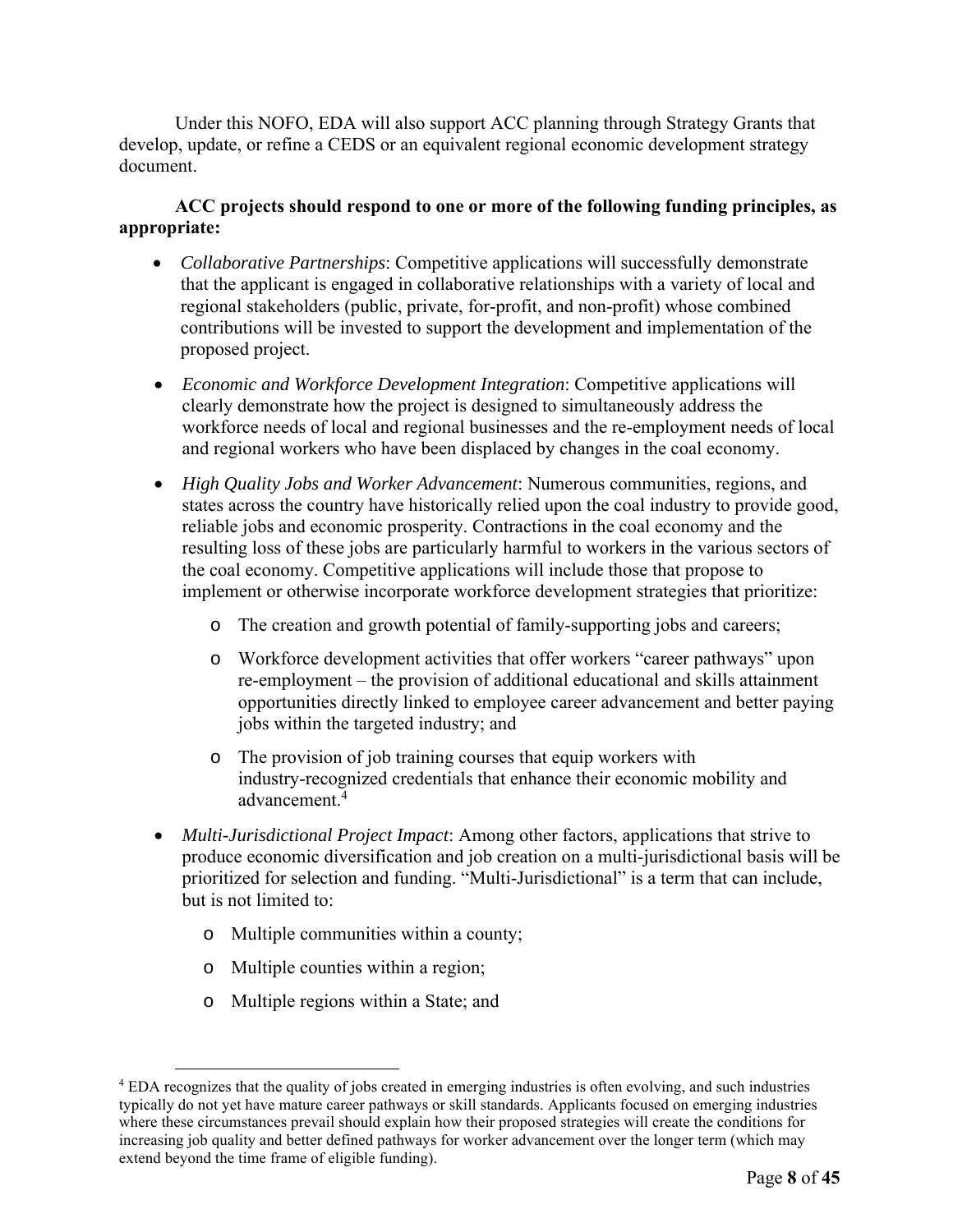o Multiple regions in two or more States.

# **ACC projects can include but are not limited to:**

- Supporting the creation of new businesses and jobs in a variety of industry sectors, including, but not limited to advanced manufacturing, agriculture, energy, information technology (IT), health care, telecommunications, tourism and recreation, transportation, and cultural and natural assets.
- Implementing local and regional job creation and growth and economic diversification strategies targeted towards affected workers and businesses.
- Strengthening or developing existing or emerging industry clusters.<sup>5</sup>
- Developing business incubator programs.
- Enhancing access to and use of broadband services to support job growth through business creation and expansion.
- The generation of economic development diversification strategies in accordance with CEDS criteria.6
- Facilitating access to private capital investment and providing related capacity building and technical assistance to maximize the effective utilization of capital investment for business development and job creation.
- Facilitating and promoting market access for goods and services created and manufactured by businesses in the impacted community/region.

Applicants are strongly encouraged to contact the appropriate Regional Office ACC program point of contact (POC) listed in Section G of this NOFO for specific guidance pertaining to the eligible use of program funds.

**Note: EDA's EAA program supports a wide range of technical, planning, and public works and infrastructure projects in regions that are experiencing adverse economic changes that may occur suddenly or over time, including communities experiencing economic distress as the result of contractions in the local/regional coal economy. For more information regarding the full scope of EAA along with EDA's other programs, as well as recent examples of awarded projects, applicants are encouraged to visit www.eda.gov.** 

# **4. Statutory Authorities for EDA's Programs**

The statutory authorities for EDA's Public Works and EAA programs are Sections 201 (42 U.S.C. § 3141) and 209 (42 U.S.C. § 3149) of PWEDA, respectively.

Applicant eligibility and program requirements are set forth in EDA's regulations (codified at 13 C.F.R. chapter III), and all applicants must address these requirements. Specific program requirements for the Public Works program are set out at 13 C.F.R. part 305 and for

<sup>&</sup>lt;sup>5</sup> Industry clusters are networks of interconnected firms and supporting institutions in a common geographic region. Clusters also are generally defined by and benefit from shared labor pools, infrastructure, and markets. 6 See 13 C.F.R. § 303.7.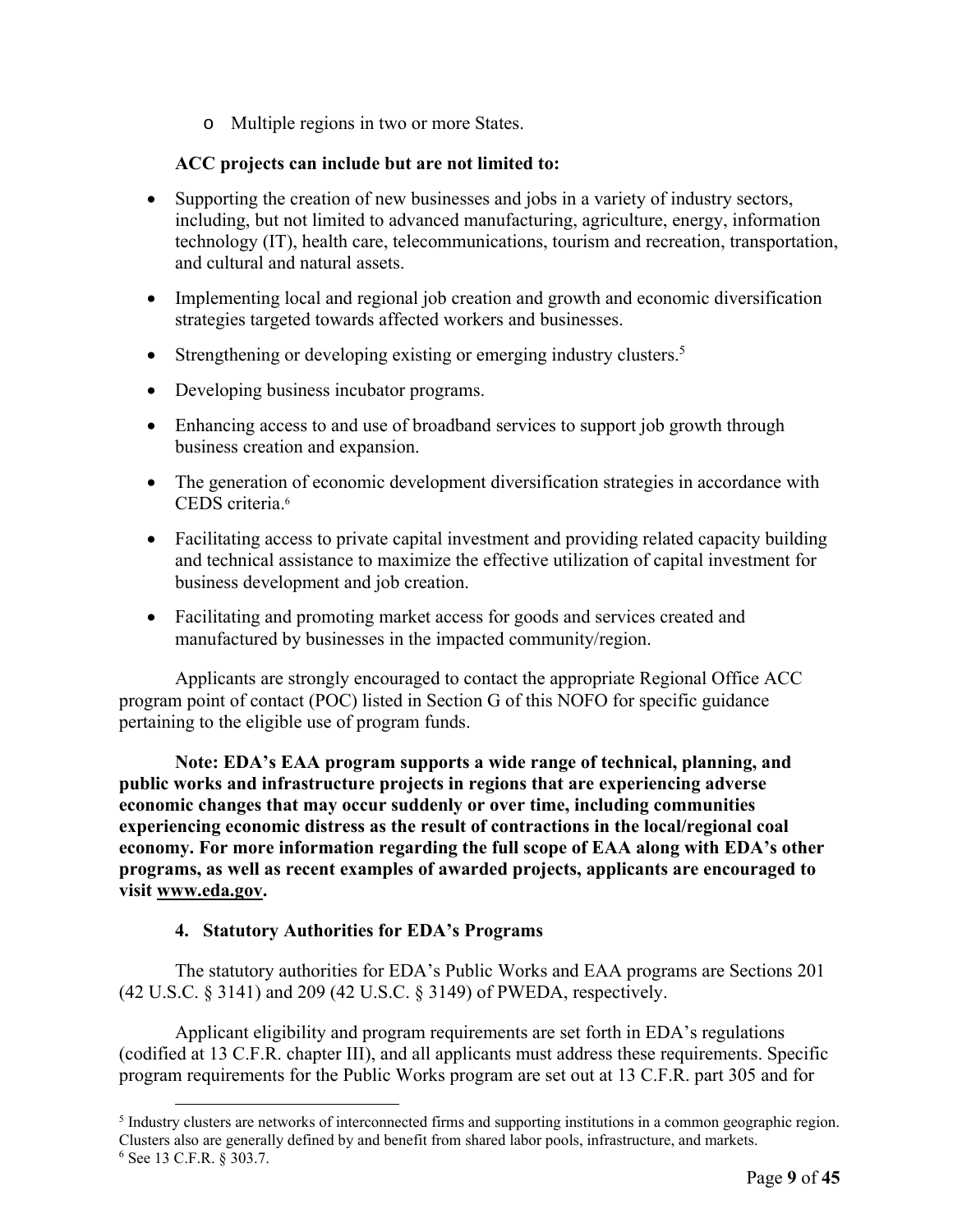the EAA program at 13 C.F.R. part 307. For EDA's Public Works and EAA programs, this announcement supersedes the EDAP NOFO announcement dated July 2, 2018. EDA's regulations are accessible at the U.S. Government Publishing Office website at https://www.ecfr.gov/cgi-bin/ECFR?page=browse.<sup>7</sup> Under "Browse" select "Title 13 – Business Credit and Assistance," click "Go," and follow the link to parts "300-399."

# **B. Federal Award Information**

# **1. What Funding Is Available Under This Announcement?**

For FY 2020, EDA was appropriated \$118.5 million for the Public Works program, \$37 million for the EAA program, an additional \$30 million in EAA funds for ACC, and \$15 million for NCC pursuant to the Consolidated Appropriations Act, 2020 (P.L. 116-93) (Division B—Commerce, Justice, Science, and Related Agencies Appropriations Act, 2020) and its accompanying joint explanatory statement.

The funding periods and amounts referenced in this PWEAA NOFO are subject to the availability of funds at the time of award as well as DOC and EDA priorities at the time of award. Neither DOC nor EDA will be held responsible for application preparation costs. Publication of this announcement does not obligate DOC or EDA to award any specific grant or cooperative agreement or to obligate all or any part of available funds.

The average award amounts set out below are provided only for your information and may prove useful for planning purposes. EDA anticipates making similar awards, subject to the availability of funding. Actual amounts awarded may be higher or lower depending on the nature of the proposed project and the availability of funds. Applications for funding of activities related to existing awards may compete with applications for new awards.

The average size of a Public Works investment has been approximately \$1.4 million and investments generally range from \$600,000 to \$3,000,000. Historically, EDA has awarded funds for between 80 and 150 Public Works projects a year.

The average size of an EAA investment has been approximately \$650,000 and investments generally range from \$150,000 to \$1,000,000. Historically, EDA has awarded funds for between 70 and 140 EAA projects a year.

In FY 2020, EDA will continue to support assistance to coal communities through the ACC program and expects to award grants generally ranging from \$500,000 to \$2,000,000 for implementation projects and from \$100,000 to \$350,000 for planning activities.

In FY 2020, EDA will support nuclear closure communities and expects to award grants generally ranging from \$500,000 to \$2,000,000 for implementation projects and from \$100,000 to \$350,000 for planning activities.

DOC or EDA may cancel or withdraw this NOFO at any time.

<sup>&</sup>lt;sup>7</sup> In the event of discrepancies between the instructions and information provided in this NOFO and EDA's regulations, EDA regulations will control.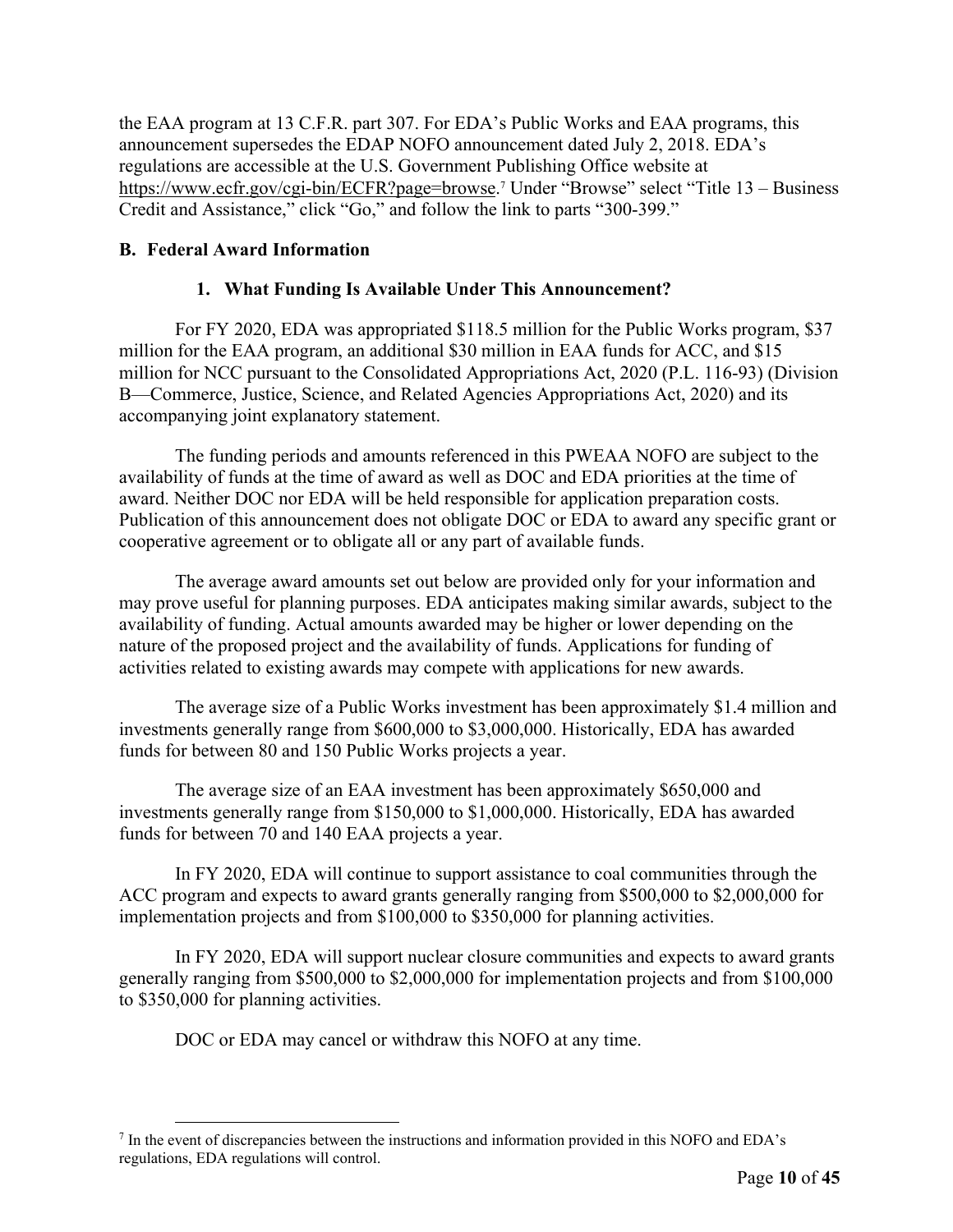# **2. What Type of Funding Instrument Will Be Used to Make Awards and How Long Will a Project's Period of Performance Be?**

*Funding Instrument*: Subject to the availability of funds, EDA may award grants or cooperative agreements to eligible applicants to help support economic development projectbased activities. EDA will award a cooperative agreement on a case-by-case basis if substantial agency involvement is required. For a cooperative agreement, the nature of EDA's "substantial involvement" (to be included in the terms and conditions of the award) will generally be collaboration between EDA and the recipient on the scope of work. Other possible examples of EDA's "substantial involvement" pursuant to a cooperative agreement may include, but are not limited to: (i) authority to halt immediately an activity if detailed performance specifications are not met; (ii) stipulation that the recipient must meet or adhere to specific procedural requirements before subsequent stages of a project may continue; (iii) involvement in the recipient's selection of key personnel; and (iv) operational involvement during the project to ensure compliance with statutory requirements.

*Period of Performance*: The period of performance for a given project will depend on the type of project, scope of work, and the EDA program under which the grant or cooperative agreement for the project is awarded. For example, the period of performance for a construction investment under EDA's Public Works program may last for three years, while a strategy investment under the EAA program may allow for one to three years for completion of the scope of work, depending on its complexity or urgency. EDA will work closely with recipients to accommodate their projected timelines within reason and allowances of regulations and grant policies. EDA expects that all projects will proceed efficiently and expeditiously, and EDA encourages applicants to clearly document how quickly they will be able to start and complete the proposed project scope of work. All construction projects are expected to be completed within five years from the date of award.

# **C. Eligibility Information**

# **1. Eligible Applicants**

Eligible applicants for investment assistance under this PWEAA NOFO include a(n):

- a. District Organization;
- b. Indian Tribe or a consortium of Indian Tribes;
- c. State, county, city, or other political subdivision of a State, including a special purpose unit of a State or local government engaged in economic or infrastructure development activities, or a consortium of political subdivisions;
- d. Institution of higher education or a consortium of institutions of higher education; or
- e. Public or private non-profit organization or association acting in cooperation with officials of a political subdivision of a State. $8$

Under its Public Works and EAA programs, EDA is **not** authorized to provide grants or cooperative agreements to individuals or to for-profit entities, and such requests will not be considered for funding.

<sup>8</sup> See Section 3 of PWEDA (42 U.S.C. § 3122) and 13 C.F.R. § 300.3.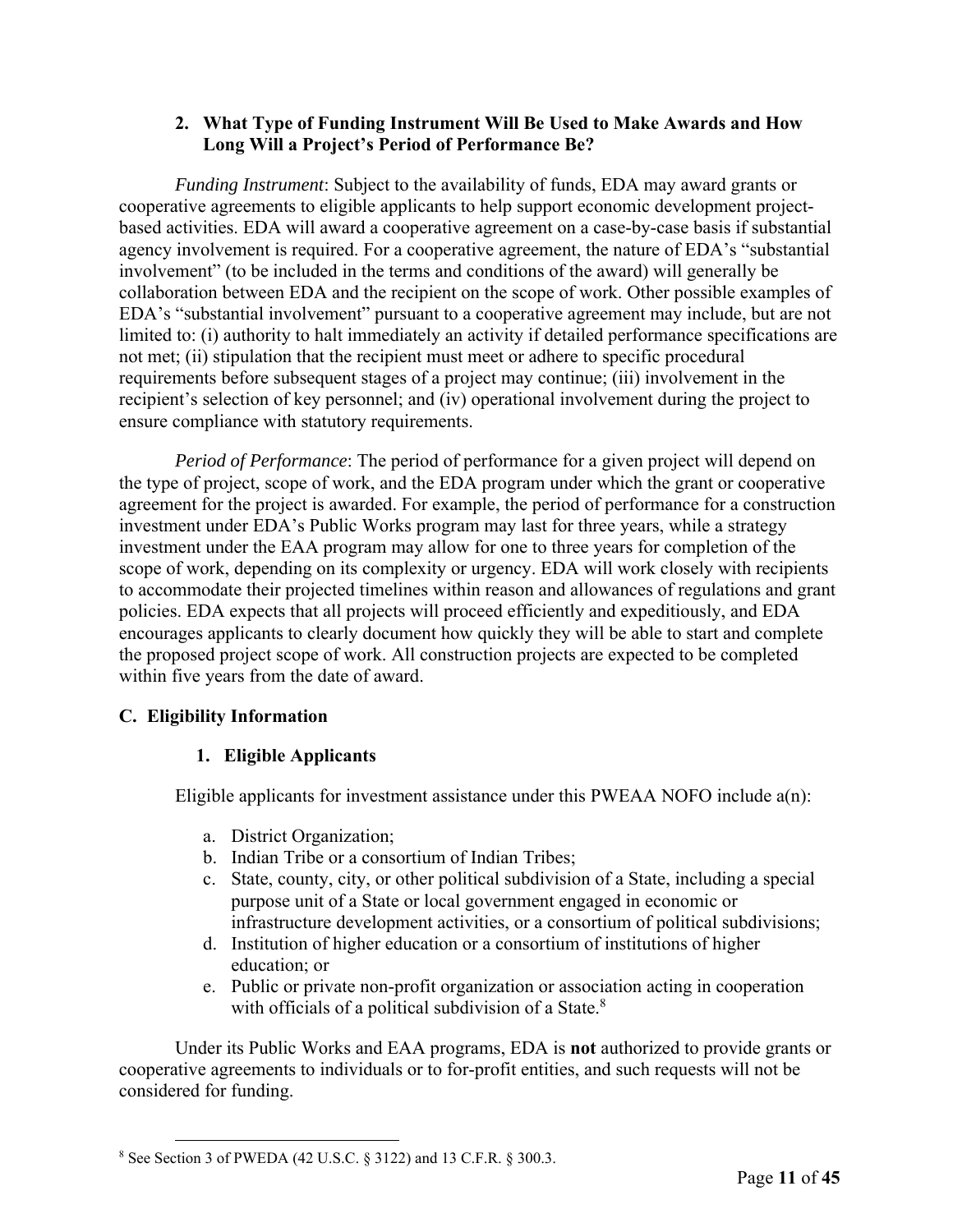# **2. Cost Sharing or Matching**

Cost sharing is an essential element of any EDA project, and the availability and committed nature of matching funds is a competitiveness factor in evaluating applications against each other. Generally, the amount of an EDA award may not exceed 50 percent of the total cost of the project. Projects may receive an additional amount that may not exceed up to 30 percent of the total project cost, based on the relative needs of the region<sup>9</sup> in which the project will be located, as determined by EDA.

In general, EDA's maximum investment rate (percent of the total project cost) is determined by the average per capita income or unemployment rate of the region in which the project is located, as outlined in Table 1 below:<sup>10</sup>

| Projects located in regions in which:                                                                      | <b>Maximum allowable</b><br>investment rates<br>(percentage of total project<br>cost) |
|------------------------------------------------------------------------------------------------------------|---------------------------------------------------------------------------------------|
| (A) The 24-month unemployment rate is at least 225% of the<br>national average; or                         | 80                                                                                    |
| (B) The per capita income is not more than 50% of the<br>national average.                                 | 80                                                                                    |
| (C) The 24-month unemployment rate is at least 200% of the<br>national average; or                         | 70                                                                                    |
| (D) The per capita income is not more than $60\%$ of the<br>national average.                              | 70                                                                                    |
| (E) The 24-month unemployment rate is at least 175% of the<br>national average; or                         | 60                                                                                    |
| $(F)$ The per capita income is not more than 65% of the<br>national average.                               | 60                                                                                    |
| (G) The 24-month unemployment rate is at least<br>1 percentage point greater than the national average; or | 50                                                                                    |
| (H) The per capita income is not more than 80% of the<br>national average.                                 | 50                                                                                    |

#### TABLE 1

For projects subject to a Special Need, as outlined in Section C.3 below, EDA will determine the maximum allowable investment rate, not to exceed 80 percent of the total project cost, based on the actual or threatened overall economic situation of the region in which the project is located.

In addition, the Assistant Secretary for Economic Development has discretion to establish a maximum EDA investment rate of up to 100 percent of the total project cost for

<sup>&</sup>lt;sup>9</sup> See 13 C.F.R. § 300.3 for definition of "region."

<sup>&</sup>lt;sup>10</sup> See Section  $204(a)$  of PWEDA (42 U.S.C. § 3144) and 13 C.F.R. § 301.4(b)(1).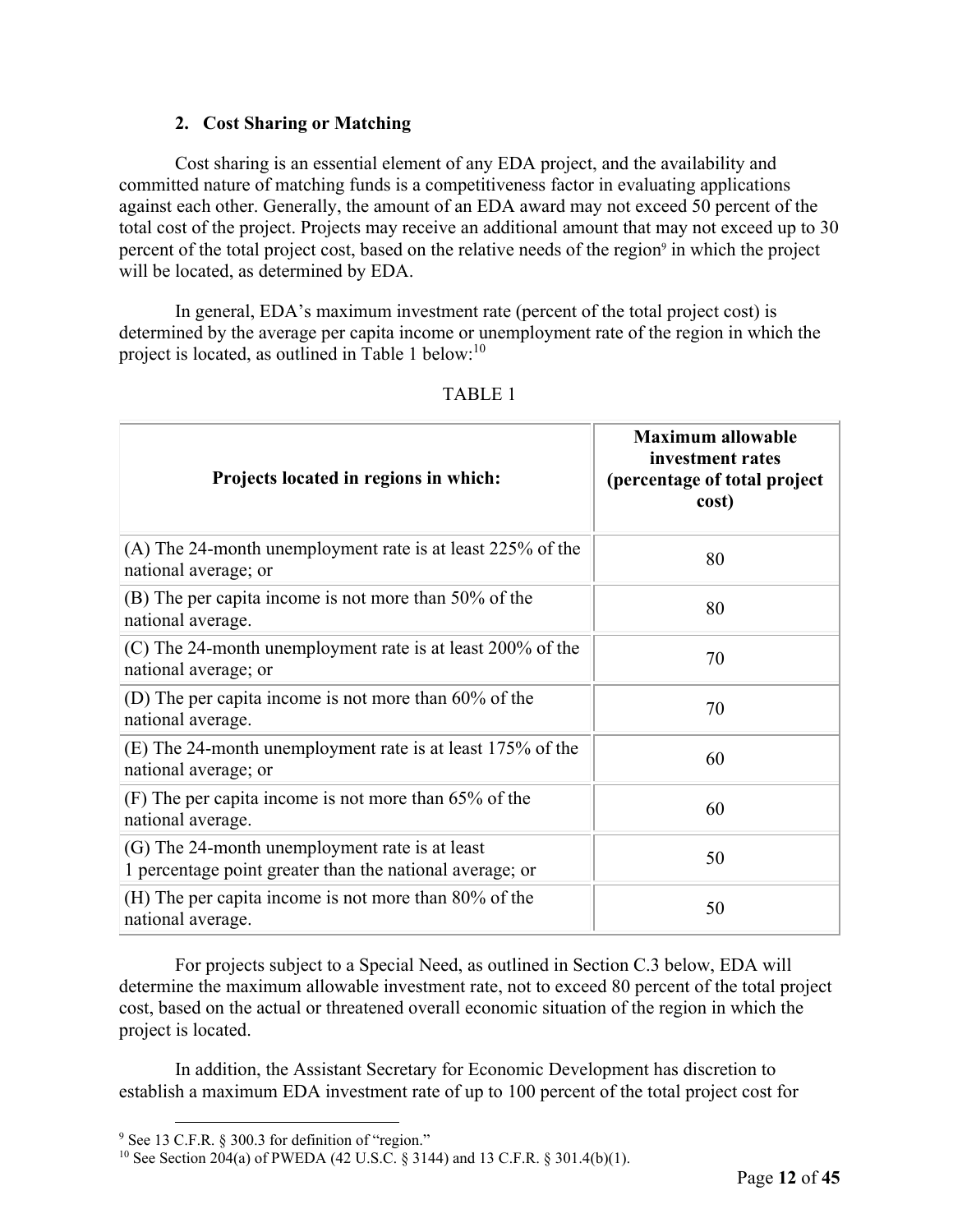projects: (i) of a State (or political subdivision of a State) that the Assistant Secretary for Economic Development determines has exhausted its effective taxing and borrowing capacity or (ii) of a non-profit organization that the Assistant Secretary for Economic Development determines has exhausted its effective borrowing capacity.<sup>11</sup> Additionally, EDA's regulations provide discretion to establish a maximum EDA investment rate of up to 100 percent for projects of Indian Tribes.<sup>12</sup>

Potential applicants should contact the EDA representative listed for their State in Section G of this PWEAA NOFO to obtain additional information regarding these EDA investment rate determinations.

The applicant must document that the matching share will: (i) be committed to the project for the period of performance, (ii) be available as needed, and (iii) not be conditioned or encumbered in any way that may preclude its use consistent with the requirements of EDA investment assistance.<sup>13</sup> In order to meet these requirements, applicants should submit for each source of the matching share a commitment letter or equivalent document signed by an authorized representative of the organization providing the matching funds.

Additional documentation may be requested by EDA in order to substantiate the availability of the matching funds. For example, if bonds are contemplated as match, counsel opinion of the applicant's bonding authority and eligibility of the bonds for use as match, along with full disclosure of the type of bonds and the schedule of the applicant's intended bond issue, are required. Please contact the appropriate EDA representative listed in Section G of this PWEAA NOFO with questions regarding EDA's matching share requirements.

Documented in-kind contributions may provide the required non-Federal Share of the total project cost, but they must be eligible project costs and meet applicable Federal cost principles and uniform administrative requirements. Examples of in-kind contributions can include space, equipment, services, or forgiveness or assumptions of debt.<sup>14</sup> Funds from other Federal financial assistance awards may be considered matching share funds only if authorized by statute, which may be determined by EDA's reasonable interpretation of the statute.<sup>15</sup> To allow EDA to verify the value of in-kind matching share, the applicant should document the value of in-kind contributions in a matching share commitment letter and/or the budget narrative and also provide supporting documentation as appropriate.

Applicants are *strongly encouraged* to work with the appropriate EDA representative listed in Section G of this PWEAA NOFO to determine how in-kind contributions may be utilized to satisfy the matching share requirement for their application.

# **3. Economic Distress Criteria**

In order to be eligible for funding under this PWEAA NOFO, an applicant must propose a project that meets EDA's distress criteria. Applicants must self-define the appropriate region geographically. The geographic area comprising a region need not be contiguous or defined by

<sup>&</sup>lt;sup>11</sup> See Sections 204(c)(l) and (2) of PWEDA (42 U.S.C. § 3144) and 13 C.F.R. § 301.4(b)(5). <sup>12</sup> See 13 C.F.R. § 301.4(b)(5).

<sup>&</sup>lt;sup>13</sup> See 13 C.F.R. § 301.5.

<sup>&</sup>lt;sup>14</sup> See Section 204(b) of PWEDA (42 U.S.C. § 3144) and the definition of "In-Kind Contribution" at 13 C.F.R. § 300.3.

<sup>&</sup>lt;sup>15</sup> See the definition of "Local Share or Matching Share" at 13 C.F.R. § 300.3. See also 2 C.F.R. § 200.306.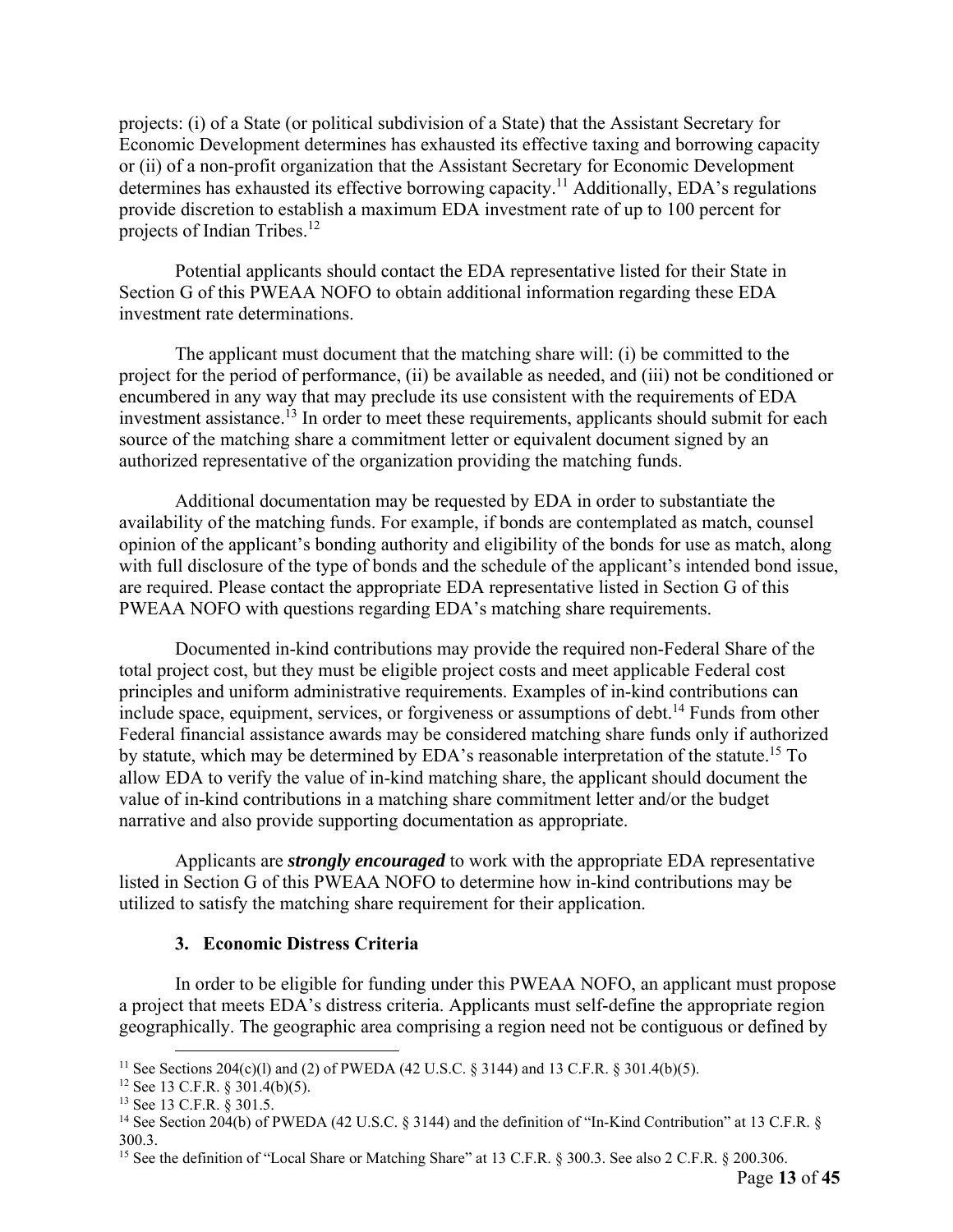political boundaries but should constitute a cohesive area capable of undertaking self-sustained economic development. Applicants must provide third-party data that clearly indicate that the relevant region is subject to one (or more) of the following economic distress criteria: (i) an unemployment rate that is, for the most recent 24-month period for which data are available, at least one percentage point greater than the national average unemployment rate; (ii) per capita income that is, for the most recent period for which data are available, 80 percent or less of the national average per capita income; or (iii) a "Special Need," as determined by EDA.16

EDA will review and evaluate documentation submitted by the applicant to determine eligibility. EDA will reject any documentation of eligibility that the agency determines is inaccurate or incomplete, which may cause the application to be rejected. **EDA reserves the right to request additional documentation or information from the applicant to make an eligibility determination.** The proposed project must meet EDA's distress criteria as of the date EDA receives a complete application. However, if an award has not been made within six months of that date, EDA will then re-evaluate the project to determine continued eligibility for investment assistance. If the project no longer meets EDA's distress criteria, the project will no longer be considered.

For construction projects (including design and engineering) the project must be located within an eligible region. For non-construction projects, the investment's scope of work must primarily benefit an eligible region and stakeholders from that eligible area must be directly engaged. EDA suggests that applicants work closely with the EDA representative listed for their State as they define an eligible project in their region.

A proposed project may meet the regional eligibility criteria in one of the following three ways:

- 1. The proposed project will be located in a region that meets EDA's economic distress criteria;
- 2. The proposed project is located in an Economic Development District (EDD) that is located in a region that does not meet EDA's economic distress criteria, and EDA determines the proposed project will be of substantial direct benefit to a geographic area within the EDD that meets EDA's economic distress criteria; or
- 3. The proposed project will be located in a geographic area of poverty or high unemployment that meets EDA's economic distress criteria, but which is located in a region that overall does not meet EDA's distress criteria.

Below are further details on economic distress criteria. See also 13 C.F.R. § 301.3(a).

# **a) Unemployment Rate & Per Capita Income**

For economic distress levels based upon per capita income requirements, EDA will base its determination upon the most recent American Community Survey (ACS) published by the U.S. Census Bureau. For economic distress levels based upon the unemployment rate, EDA will base its determination upon the most recent data published by the Bureau of Labor Statistics (BLS), within the U.S. Department of Labor. For eligibility based upon either per capita income

<sup>16</sup> See Section 301(a)(3) of PWEDA (42 U.S.C. § 3161(a)(3)) and 13 C.F.R. § 301.3.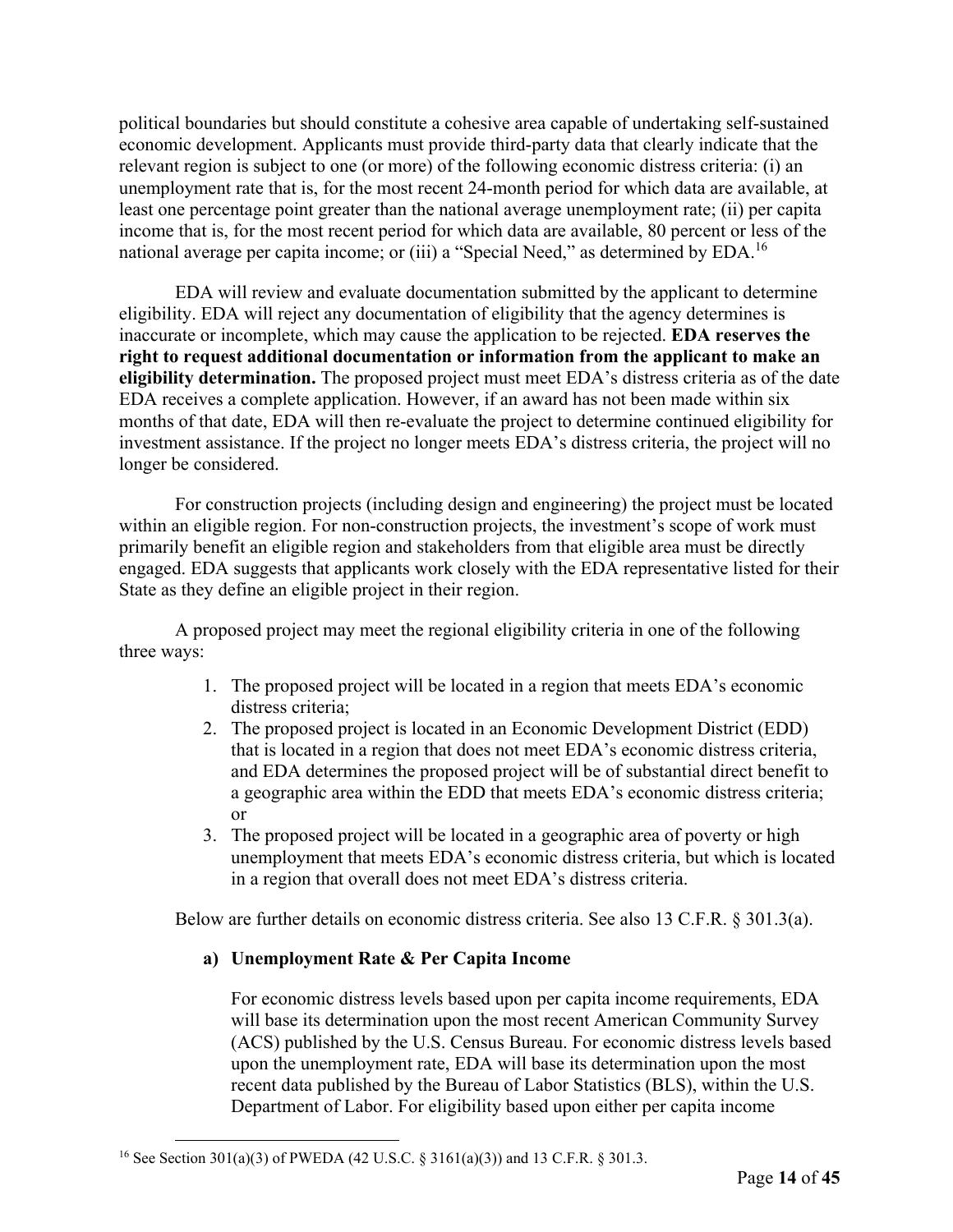requirements or the unemployment rate, when the ACS or BLS data, as applicable, are not the most recent Federal data available, EDA will base its decision upon the most recent Federal data from other sources (including data available from the Census Bureau and the Bureaus of Economic Analysis, Labor Statistics, Indian Affairs, or any other Federal source determined by EDA to be appropriate). If no Federal data are available, an applicant must submit to EDA the most recent data available from the State. The required State data must be for the region where the project will be located, the geographic area where substantial direct project benefits will occur, or the geographic area of poverty or high unemployment, as applicable.<sup>17</sup>

# **b) "Special Need" Criteria**

For the purposes of determining eligibility based on a "Special Need", an applicant must provide current and appropriate economic and demographic statistics for the applicable region to support the identified Special Need. EDA will base its Special Need eligibility determination on whether the proposed project meets the specific requirements outlined below or, in cases where specific thresholds are not identified, on whether the data and information provided by the applicant presents a compelling case that the region meets the Special Need criteria, as defined by EDA.

A project may be eligible pursuant to a Special Need if the project is located in a region that meets one or more of the criteria described below:<sup>18</sup>

- a. Closure or restructuring of industries or the loss of a major employer essential to the regional economy as defined by:
	- i. a public announcement of an impending closure or restructuring of a firm expected to occur within four (4) years of review of an application submission; or
	- ii. an actual closure or restructuring of a firm within the 24 months prior to submission of an application, resulting in sudden job losses; AND
- iii. such threatened or actual closure results in sudden job losses meeting the following dislocation criteria:
	- 1. For regions with a population of at least 100,000, the threatened or actual dislocation is 500 jobs, or one percent of the civilian labor force (CLF), whichever is less.
	- 2. For regions with a population up to 100,000, the threatened or actual dislocation is 200 jobs, or one percent of the CLF, whichever is less.
- b. Substantial out-migration or population loss.
- c. Underemployment, meaning employment of workers at less than full-time or at less skilled tasks than their training or abilities permit.
- d. Military base closures or realignments, defense contractor reductions-in-force, or Department of Energy defense-related funding reductions.

<sup>17</sup> See Section 301 of PWEDA (42 U.S.C. § 3161) and 13 C.F.R § 301.3.

<sup>&</sup>lt;sup>18</sup> The following criteria are published in accordance with 13 C.F.R. § 301.3(a)(1)(iii) and define what may constitute a "Special Need" (as defined in 13 C.F.R. § 300.3) sufficient to make a project eligible for Public Works or EAA investment assistance, as described in Section C.3 of this announcement.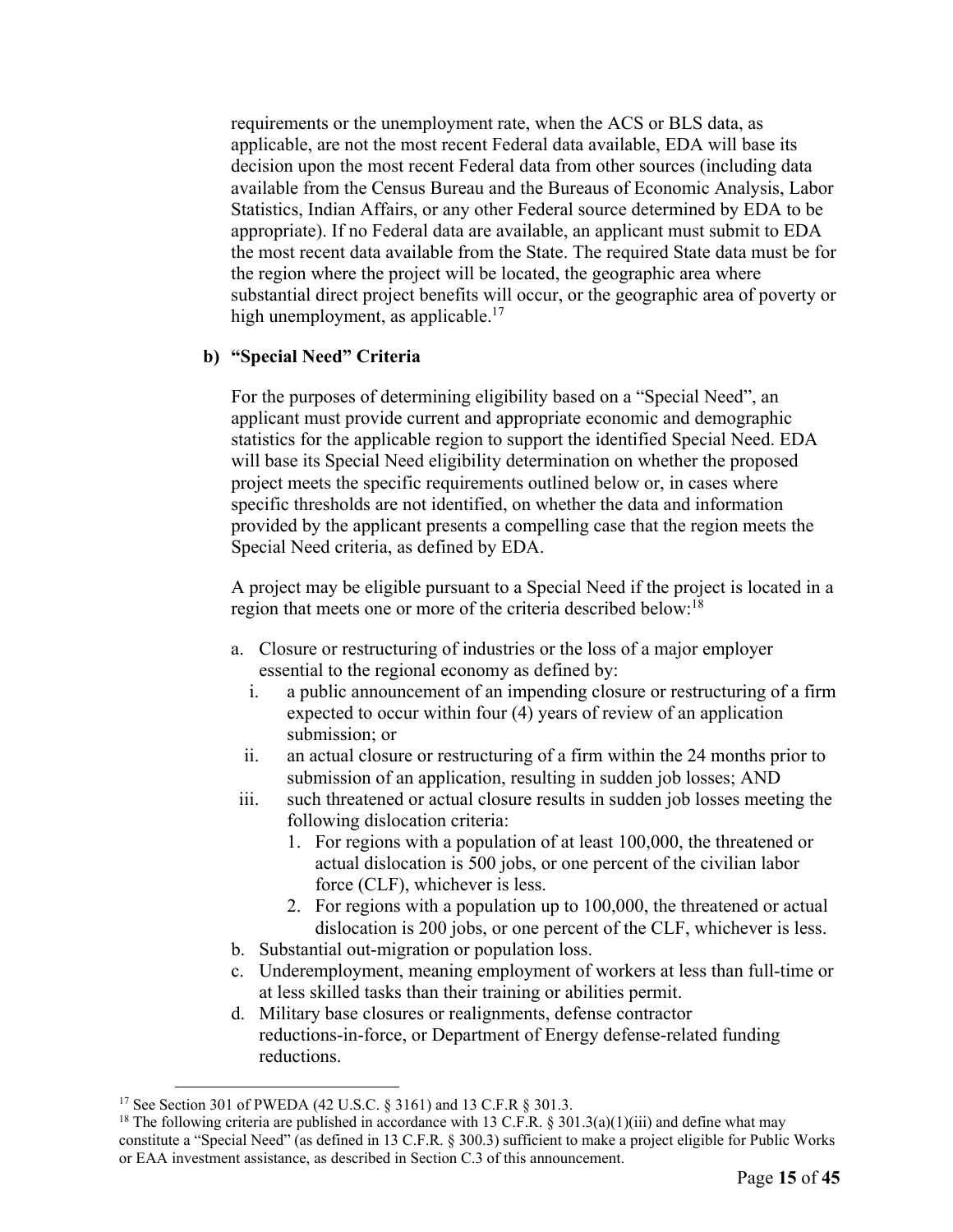- i. A military base closure refers to a military base that was closed or is scheduled for closure, realignment, or growth pursuant to the base closure and realignment process or other Department of Defense (DOD) process. Unless further extended by the Assistant Secretary for Economic Development, the region is eligible from the date of DOD's recommendation for closure, realignment, or growth until five years after the actual date of closing of the installation or five years after the announced realignment or growth actually occurs.
- ii. A defense contractor reduction-in-force refers to a defense contractor(s) experiencing defense contract cancellations or reductions resulting from official DOD announcements that have aggregate value of at least \$10 million per year. Actual dislocations must have occurred within one year of the date an application is submitted to EDA for and threatened dislocations must be anticipated to occur within two years of submittal of an application to EDA. Defense contracts that expire in the normal course of business will not be considered to meet this criterion.
- iii. A Department of Energy defense-related funding reduction refers to a Department of Energy facility that has experienced or will experience a reduction of employment resulting from its defense mission change. The region is eligible from the date of the Department of Energy announcement of reductions until five years after the actual date of reduced operations at the installation.
- e. Natural or other major disasters or emergencies. A region that has received one of the following disaster declarations is eligible:
	- i. A Presidentially declared disaster (declared under the Robert T. Stafford Disaster Relief and Emergency Assistance Act, as amended (42 U.S.C. § 5121 *et seq*.)); or
	- ii. A Federally declared disaster (pursuant to the Magnuson-Stevens Fishery Conservation and Management Act, as amended (16 U.S.C. § 1861a(a)); the Consolidated Farm and Rural Development Act, as amended (7 U.S.C. § 1961); or the Small Business Act, as amended (Pub. L. No. 85- 536, 15 U.S.C. § 631 *et seq*., 72 Stat. 384 (1958)).

Applicants must demonstrate a clear nexus between the needs created by the declared disaster and the proposed project.

- f. Extraordinary depletion of natural resources or other impact attributable to a new or revised Federal regulation or policy that will have a significant impact on a community's ability to prevent an extraordinary depletion of natural resources. For example, in the case of a Federal fishing regulation designed to promote and sustain a community and its fishery in the long-term, EDA could quickly help a coastal community respond to any short-term economic dislocations.
- g. Communities undergoing transition of their economic base as a result of changing trade patterns.
- h. A project located in a persistent poverty county is eligible. For purposes of determining Special Need, the term "persistent poverty county" means any county that has had 20 percent or more of its population living in poverty over the past 30 years, as measured by the 1990 and 2000 decennial censuses and the most recent Small Area Income and Poverty Estimates.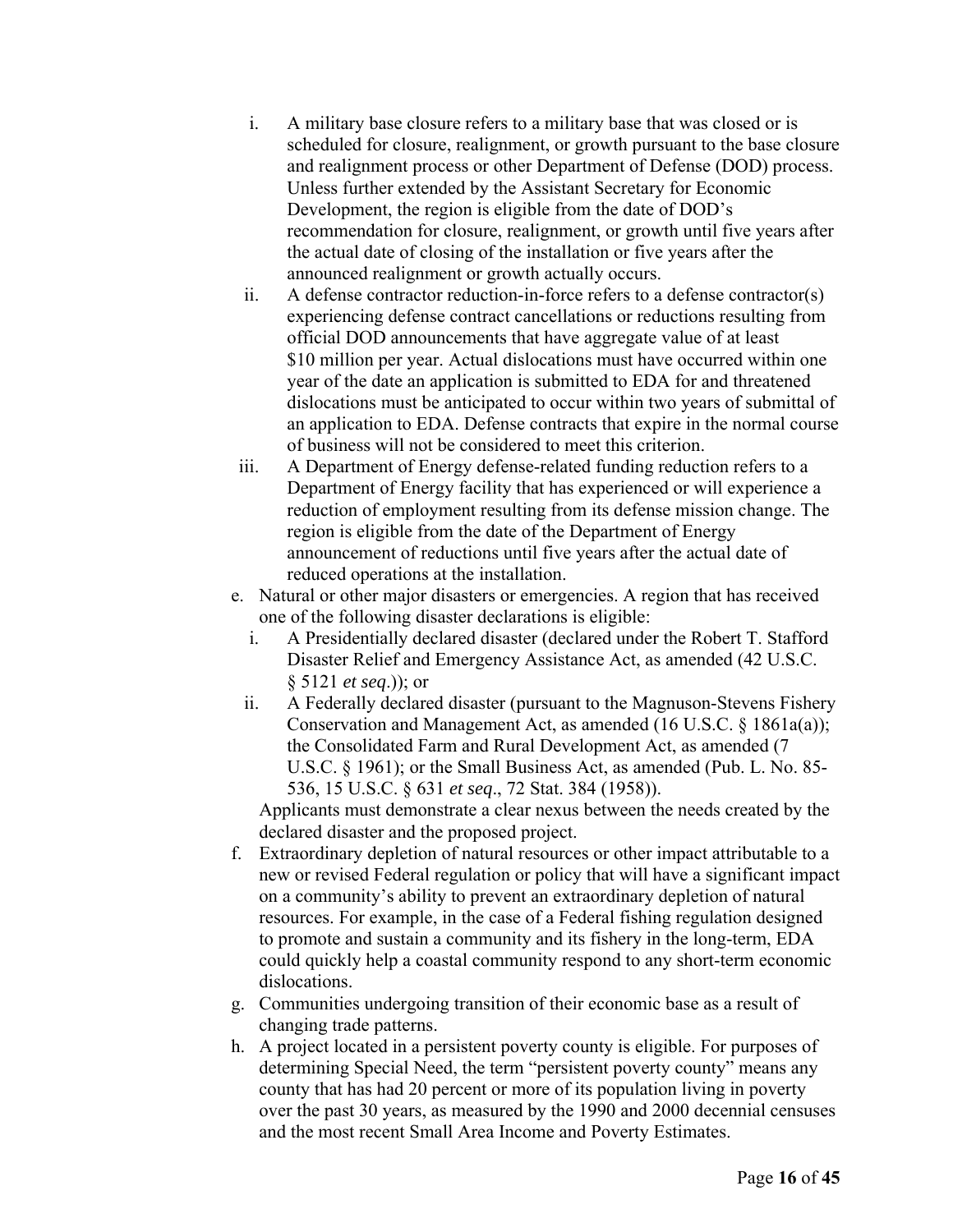- i. The project i) is located in or ii) is proximate to and intended to directly and substantially benefit a designated "Qualified Opportunity Zone." A current list of Qualified Opportunity Zones designated by the U.S. Department of the Treasury can be found at https://www.cdfifund.gov/pages/Opportunity-Zones.aspx.
- j. For ACC applications only, communities or regions that have been impacted,19 or can reasonably demonstrate that they will be impacted, by coal mining or coal power plant employment loss, or employment loss in the supply chain industries<sup>20</sup> of either. Applications seeking ACC funding must provide appropriate third party economic and demographic statistics for the applicable community or region in order to document the extent to which contractions in the coal economy have negatively impacted the community or region.21 Applicants are encouraged to cite federal data resources that may include, but are not limited to: (i) U.S. Department of Commerce (Bureau of Economic Analysis, http://www.bea.gov/; U.S. Census Bureau, American Community Survey (ACS), https://www.census.gov/programs-surveys/acs/); (ii) U.S. Department of Labor (Bureau of Labor Statistics (BLS), http://www.bls.gov/); (iii) U.S. Department of Energy (Energy Information Administration (EIA), https://www.eia.gov/); (iv) U.S. Department of Labor (Mine Safety Health Administration, https://arlweb.msha.gov/ OpenGovernmentData/OGIMSHA.asp; Bureau of Indian Affairs (BIA)- American Indian Population and Labor Force Reports, http://www.bia.gov/ WhatWeDo/Knowledge/Reports/index.htm).
- k. For NCC applicants only, regions that have been impacted, or can reasonably demonstrate that they will be impacted, by NPP closure(s). Applicants must demonstrate the manner and extent to which a region has been impacted or will be impacted by NPP closure(s). Geographic proximity to an NPP closure is by itself insufficient to demonstrate eligibility for NCC funds.
	- i. Applicants seeking NCC funding in regions that have been impacted by NPP closure(s) must provide appropriate third-party economic and/or demographic data for the applicable region to document the extent to which NPP closure(s) have negatively impacted the region. Such applicants are encouraged to cite federal data resources that may include, but are not limited to: (i) U.S. Department of Commerce (Bureau of Economic Analysis, http://www.bea.gov/; U.S. Census Bureau, American Community Survey (ACS), https://www.census.gov/programssurveys/acs/); (ii) U.S. Department of Labor (Bureau of Labor Statistics (BLS), http://www.bls.gov/); (iii) U.S. Department of Energy (Energy

<sup>&</sup>lt;sup>19</sup> In general, EDA will consider applications for projects in communities and regions where the primary coal economy contraction "event" (e.g., closure of a coal mine or a coal-fired power plant, closure of various coal economy supply chain businesses, etc.) took place within 1-15 years prior to the application submission date.

 $20$  Examples of supply chain industries include, but are not necessarily limited to, manufacturers of mining equipment and parts for coal-fired power plants and transportation companies that carry coal. Note, this timeframe is a range during which projects will generally be eligible; applicants may propose projects outside this timeframe, but should take special care to demonstrate that the primary coal economy contraction "event" continues to tangibly impact the community.

<sup>&</sup>lt;sup>21</sup> Examples of the types of acceptable data that applicants can use to demonstrate the negative impacts of local and/or regional coal industry contractions include (and are not limited to) economic indicators, labor market analyses, official announcements made by local and regional industries and firms, demographic, and industry data.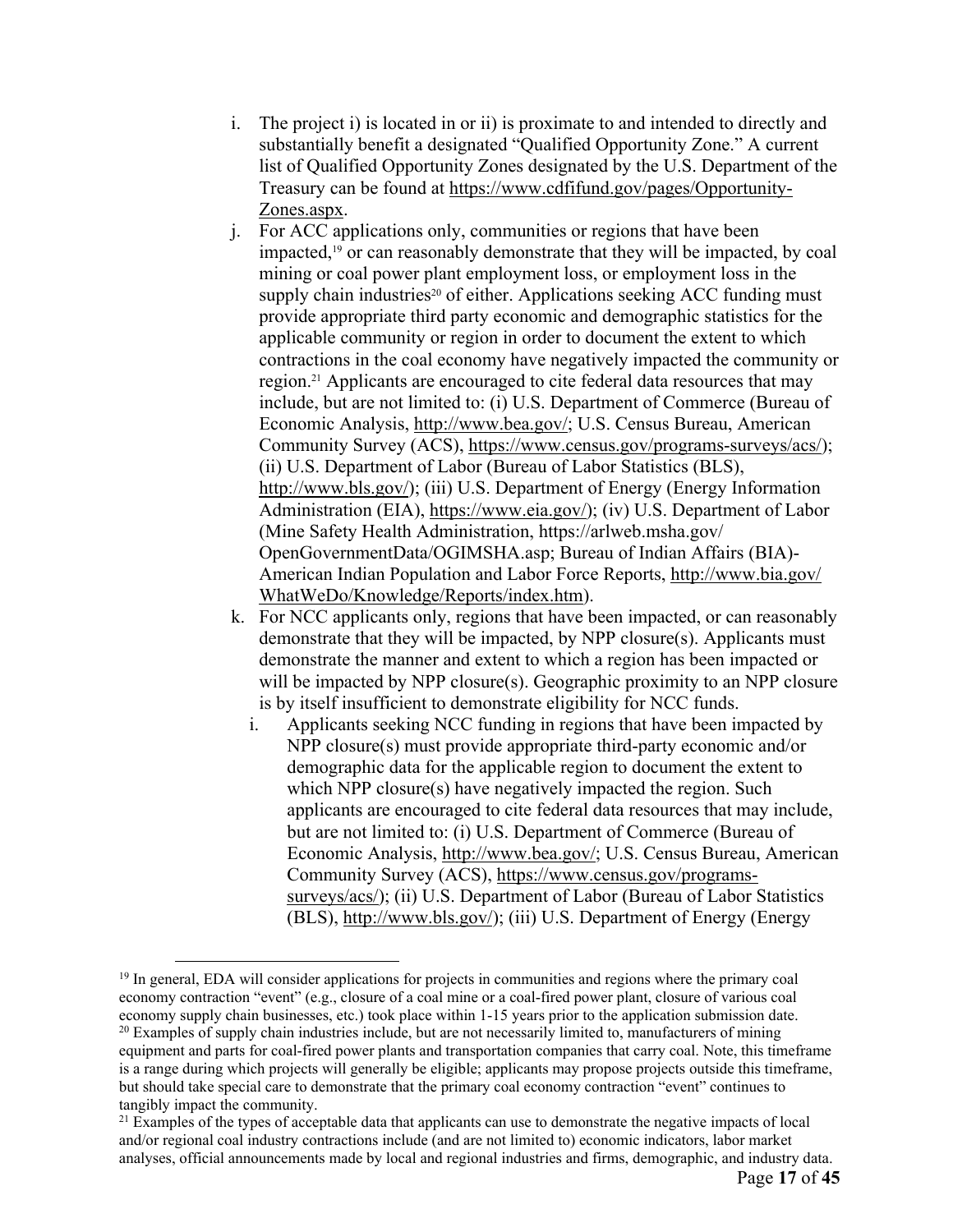Information Administration (EIA), https://www.eia.gov/); (iv) U.S. Department of Labor (Mine Safety Health Administration, https:// arlweb.msha.gov/OpenGovernmentData/OGIMSHA.asp; (v) Bureau of Indian Affairs (BIA)-American Indian Population and Labor Force Reports, http://www.bia.gov/WhatWeDo/Knowledge/ Reports/index.htm); (vi) StatsAmerica, http://www.statsamerica.org; and (vii) US Nuclear Regulatory Commission, http://www.nrc.gov. If federal data is not available, applicants may consider demonstrating the negative impacts of nuclear power plant closure(s) using data including but not limited to local/regional economic indicators, labor market analyses, official announcements made by local and regional industries and firms, and demographic and industry data.

- ii. Applicants seeking NCC funding in regions that will be impacted in the future by NPP closure(s) must provide documentation demonstrating that the region will be negatively impacted in the future by NPP closure(s). Such documentation may, but is not required to, take the form of an announcement of future NPP closure and should be substantiated to the extent possible by third-party data sources as listed in above in Section C.3.b.k.i.
- l. Other Special Need. The area is experiencing other special or extraordinary economic adjustment needs, as determined by the Assistant Secretary for Economic Development.

In addition to the above, all applications for funding based on Special Need must demonstrate how the project will address the economic development needs of the region resulting from that Special Need.

# **D. Application Submission Information**

An applicant **must submit a complete application**, as detailed in Section D.2.a of this PWEAA NOFO, to be considered for funding. EDA intends to review an application within 60 days of EDA's receipt of the **complete application**. EDA may seek additional information or documentation from the applicant to clarify information presented in the application. Please see Section E of this PWEAA NOFO for more information on EDA's review and selection process.

EDA strongly encourages applicants to consult with the EDA representative for their State to discuss whether their project is in alignment with EDA's Investment Priorities, eligibility requirements, cost-sharing requirements, property standards, or other requirements outlined in this PWEAA NOFO. This consultation is limited to clarification of technical matters involving their proposed project, project alignment with EDA's mission and Investment Priorities, and all other relevant and publicly available information relating to general technical matters.

# **1. Address to Request an Application**

An applicant may obtain the appropriate application electronically at Grants.gov. Applicants may search for this funding opportunity on Grants.gov using Funding Opportunity Number "PWEAA2020". All components of the appropriate application may be accessed and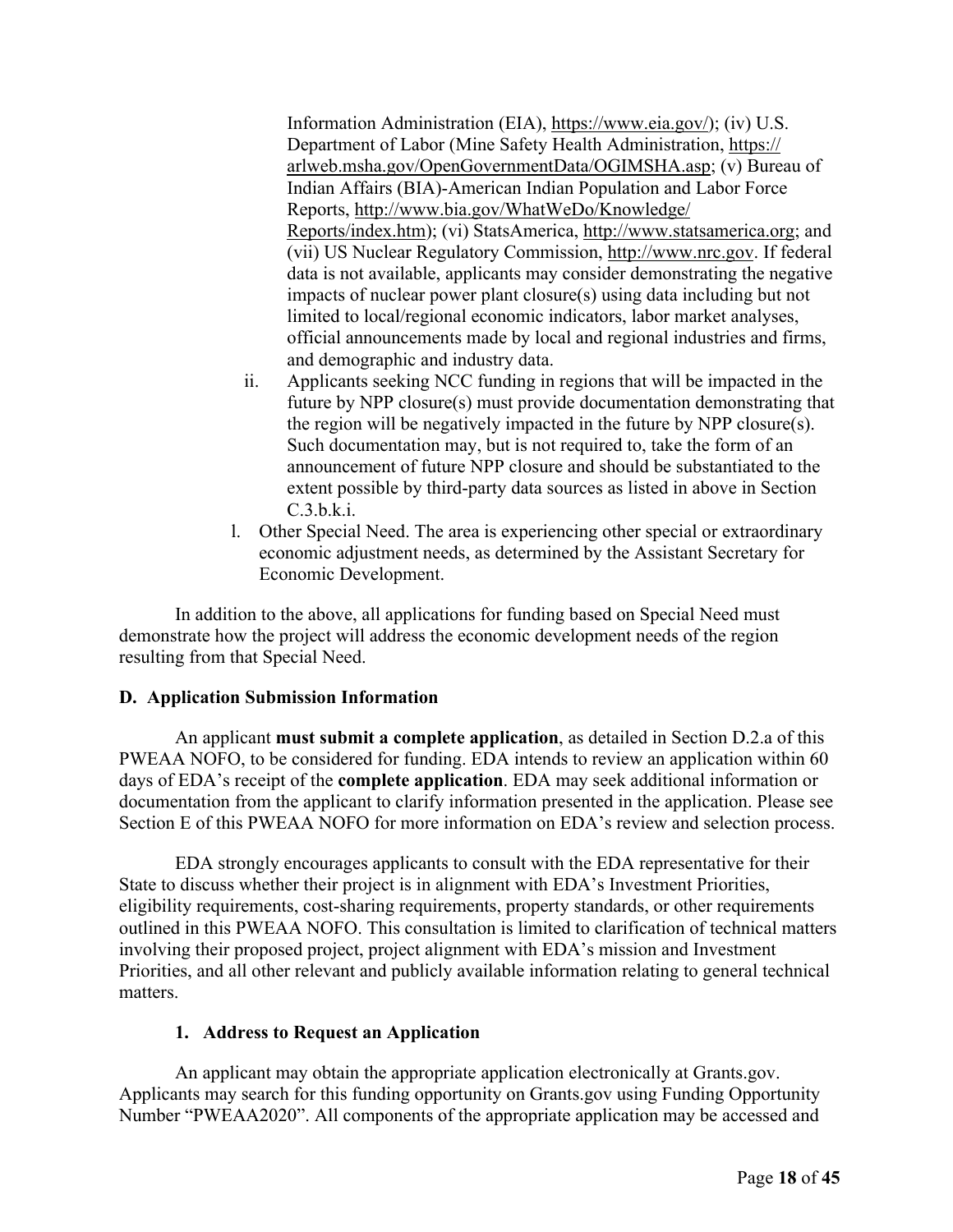downloaded (in a screen-fillable format) at https://www.grants.gov/web/grants/searchgrants.html.

Applicants are advised that they **must complete the registration process prior to submitting an application through Grants.gov**; please note, however, registration is not required for an applicant to access, view, or download the application. Even though an applicant may be able to view and download an application, if the applicant has not correctly completed the Grants.gov registration process, the applicant will not be able to submit the application electronically for EDA's review. Alternatively, an applicant eligible for assistance under this announcement may request a paper application by contacting the EDA representative listed for their State under Section G of this PWEAA NOFO.

# **2. Content and Form of the Application**

EDA has developed a suite of forms designed to address all types of assistance the agency provides. In addition, Federal grant assistance forms from the Standard Form (SF) 424 family and certain Department of Commerce Forms (CD) forms are required as part of a complete application. The tables in Section D.2.a below describe all the forms and other documentation required for a complete application for each type of assistance EDA will provide under this NOFO and may serve as a checklist for applicants in preparing their submissions.

All relevant forms must be signed electronically by the applicant's Authorized Organizational Representative (AOR); please see Section I of this PWEAA NOFO for information on AOR requirements. The preferred electronic file format for attachments is Adobe portable document format (PDF); however, EDA will accept electronic files in Microsoft Word, WordPerfect, or Microsoft Excel formats. EDA will not accept paper, facsimile, or email transmissions of applications. Please refer to important information on submitting your application provided in Section D.4 of this PWEAA NOFO.

All documentation and data submitted should be current and applicable as of the date submitted. Applicants are encouraged to contact the EDA representative for their State for technical assistance before submitting an application under this PWEAA NOFO. EDA staff members are available to provide applicants with technical assistance regarding application requirements. Additionally, EDA may reach out to the applicant to clarify application materials received.

# **a) What is Required for a Complete Application?**

The following table provides a complete list of documents required for a complete application based on the type of EDA assistance: construction, design and engineering (without a construction component), non-construction, and RLF.

Applications for **construction assistance** (including applications for design and engineering with construction activities) must include:

**1. One Form SF-424** (Application for Federal Assistance) from each co-applicant, as applicable.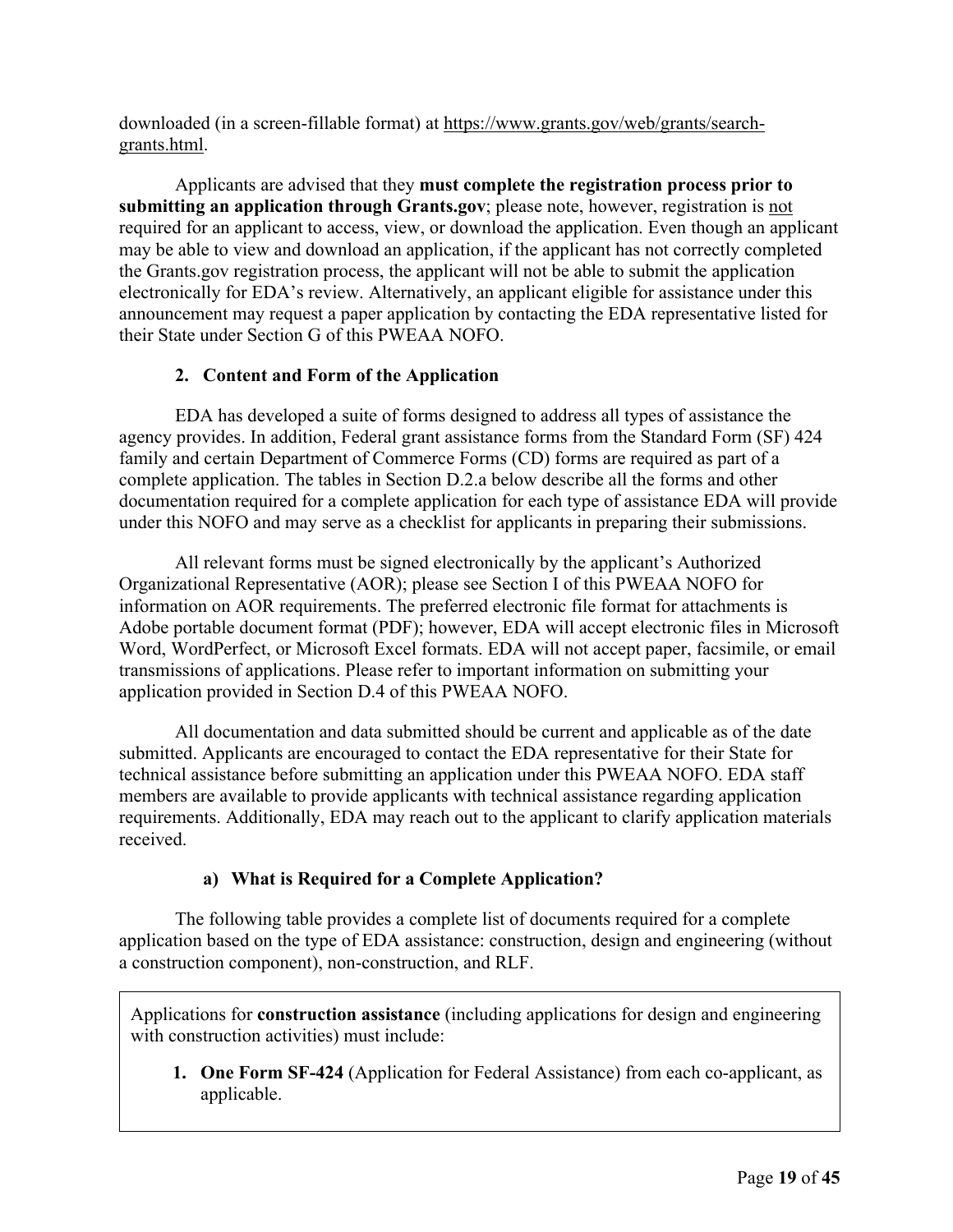- **2. One Form SF-424C** (Budget Information—Construction Programs) per project.
- **3. One Budget Narrative** that clearly identifies and justifies how funds in each line item of the budget (Form SF-424C) will be used to support the proposed project. The Budget Narrative should specifically address each budget line item (including both the Federal Share and matching non-Federal Share), and the narrative total should match the total project costs listed in both the SF-424 question 18, line g, and SF-424C ("Total Project Costs"). This includes describing any other Federal funds that have been secured or requested to support the project (see Section A.1). The Budget Narrative should include itemized valuations of any in-kind matching funds. The non-Federal Share, whether in cash or in-kind, is expected to be paid out at the same general rate as the Federal Share; however, if the applicant's Budget Narrative proposes otherwise, applicants must also include information that clearly indicates what project elements the matching share funds will support and explain why deviation from paying out at the same general rate is required for the project to be implemented. \*Please note: In lieu of a separate Budget Narrative, this information may be included in the Preliminary Engineering Report as required by Section C of the ED-900C.
- **4. One Form SF-424D** (Assurances—Construction Programs) from each coapplicant, as applicable.
- **5. One Form ED-900** (General Application for EDA Programs). Applicants seeking ACC funding should note this information as a part of their response to Section B.1 of the form.
- **6. One Form ED-900A** (Additional EDA Assurances for Construction or Non-Construction Investments) from each co-applicant, as applicable.
- **7. One Form ED-900B** (Beneficiary Information Form) from each beneficiary of the proposed project, as applicable.
- **8. One Form ED-900C** (EDA Application Supplement for Construction Programs) and accompanying supporting documentation, e.g., Preliminary Engineering Report. Form ED-900C requires, among other things, a description of real property acquisition, which should include any past or proposed use of eminent domain.
- **9. One Form ED-900E** (Calculation of Estimated Relocation and Land Acquisition Expenses).
- **10. Documentation of Matching Share** for each matching share source, such as a commitment letter, board resolution, proof of bonding authority, or similar document, as applicable. This should be attached to Form ED-900 (Section B.10.d of the form).
- **11. One Environmental Narrative** that will enable EDA to comply with its NEPA responsibilities. A narrative outline that details required components may be accessed in EDA's website at: http://www.eda.gov/files/ 012 Environmental Narrative Template.zip.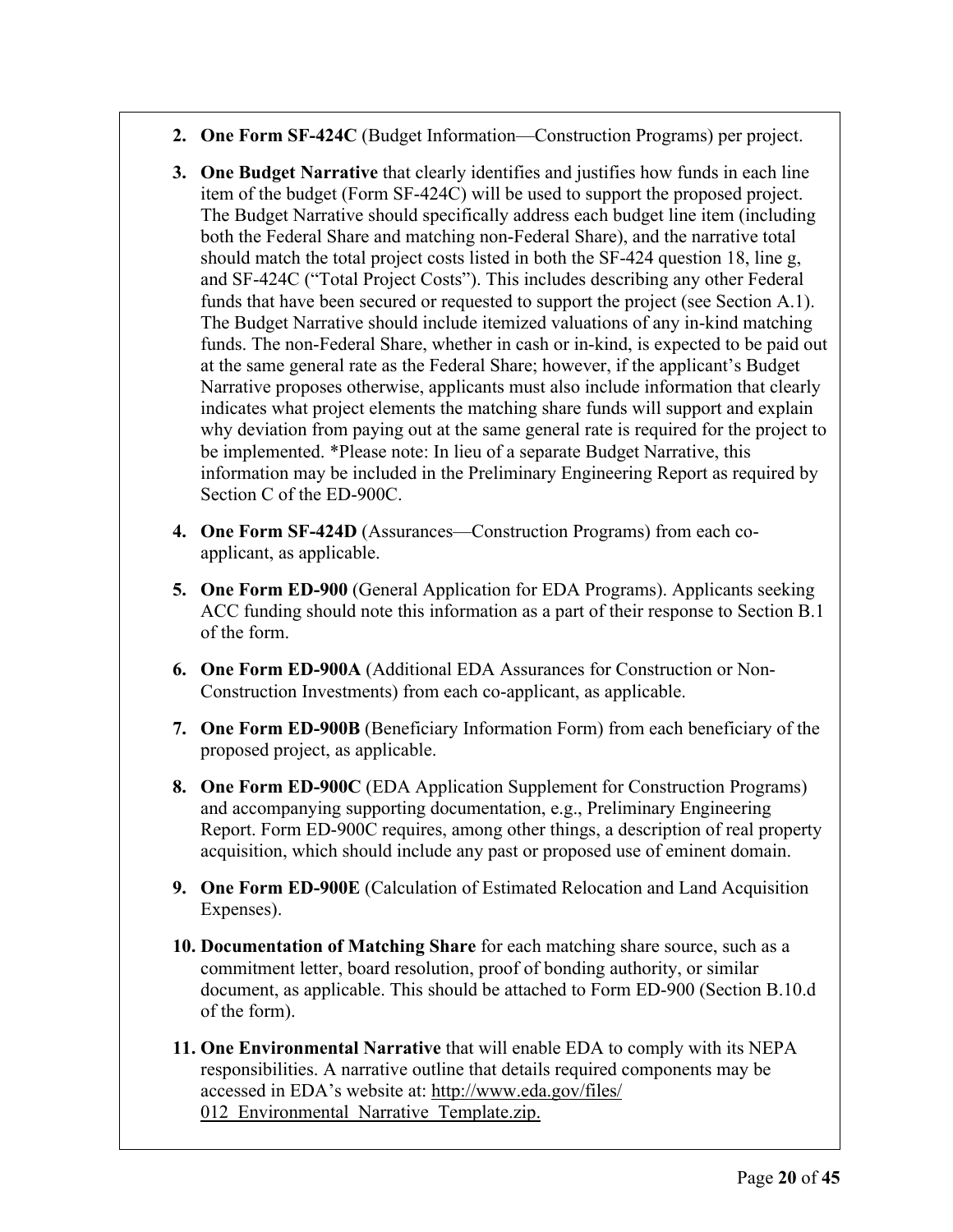- **12. One Applicant's Certification Clause** (see Appendix A to the environmental narrative noted above) completed separately and signed by each co-applicant, as applicable.
- **13. One Form CD-511** (Certification Regarding Lobbying) from each co-applicant, as applicable.
- **14. One Form SF-LLL** (Disclosure of Lobbying Activities) from each co-applicant, if applicable.
- **15. Map of project site**.

Applications for **design and engineering assistance only** (without a construction component) must include:

- **1. One Form SF-424** (Application for Federal Assistance) from each co-applicant, as applicable.
- **2. One Form SF-424C** (Budget Information—Construction Programs).
- **3. One Budget Narrative** that clearly identifies and justifies how funds in each line item of the budget (Form SF-424C) will be used to support the proposed project. The Budget Narrative should specifically address each budget line item (including both the Federal Share and matching Non-Federal Share), and the narrative total should match the total project costs listed in both the SF-424 question 18, line g, and SF-424C ("Total Project Costs"). This includes describing any other Federal funds that have been secured or requested to support the project (see Section A.1). The Budget Narrative should include itemized valuations of any in-kind matching funds. The non-Federal Share, whether in cash or in-kind, is expected to be paid out at the same general rate as the Federal Share; however, if the applicant's Budget Narrative proposes otherwise, applicants must also include information that clearly indicates what project elements the matching share funds will support and explain why deviation from paying out at the same general rate is required for the project to be implemented.
- **4. One Form SF-424D** (Assurances—Construction Programs) from each coapplicant, as applicable.
- **5. One Form ED-900** (General Application for EDA Programs). Applicants seeking ACC funding should note this information as a part of their response to Section B.1 of the form.
- **6. One Form ED-900A** (Additional EDA Assurances for Construction or Non— Construction Investments) from each co-applicant, as applicable.
- **7. One Form ED-900D** (Requirements for Design and Engineering Assistance).
- **8. Documentation of Matching Share** for each matching share source, such as a commitment letter, board resolution, proof of bonding authority, or similar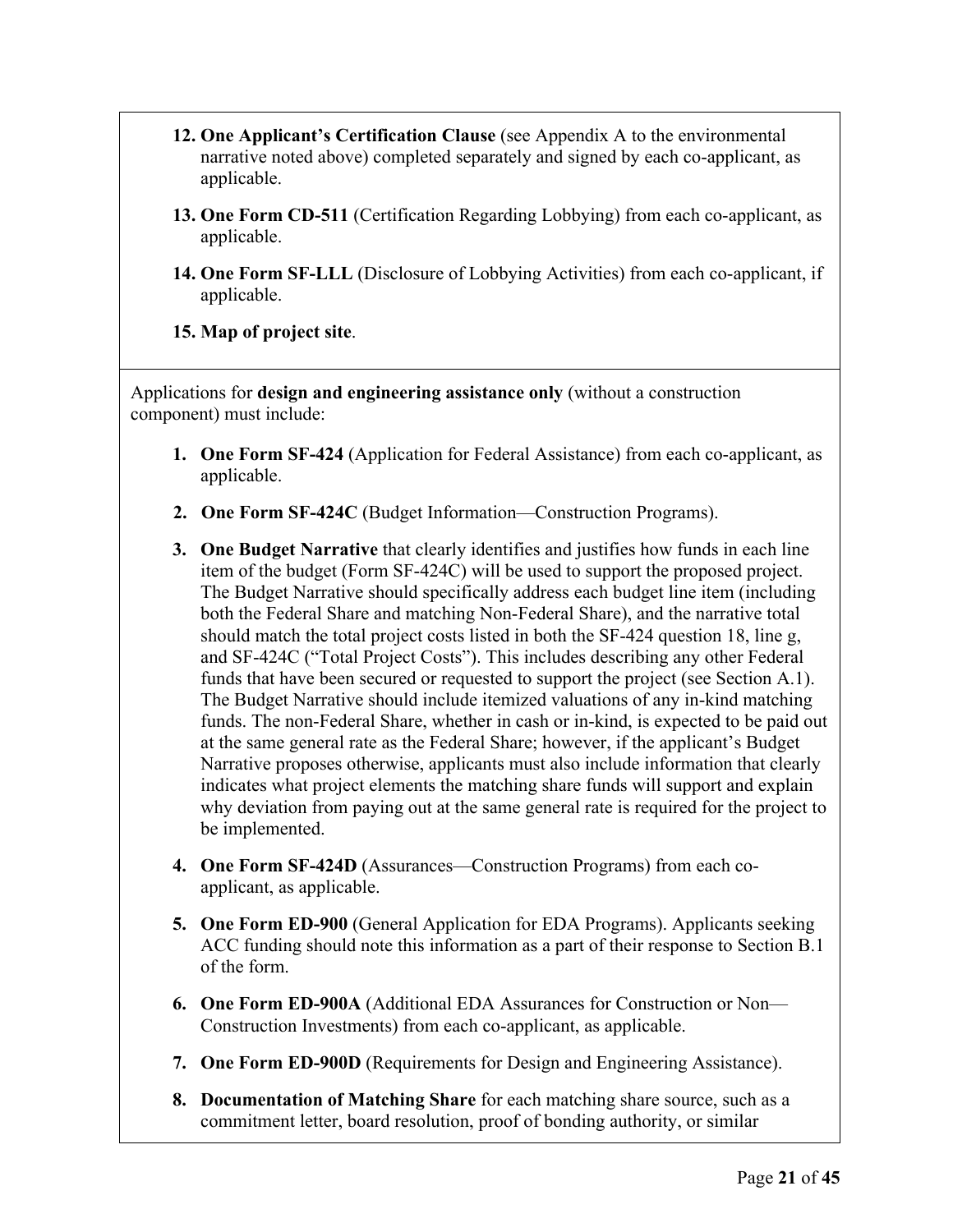document, as applicable. This should be attached to Form ED-900 (Section B.10.d of the form).

- **9. An Environmental Narrative** that will enable EDA to comply with its NEPA responsibilities. A narrative outline that details required components may be accessed in EDA's website at: http://www.eda.gov/files/ 012 Environmental Narrative Template.zip.
- **10. One Applicant's Certification Clause** (see Appendix A to the Environmental Narrative noted above) completed separately and signed by each co-applicant, as applicable.
- **11. One Form CD-511** (Certification Regarding Lobbying) from each co-applicant, as applicable.
- **12. One Form SF-LLL** (Disclosure of Lobbying Activities) from each co-applicant, as applicable.

Applications for **non-construction assistance** must include:

- **1. One Form SF-424** (Application for Federal Assistance) from each co-applicant, as applicable.
- **2. One Form SF-424A** (Budget Information—Non-Construction Programs).
- **3. One Budget Narrative** that clearly identifies and justifies how funds in each line item of the budget (Form SF-424A) will be used to support the proposed project. The Budget Narrative should specifically address each budget line item (including both the Federal Share and matching Non-Federal Share), and the narrative total should match the total project costs listed in both the SF-424 question 18, line g, and SF-424A ("Totals"). This includes describing any other Federal funds that have been secured or requested to support the project (see Section A.1). The Budget Narrative should include itemized valuations of any in-kind matching funds. The non-Federal Share, whether in cash or in-kind, is expected to be paid out at the same general rate as the Federal Share; however, if the applicant's Budget Narrative proposes otherwise, applicants must also include information that clearly indicates what project elements the matching share funds will support and explain why deviation from paying out at the same general rate is required for the project to be implemented.
- **4. One Form SF-424B** (Assurances—Non-Construction Programs) from each co-applicant, as applicable, unless as part of the registration process for SAM each co-applicant has already completed the assurances for non-construction programs. In that case, each co-applicant must inform EDA that this was completed in SAM.
- **5. One Form ED-900** (General Application for EDA Programs). Applicants seeking ACC funding should note this information as a part of their response to Section B.1 of the form.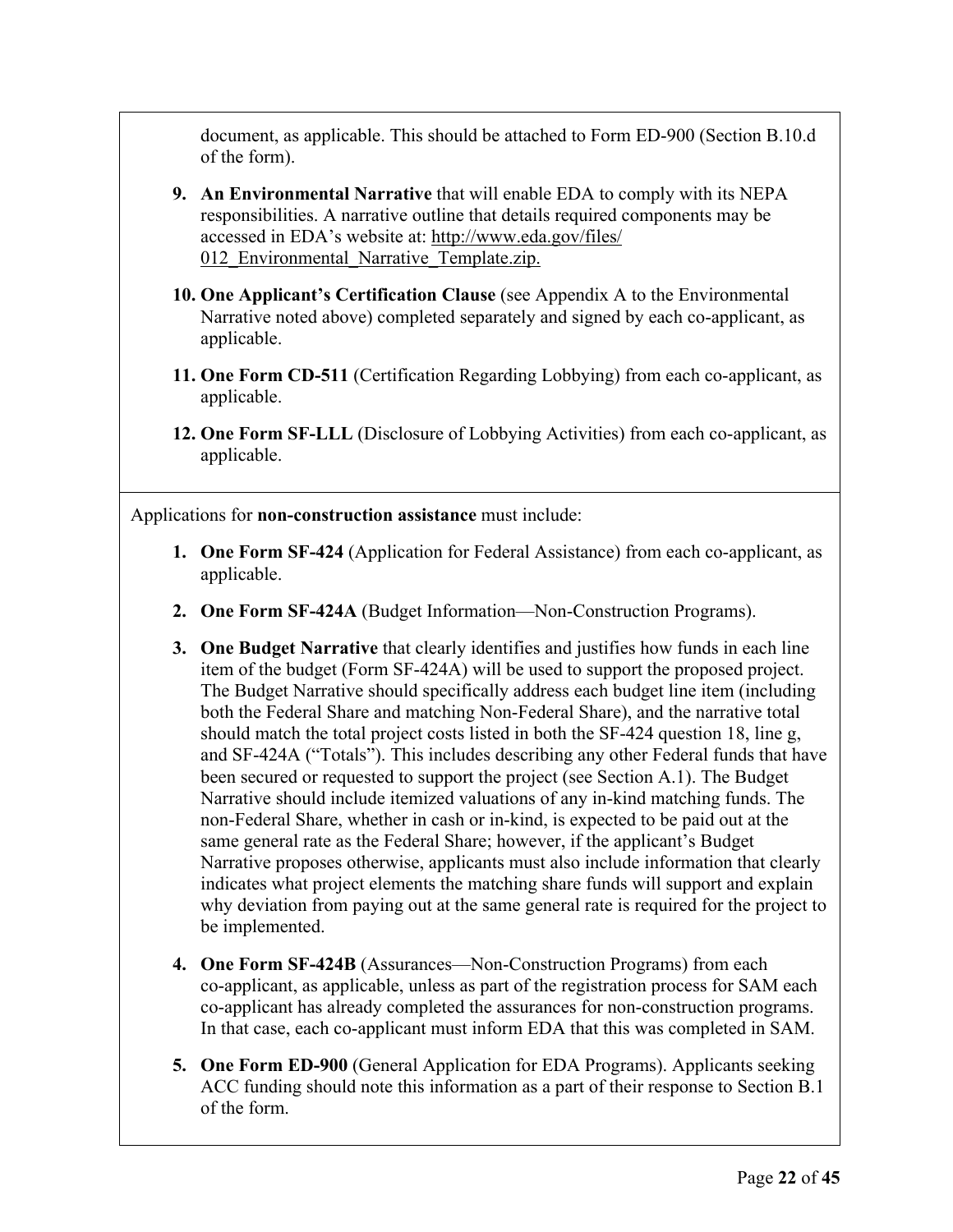- **6. One Form ED-900A** (Additional EDA Assurances for Construction or Non— Construction Investments) from each co-applicant, as applicable.
- **7. Documentation of Matching Share** for each matching share source, such as a commitment letter, board resolution, proof of bonding authority, or similar document, as applicable. This should be attached to Form ED-900 (Section B.10.d of the form).
- **8. One Form CD-511** (Certification Regarding Lobbying) from each co-applicant, as applicable.
- **9. One Form SF-LLL** (Disclosure of Lobbying Activities) from each co-applicant, as applicable.

Applications for **RLF assistance** must include:

- **1. One Form SF-424** (Application for Federal Assistance) from each co-applicant, as applicable.
- **2. One Form SF-424A** (Budget Information—Non-Construction Programs).
- **3. One Budget Narrative** that clearly identifies and justifies how funds in each line item of the budget (Form SF-424A) will be used to support the proposed project. The Budget Narrative should specifically address each budget line item (including both the Federal Share and matching Non-Federal Share), and the narrative total should match the total project costs listed in both the SF-424 question 18, line g, and SF-424A ("Totals"). This includes describing any other Federal funds that have been secured or requested to support the project (see Section A.1). The Budget Narrative should include itemized valuations of any in-kind matching funds. The non-Federal Share, whether in cash or in-kind, is expected to be paid out at the same general rate as the Federal Share; however, if the applicant's Budget Narrative proposes otherwise, applicants must also include information that clearly indicates what project elements the matching share funds will support and explain why deviation from paying out at the same general rate is required for the project to be implemented.
- **4. One Form SF-424B** (Assurances—Non-Construction Programs) from each co-applicant, as applicable, unless as part of the registration process for SAM each co-applicant has already completed the assurances for non-construction programs. In that case, each co-applicant must inform EDA that this was completed in SAM.
- **5. One Form ED-900** (General Application for EDA Programs).
- **6. One Form ED-900A** (Additional EDA Assurances for Construction or Non— Construction Investments) from each co-applicant, as applicable.
- **7. One Form ED-900F** (Supplement for Revolving Loan Fund Applications).
- **8. Documentation of Matching Share** for each matching share source, such as a commitment letter, board resolution, proof of bonding authority, or similar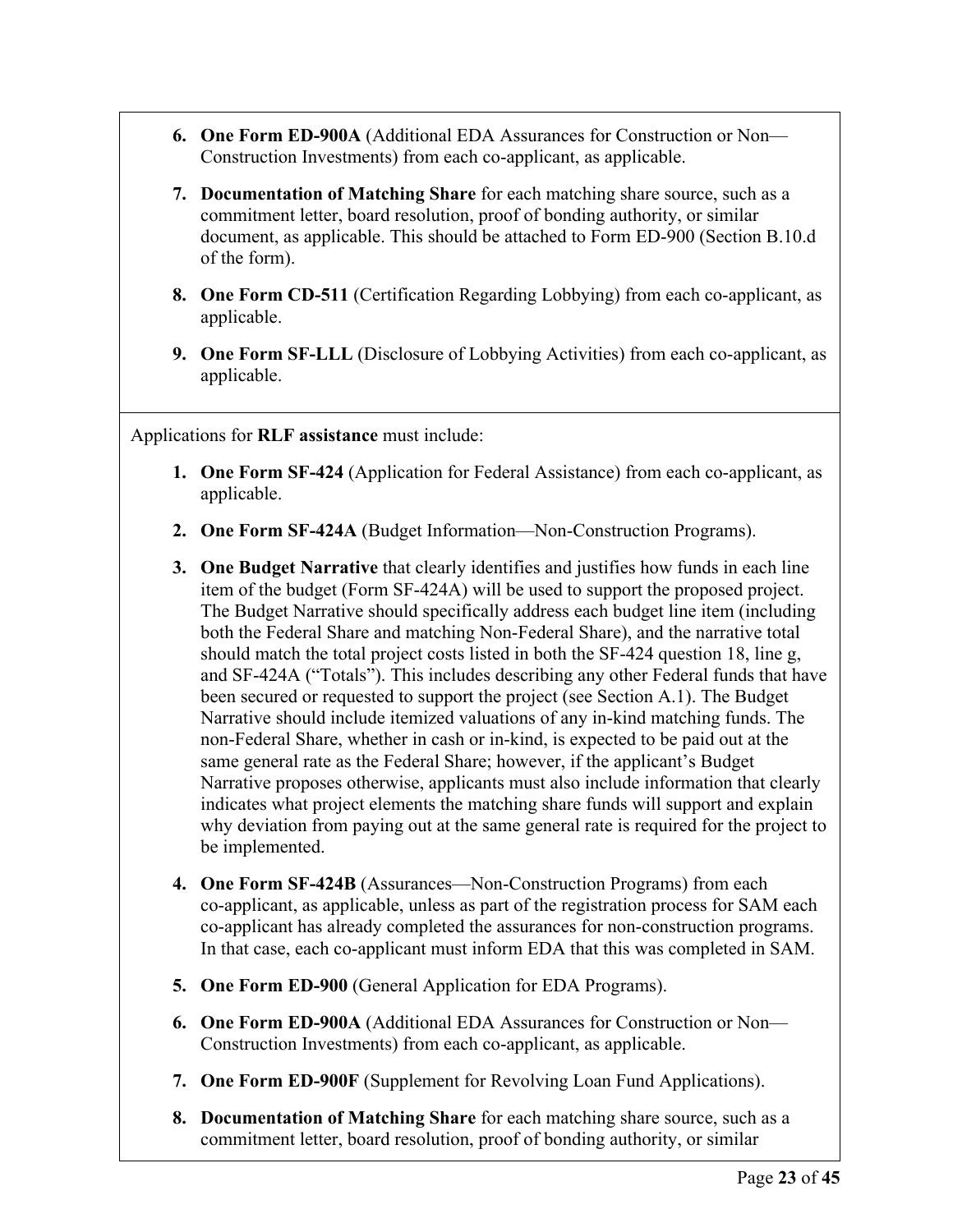document, as applicable. This should be attached to Form ED-900 (Section B.10.d of the form).

- **9. One Draft RLF plan** that addresses all components required by EDA's regulation at 13 C.F.R. § 307.9.
- **10. One Form CD-511** (Certification Regarding Lobbying) from each co-applicant, as applicable.
- **11. One Form SF-LLL** (Disclosure of Lobbying Activities) from each co-applicant, as applicable.

In addition, **an application to support a business incubator**, technology, or other type of incubator or accelerator, regardless of the type of assistance being requested (i.e., construction or non-construction) must also include:

- a. A feasibility study establishing the market demand for the specific start-up companies proposed for incubation (technology, general business, bio-tech, manufacturing, etc.) and the presence of necessary resources and community support;
- b. Documentation with detailed demonstration that the applicant has the financial capacity to operate the facility (if applicable) and reach a positive cash flow within a reasonable period of time, which EDA generally expects to be three years; *and*
- c. A management plan for operation that, *at a minimum,* includes a/an:
	- i. *Tenant/client selection policy* that includes a description of the types of businesses sought and any established selection criteria;
	- ii. *Tenant lease or license agreement* (if applicable) that enumerates the shared services to be provided; delineates the business assistance policy, including the provision of management, technical, and training assistance, and the graduation policy; and establishes periodic access to the tenant's business records to permit assessment of the financial and operational viability of the tenant's business;
	- iii. *Business assistance policy* that outlines the various types of assistance that the will be provided to start-up firms, including how support will be provided to tenants/clients with access to capital needed to grow their businesses successfully;
	- iv. *Staffing plan* that details the talent and resources that will be dedicated to supporting the startup companies accepted;
	- v. *Tenant graduation policy* that is documented as a provision of the tenant lease or license agreement (if applicable) with clear requirements for tenant graduation from the facility or services; and
	- vi. *Performance plan* that includes how the entity will track the success of tenants/clients, specifically identifying what performance measurement data are proposed to be collected from tenants/clients and for what period of time during and after the service period the data will be collected. This should also include members of any oversight or policy board that will be responsible for setting performance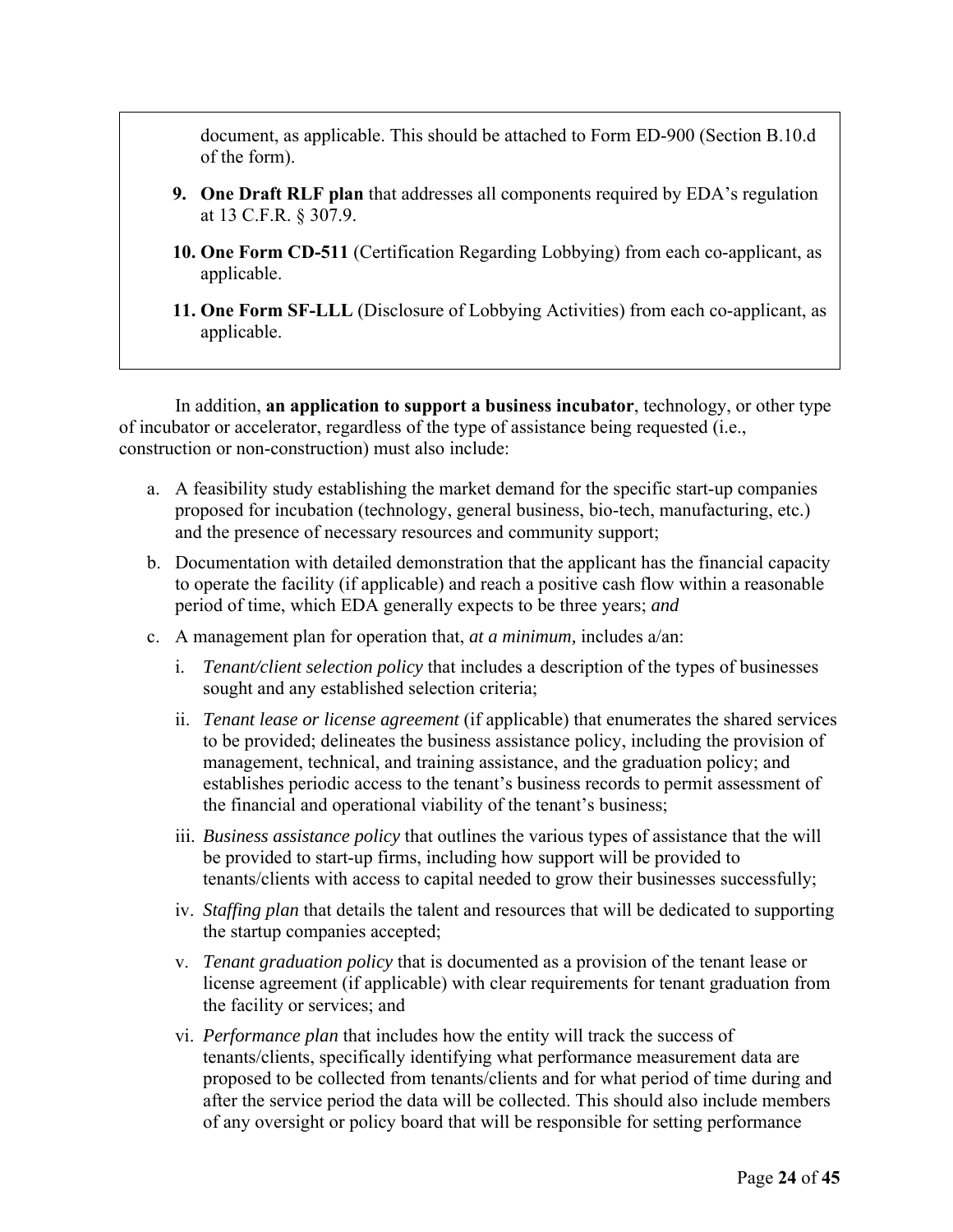goals, selecting or approving selections of staff, establishing and reviewing policy, and monitoring performance.

Any applicant that proposes a project to support a business incubator, technology, or other type of incubator or accelerator is *strongly encouraged* to contact the EDA representative listed for their applicable State in Section G of this PWEAA NOFO to clarify technical matters involving their proposed project.

# **b) Environmental and Historic Preservation Requirements**

All applicants for EDA construction assistance (including design and engineering assistance) are required to provide adequate environmental information. Each application will be reviewed by EDA for compliance with the National Environmental Policy Act (NEPA) of 1969, as amended. During the NEPA review process, applicants may be instructed to contact the designated State and/or Tribal Historic Preservation Officer (SHPO/THPO), provide approvals from other governmental agencies, or provide more detailed environmental information. EDA, after compliance with requirements for consultation with Federallyrecognized Indian Tribes, may require applicants to participate in Tribal consultation, as necessary. The implementing regulations of NEPA require EDA to provide public notice of the availability of project-specific environmental documents, such as environmental impact statements, environmental assessments, findings of no significant impact, and records of decision, to the affected public. For further guidance and information, please contact the appropriate Regional Environmental Officer listed in Section G of this PWEAA NOFO. Applicants will be notified of any changes to these requirements via Grants.gov.

# **c) Copy of Negotiated Indirect Cost Rate Agreement (if applicable)**

As noted in EDA's Standard Terms and Conditions for Construction Projects (Construction ST&Cs), indirect costs are generally not applicable to construction awards.

If indirect costs are included in the budget for a non-construction project, the applicant must include documentation to support the indirect cost rate it is using. For most applicants, this will entail the submission of a copy of its current, approved, and negotiated indirect cost rate agreement (NICRA). The maximum dollar amount of allocable indirect costs for which EDA will reimburse a recipient shall be the lesser of the  $(1)$  line-item amount for the Federal Share of indirect costs contained in the EDA approved budget for the award, or (2) Federal Share of the total allocable indirect costs of the award based on either (a) the indirect cost rate approved by EDA (or applicable cognizant Federal agency), provided that the cost rate is current at the time the costs were incurred and provided that the rate is approved on or before the award end date, or (b) other acceptable documentation as indicated below.

If the applicant does not have a current or pending NICRA, it may propose indirect costs in its budget; however, the applicant must prepare and submit an allocation plan and rate proposal for approval within 90 days from the award start date. See 2 C.F.R. part 200 Apps. III, IV, V, VI, VII for guidance. The allocation plan and the rate proposal shall be submitted to EDA's Office of Regional Affairs (or applicable cognizant Federal agency). If the applicant chooses to pursue this option, it should include a statement in its Budget Narrative that it does not have a current or pending NICRA and will submit an allocation plan and rate proposal to EDA or the applicant's cognizant Federal agency for approval.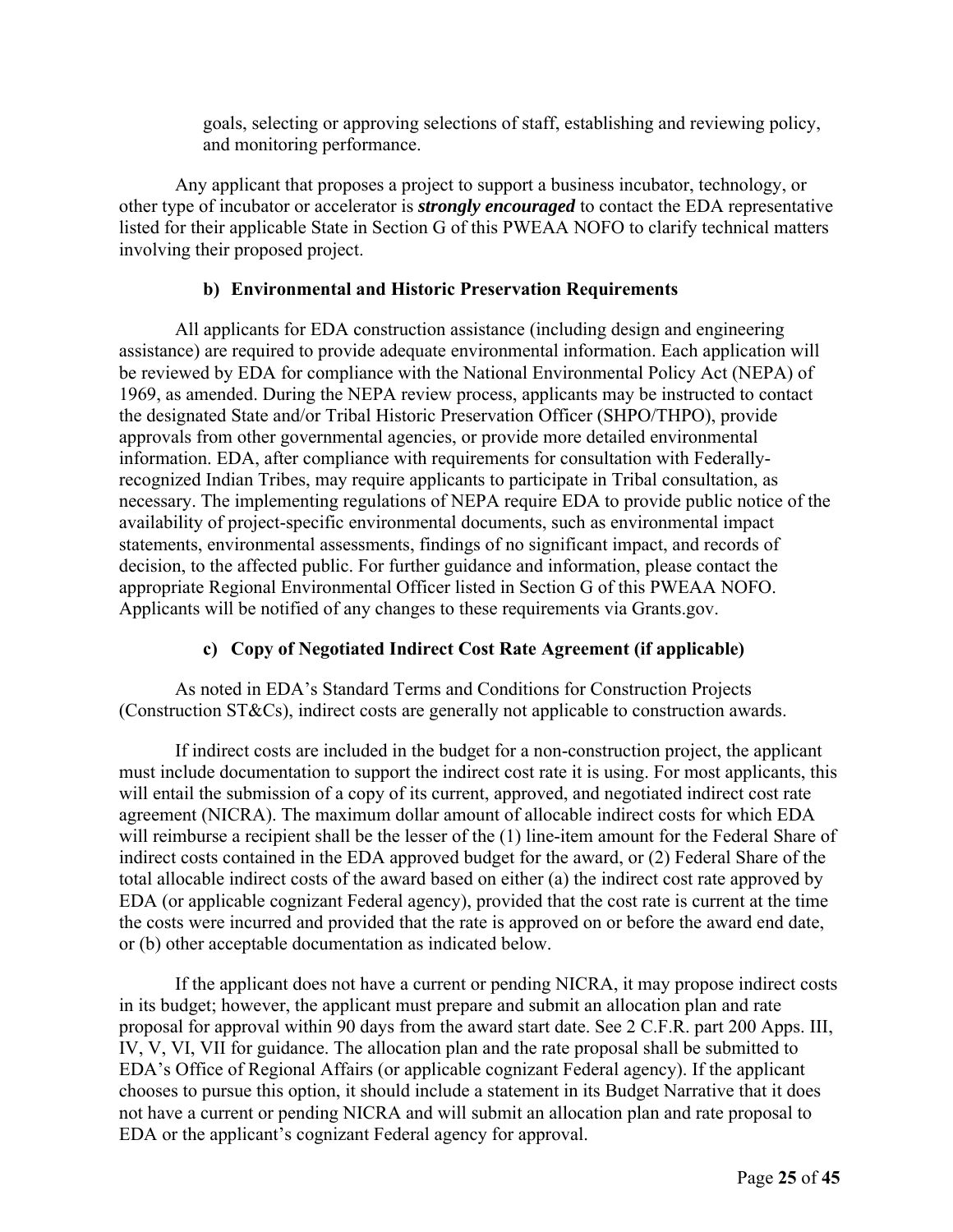If the applicant (1) does not have a current NICRA and (2) has never received a negotiated indirect cost rate, the applicant may alternatively elect to charge a *de minimis* rate of 10% of modified total direct costs subject to the exceptions of 2 C.F.R. § 200.414(f). The applicant should include a statement in its Budget Narrative that it does not have a NICRA; it has never received a negotiated indirect cost rate; and it is electing to charge the *de minimis* rate.

Note if the applicant is a State or local unit of government (or a Tribe) that receives less than \$35,000,000 in direct Federal funding per year it may submit any of the following:

- i. A Certificate of Indirect Costs from DOI or EDA;
- ii. Acknowledgment received from EDA and Certificate of Indirect Costs;
- iii. Cost Allocation Plan approved by a Federal agency; or
- iv. NICRA.

# **3. Unique Entity Identifier and System for Award Management (SAM)**

To enable the use of a universal identifier and to enhance the quality of information available to the public as required by the Federal Funding Accountability and Transparency Act of 2006, to the extent applicable,<sup>22</sup> applicants are required to: (i) be registered in the SAM before submitting their application; (ii) provide a valid unique entity identifier in their application; and (iii) continue to maintain an active SAM registration with current information at all times during which they have an active Federal award or an application or plan under consideration by a Federal awarding agency. EDA may not make a Federal award to an applicant until the applicant has complied with all applicable unique entity identifier and SAM requirements, and if an applicant has not fully complied with the requirements by the time EDA is ready to make an award, EDA may determine that the applicant is not qualified to receive an award and use that determination as a basis for making an award to another applicant. Recipients will be subject to reporting requirements, as identified in OMB guidance published at 2 C.F.R. parts 25 and 170. The guidance set out at 2 C.F.R. parts 25 and 170 can be found at the U.S. Government Publishing Office website at https://www.ecfr.gov/cgi-bin/ ECFR?page=browse. Under "Browse" select "Title 2 – Grants and Agreements," then click "Go" and follow the link to parts "2-199." Note that SAM now encompasses the Central Contractor Registration (CCR) and that the unique entity identifier is commonly referred to as the Data Universal Numbering System (DUNS) Number. The recipient must keep its SAM registration current.

# **4. Submission Dates and Times**

There are no application deadlines under this PWEAA NOFO. EDA plans to accept applications on a rolling basis subject to the availability of funds or until the NOFO is amended in relevant part or a new PWEAA NOFO is published. EDA may cancel or withdraw this NOFO at any time.

<sup>&</sup>lt;sup>22</sup> Individuals who apply for or receive agency awards or direct subawards are exempt from the requirements of the unique entity identifier and SAM. See 2 C.F.R. § 25.110(b). However, individuals are not eligible to receive awards under EDA's Public Works and EAA programs.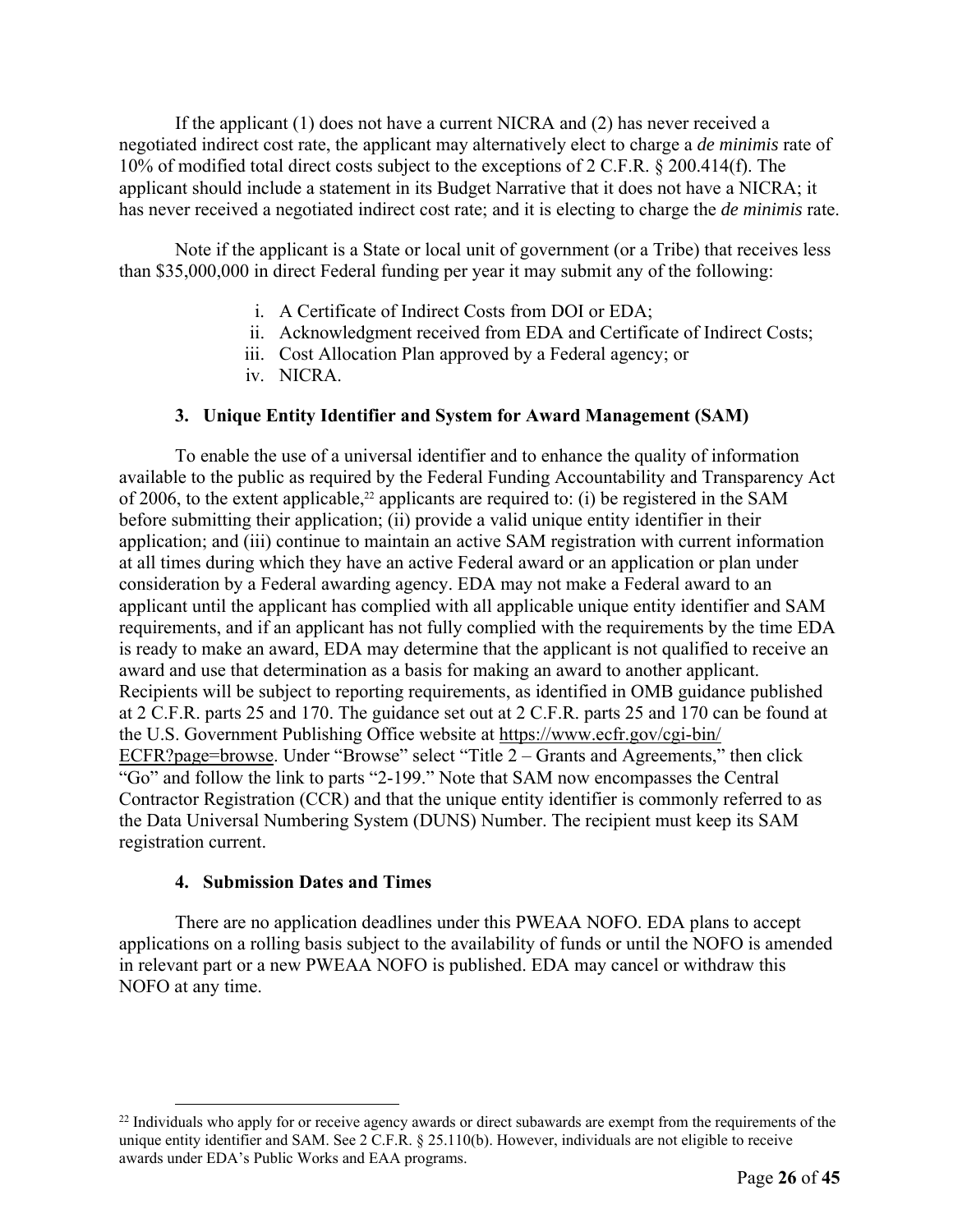# **a) How to Submit an Application?**

# **i. Electronic Submission**

**EDA accepts electronic submissions of applications through Grants.gov.** EDA will not accept paper, facsimile, or email transmissions of applications except as provided below.

Once an application is submitted, it undergoes a validation process through Grants.gov during which the application may be accepted or rejected by the system. Please be advised that the validation process may take 24 to 48 hours to complete. Applications that contain errors will be rejected by Grants.gov and will not be forwarded to EDA for review. The applicant must correct any errors before Grants.gov will accept and validate the application.

# **Please see Section I of this PWEAA NOFO for more detailed instructions and information on the requirements for submitting applications electronically via Grants.gov.**

# **ii. Alternatives to Electronic Submission.**

If an applicant is unable to submit an application electronically for reasons beyond the control of the applicant, EDA, in its sole discretion, may **pre-approve in writing** submission via an alternate method (e.g., email).

# **5. Intergovernmental Review**

Applications submitted under this PWEAA NOFO are subject to the requirements of Executive Order (EO) 12372, "Intergovernmental Review of Federal Programs," if a State has adopted a process under EO 12372 to review and coordinate proposed Federal financial assistance and direct Federal development (commonly referred to as the "single point of contact review process"). All applicants must give States and local governments a reasonable opportunity to review and comment on the proposed Project, including review and comment from area-wide planning organizations in metropolitan areas.<sup>23</sup> To find out more about a State's process under EO 12372, applicants may contact their State's Single Point of Contact (SPOC). Names and addresses of some States' SPOCs are listed on OMB's website at https://www.whitehouse.gov/wp-content/uploads/2019/02/SPOC-February-2019.pdf. Question 19 of Form SF-424 allows applicants to demonstrate compliance with EO 12372.

An applicant seeking funding under the Public Works program or for a construction project or RLF grant under the EAA program that is not a State, Indian Tribe, or general purpose local governmental authority must afford the appropriate general purpose local governmental authority in the project region a minimum of 15 days to review and comment on the proposed project and provide with its application a statement of its efforts to seek comments and either (i) a copy of the comments received and a statement of any actions to address those comments or (ii) a statement that no comments were received.

# **6. Funding Restrictions**

In general, EDA does not reimburse pre-award project costs. Applicants that are in need of such reimbursement should work closely with the EDA representative for their State to

 $23$  As provided for in 15 C.F.R. part 13.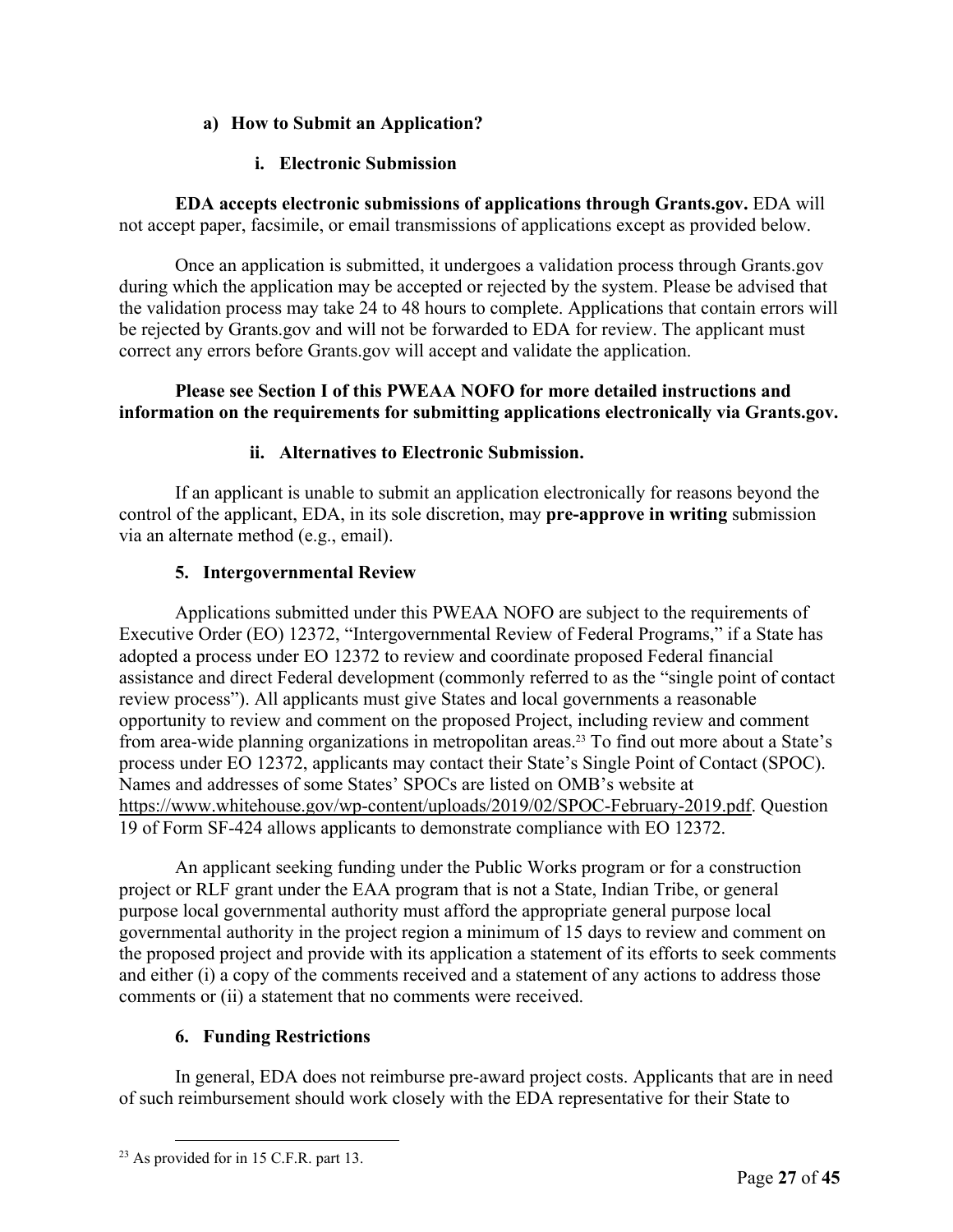determine if their pre-award costs may be considered for reimbursement. In order for contracted pre-award costs to be eligible for reimbursement, the applicant must competitively procure services pursuant to the Federal government's procurement procedures. All pre-award costs are incurred at an applicant's own risk and will be considered for reimbursement, in EDA's sole discretion, only if an applicant receives an award and such costs are approved by EDA in writing. Under no circumstances will EDA or DOC be held responsible for application preparation expenditures, which are distinguished from pre-award project costs.

# **7. Other Submission Requirements**

After EDA reviews your application, EDA may contact the applicant to request any necessary additional documentation to clarify or substantiate submitted application materials, depending on the type of project proposed. Examples of additional documentation may include, but are not limited to, title verification, documentation of the value of in-kind contributions, evidence all funding is available and committed to the project, or documentation required for environmental or legal compliance. This additional documentation will be required to ensure that the proposed project complies with all applicable rules and regulations prior to EDA's issuance of an award. EDA will provide applicants a reasonable amount of time to provide any additional documentation. Failure to provide complete and accurate supporting documentation in a timely manner *when requested by EDA* may result in the denial of an application.

EDA may make changes or additions to this PWEAA NOFO. All changes will be communicated through Grants.gov.

# **E. Application Review Information**

Throughout the review and selection process, EDA reserves the right to seek clarification in writing from applicants whose applications are being reviewed. This may include reaching out to applicants and proposing they seek funding under a different EDA program or other Federal financial assistance program under which they may be more competitively assessed. EDA may additionally ask applicants to clarify application materials, objectives, and work plans, or modify budgets or other specifics necessary to comply with Federal requirements. Before applications are reviewed as described below, EDA will conduct an initial screening to verify that all required forms are complete and all required documentation is included. Applications that do not contain all elements listed in Section D.2.a of this PWEAA NOFO will not be reviewed.

# **1. Review and Selection Process**

# **a) Investment Review Committee (IRC)**

Each Regional Office will convene periodic IRCs as necessary depending on the volume of applications, that consist of at least four EDA staff members (except in the case of an IRC to review ACC applications, which need only consist of three EDA staff members) to review each complete application. Before the IRC reviews an application EDA will conduct an administrative review to determine that the application is complete.

All IRC members will review each complete application before the IRC discussion and evaluation. The IRC will make a group evaluation of the merits of each application based on the extent to which the application meets the program-specific award and application requirements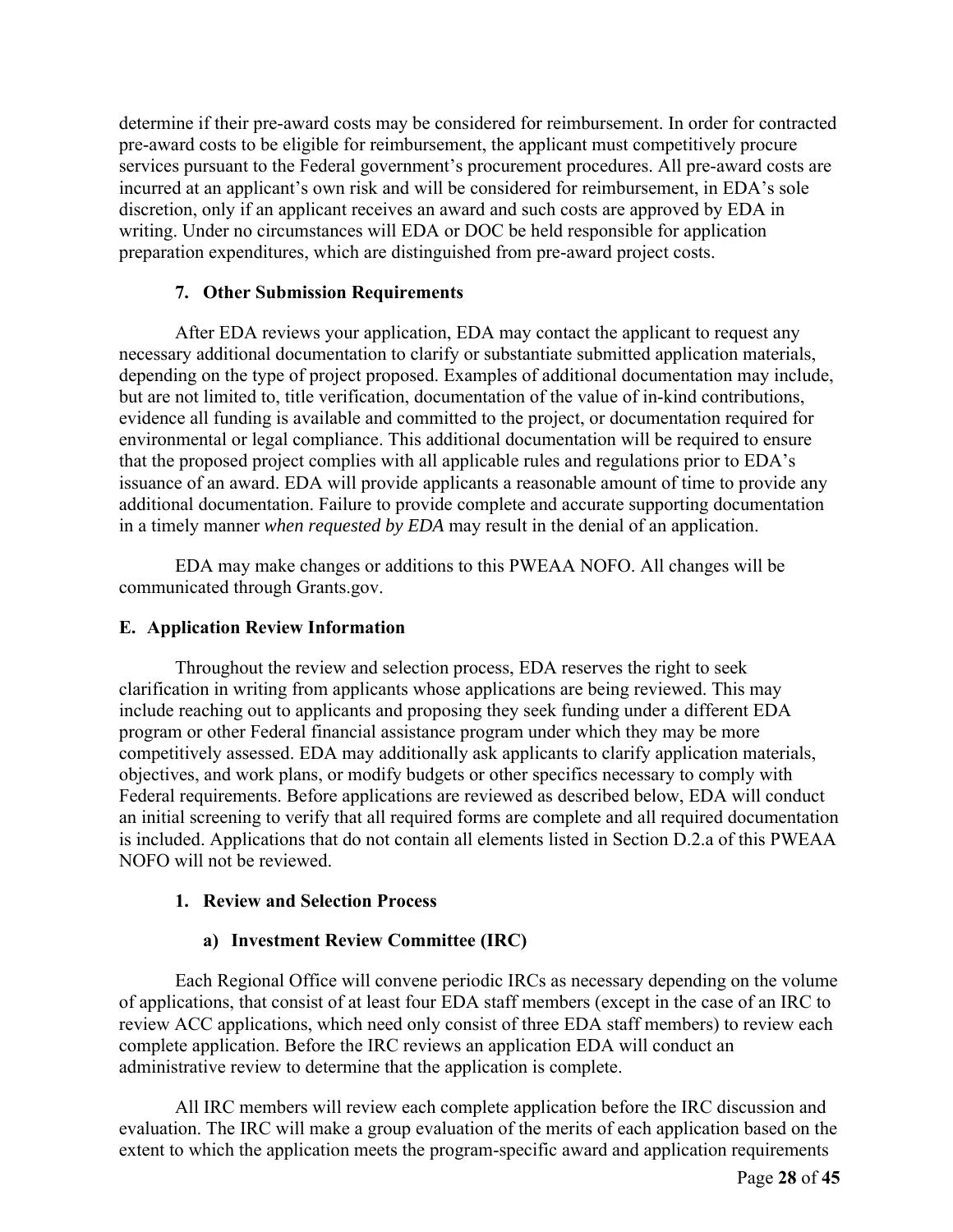provided in 13 C.F.R. part 305 for Public Works investments and 13 C.F.R. part 307 for EAA investments.

**For construction and non-construction projects (including NCC and ACC projects), except Strategy Grant proposals,** the IRC will use the following criteria in its review, with each criterion receiving equal weight:

- i. The project's sustainability/durability, including the extent to which the project demonstrates support from regional stakeholders (private, public, and non-profit entities, etc.);
- ii. The applicant's organizational capacity, including its financial and management capacity;
- iii. The project's alignment with the regional CEDS or equivalent EDA-accepted economic development strategy, including the extent to which the project is aligned with and integrated into other public or private investments currently ongoing or planned for the community and region;
- iv. The project's demonstrated alignment with EDA's current Investment Priorities;
- v. The project's demonstrated ability to foster creation and/or retention of highquality jobs and promote private investment in the regional economy;
- vi. The extent to which the project will enable the community/region to become more economically diversified and prosperous; and
- vii. The project's feasibility, which may include the availability and committed nature of proposed matching funds.

In addition to the above criteria, for ACC projects only, the IRC also will equally weigh:

- viii. The integration and/or alignment of the impacted region's workforce development needs and priorities with the economic development strategy referenced in the application;
	- ix. The extent to which the project objectives are designed to create jobs that pay family-supporting wages, create career pathways for workers, and are linked to industry-recognized credentials for high-demand positions; and
	- x. The geographic impact and resulting economic benefit of the proposed scope of work.

# **Note: Throughout the application review and selection process, ACC, EAA, NCC, and Public Works projects will be evaluated independently. While separate, these evaluations may occur concurrently. As stated above, each ACC project evaluation will be conducted based on both EAA and ACC evaluation criteria.**

Based on its consideration of the above factors, the IRC will prepare a priority order of funding recommendations for the Regional Director. EDA's final decision on whether to fund a project is dependent upon the ability of the applicant to provide sufficient documentation of the project's compliance with applicable rules and regulations.

EDA intends to provide applicants written notification of the outcome of the IRC within 60 days of EDA's receipt of the **complete application and any additional materials and information required for the review**.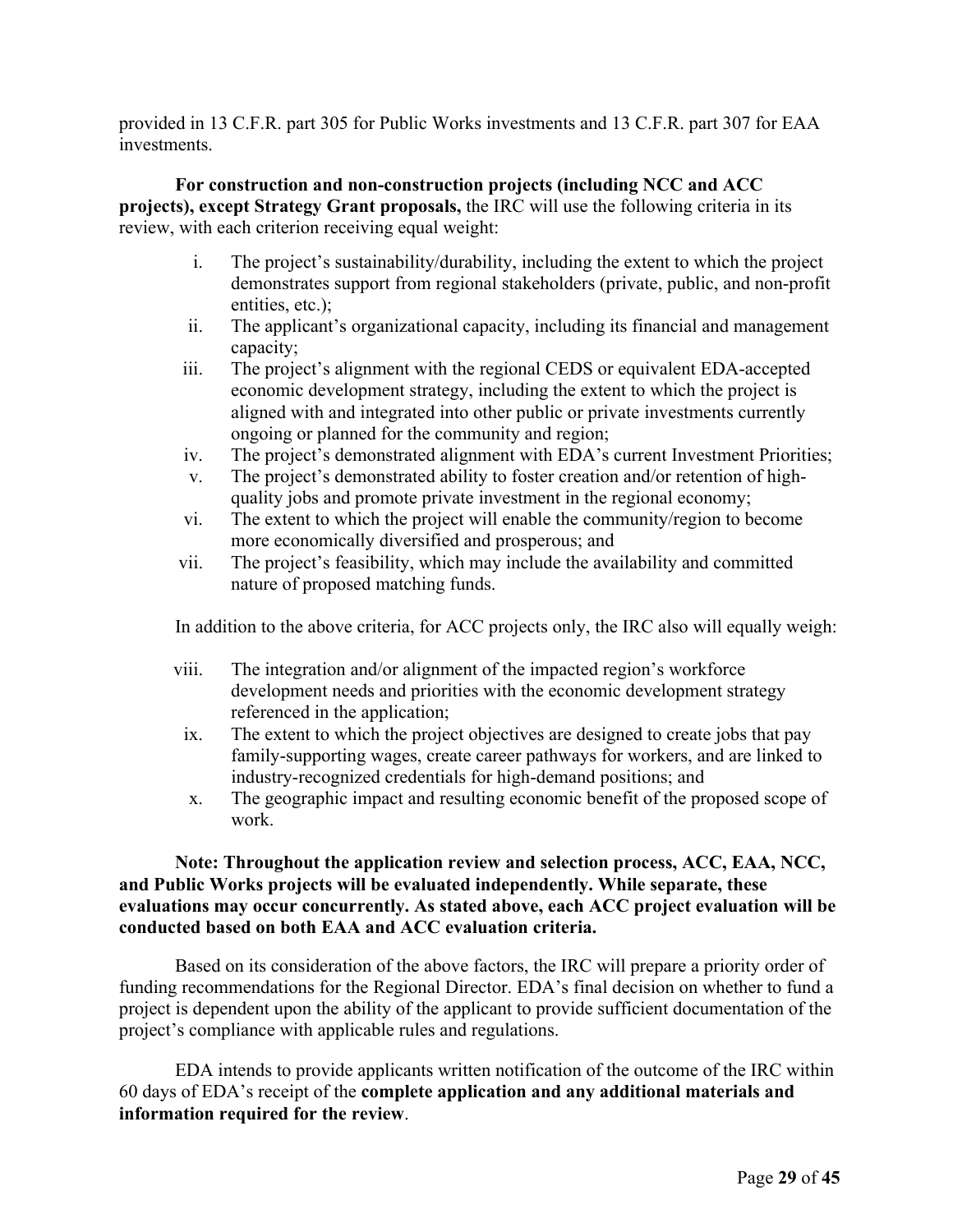# **b) Due Diligence**

If the IRC recommends an application, the applicant still may have to complete certain due diligence requirements before EDA can make an award. After an applicant has been notified that its application has been recommended by the IRC, EDA may request that the applicant submit additional documents and information to allow EDA to fully evaluate compliance with applicable rules and regulations.

For example, in the case of construction projects, such additional due diligence may include:

- i. Title verification;
- ii. Proof of project ownership;
- iii. Documentation of matching funds; and
- iv. Documentation required for environmental or legal compliance. This may include, but is not limited to: 404 Clean Water Act permits from the U.S. Army Corps of Engineers and accompanying environmental documentation (environmental assessment or environmental impact statement), Phase I and Phase II environmental assessments, State environmental assessment documentation (for compliance with State environmental statutes such as the Massachusetts Environmental Policy Act (MEPA) or the California Environmental Quality Act (CEQA)), archeological and biological surveys, and proof of coordination with resource agencies.

If the applicant provides the requested information and supporting documentation in a timely fashion and EDA determines the project is fully compliant with applicable rules and regulations, the application will be forwarded to the Regional Director for a final decision and award approval. Applicants that do not provide the additional information and supporting documentation in a timely fashion or who are deemed not to be in compliance with applicable rules and regulations will receive notification their application has been denied.

# **c) Grants Officer's Decision**

Applications recommended by the IRC and deemed fully compliant with applicable rules and regulations will be forwarded to the Regional Director, who is the designated Grants Officer under this PWEAA NOFO. Each Regional Director has been delegated the final authority regarding funding of applications and may select a project for funding that differs from the IRC's recommendations based on any of the following selection factors:

- 1. The relative economic distress of the region;
- 2. For Public Works projects, the extent to which the selection of the application, alone or in the context of other applications, supports EDA's compliance with appropriations law requirements and report language guidance;
- 3. The likelihood a given project will start quickly, realistically achieve project goals, and catalyze additional resources;
- 4. The extent to which the application meets the overall objectives of Section 2 of PWEDA (42 U.S.C. § 3121);
- 5. For ACC projects, the extent to which the project proposes an implementation activity that supports economic diversification, job creation, capital investment, and workforce development and re-employment opportunities;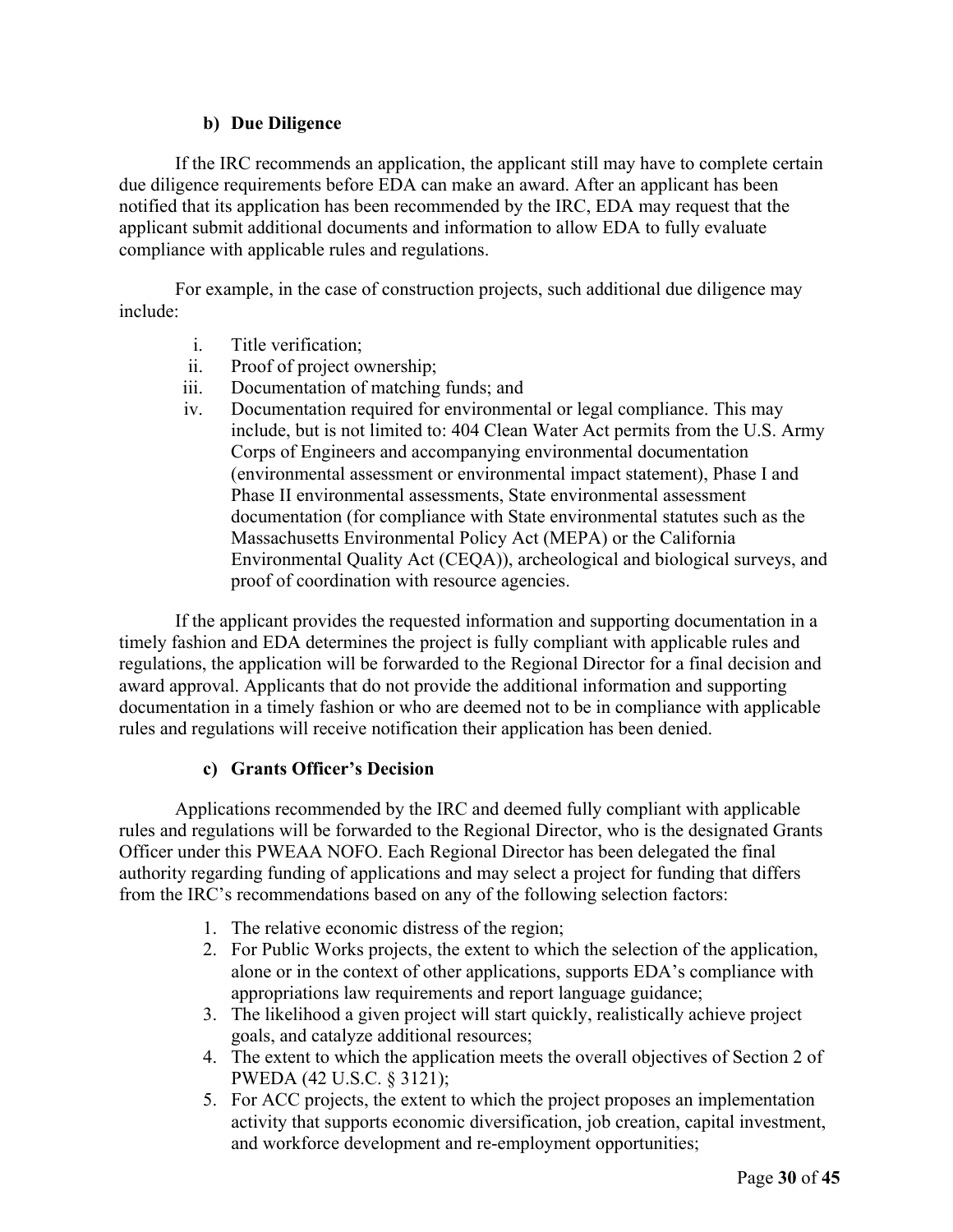- 6. The applicant's performance under previous Federal financial assistance awards, including whether the grantee submitted required performance reports and data;
- 7. The availability of program funding; and
- 8. The extent to which the project supports EDA's goals of geographic balance in distribution of program funds, project types, organizational type (to include smaller and rural organizations) and the overall portfolio.

The Regional Director's final decision must be consistent with EDA's and DOC's published policies. Any time a Regional Director makes a selection that differs from the IRC's recommendation, the Regional Director will document the rationale for the decision in writing.

# **2. Federal Awardee Performance and Integrity System (FAPIIS) Review**

EDA, prior to making a Federal award with a total amount of Federal Share greater than the simplified acquisition threshold, is required to review and consider any information about the applicant that is in the designated integrity and performance system accessible through SAM (currently FAPIIS). See 41 U.S.C. § 2313.

Each applicant, at its option, may review information in the designated integrity and performance systems accessible through SAM and comment on any information about itself that a Federal awarding agency previously entered and is currently in the designated integrity and performance system accessible through SAM. EDA will consider any comments by the applicant, in addition to the other information in the designated integrity and performance system, in making a judgment about the applicant's integrity, business ethics, and record of performance under Federal awards when completing the review of risk posed by applicants as described in 2 C.F.R. § 200.205.

# **F. Federal Award Administration Information**

# **1. Federal Award Notification**

If an application is selected for funding and the applicant successfully and timely completes all due diligence requirements, the expectation is that the EDA Grants Officer will issue the grant award (Form CD-450), which is the authorizing financial assistance award document and includes Specific Award Conditions and, as applicable, the DOC Financial Assistance Standard Terms and Conditions (DOC ST&Cs), the EDA Revolving Loan Fund Financial Assistance Award Standard Terms and Conditions (RLF ST&Cs), or the EDA Construction ST&Cs, as described in Section F.2.b, below.

By signing Form CD-450, the applicant agrees to comply with all award provisions. EDA will provide Form CD-450 via the award package to the applicant's authorized representative. The applicant's authorized representative must sign and return the Form CD-450 without modification within 30 calendar days of the date of EDA's signature on the form.

If an applicant is awarded funding, neither DOC nor EDA is under any obligation to provide any additional future funding in connection with that award or to make any future award(s). Amendment or renewal of an award to increase funding or to extend the period of performance is at the discretion of DOC and EDA.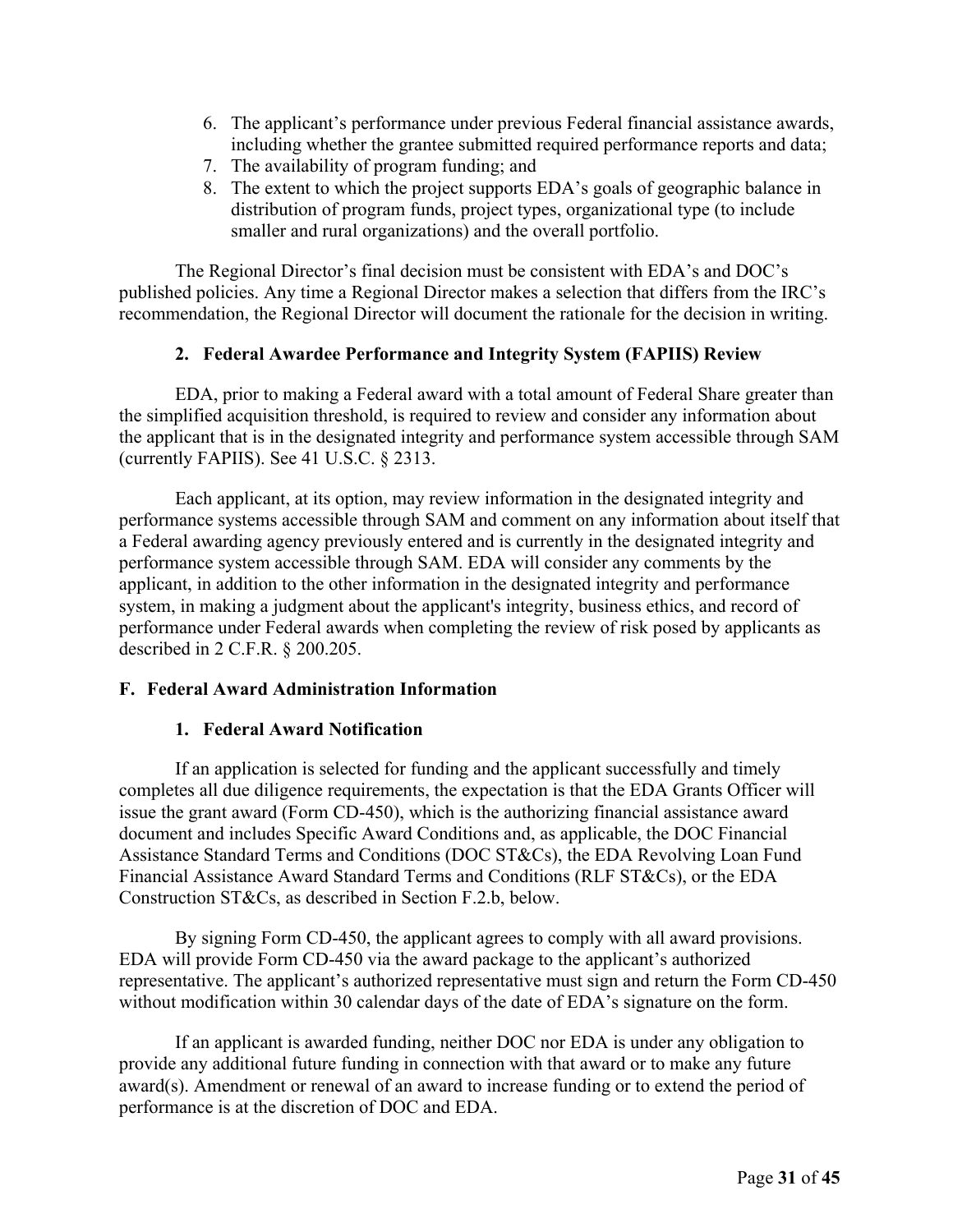EDA will notify unsuccessful applicants in writing to the applicant's authorized representative. EDA will retain unsuccessful applications in accordance with EDA's record retention schedule.

# **2. Administrative and National Policy Requirements**

# **a) Uniform Administrative Requirements, Cost Principles and Audit Requirements**

Recipients of an EDA award will be bound by the Uniform Administrative Requirements, Cost Principles, and Audit Requirements for Federal Awards (Uniform Guidance) as set forth in 2 C.F.R. part 200. See a copy of these regulations at: https://www.gpo.gov/fdsys/pkg/CFR-2016-title2-vol1/pdf/CFR-2016-title2-vol1-part200.pdf. Please note that the Uniform Guidance superseded DOC's Uniform Administrative Requirements, which were found at 15 C.F.R. parts 14 and 24.

# **b) DOC Financial Assistance Standard Terms and Conditions**

For all projects except construction awards, DOC will apply the DOC ST&Cs applicable on the date of the award. The DOC ST&Cs may be accessed at the following website: http://www.osec.doc.gov/oam/grants\_management/policy/default.htm.

For RLF awards, in addition to the DOC ST&Cs, EDA will apply the EDA RLF ST&Cs. The RLF ST&Cs may be accessed at https://www.eda.gov/tools/grantee-forms/ under the header "Standard Terms and Conditions for RLF and Construction Projects".

For construction awards, EDA will apply the Construction ST&Cs. The Construction ST&Cs may be accessed at https://www.eda.gov/tools/grantee-forms/ under the header "Standard Terms and Conditions for RLF and Construction Projects".

# **c) DOC Pre-Award Notification Requirements**

DOC will apply the Pre-Award Notification Requirements for Grants and Cooperative Agreements effective December 26, 2014, 79 Fed. Reg. 78,390. The Pre-Award Notice may be accessed at the Government Printing Office (GPO) website at http://www.gpo.gov/ fdsys/pkg/FR-2014-12-30/pdf/2014-30297.pdf.

# **3. Reporting**

- a. All recipients are required to submit financial, performance, and impact reports in accordance with the terms and conditions of the grant award, generally no less than semi-annually. All project progress and financial reports must be submitted to the applicable EDA program officer in an electronic format to be determined at the time of award.
- b. The Federal Funding Accountability and Transparency Act of 2006 includes a requirement for awardees of applicable Federal grants to report information about first-tier subawards<sup>24</sup> and executive compensation under Federal assistance

 $24$  A first-tier subaward means an award provided by the recipient to a subrecipient for the subrecipient to carry out as part of a Federal award.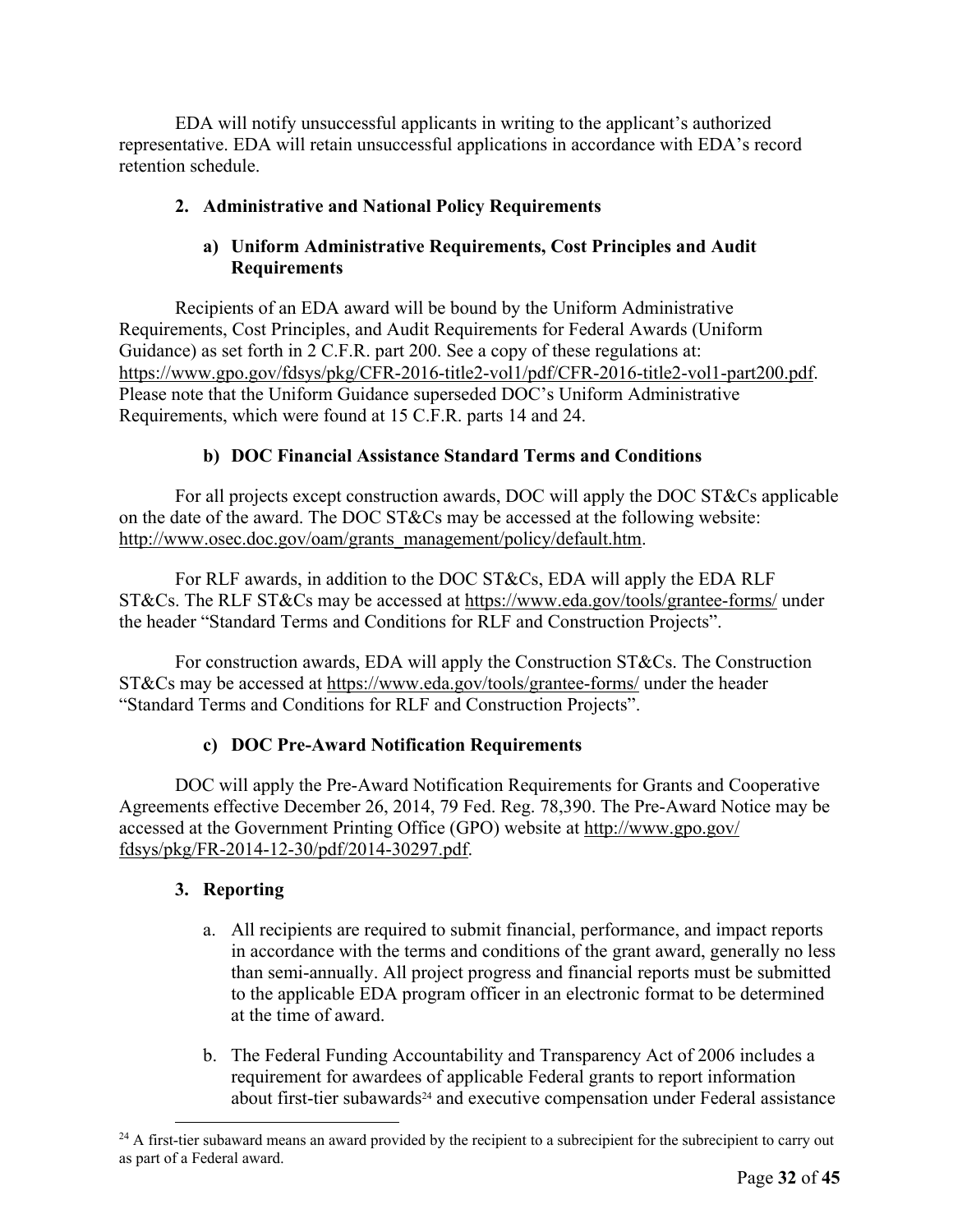awards issued in FY 2011 or later. All awardees of applicable grants and cooperative agreements are required to report to the Federal Subaward Reporting System (FSRS) available at www.FSRS.gov on all sub-awards over \$25,000. Please see the OMB guidance published at 2 C.F.R. part 170 (2015), which can be accessed at http://www.gpo.gov/fdsys/pkg/CFR-2015-title2-vol1/pdf/CFR-2015-title2-vol1-part170.pdf.

c. EDA may require additional data on activities, outputs, and actual impact of the funded investment, pursuant to the Government Performance and Results Act (GPRA), as well as specified under the specific terms and conditions of the EDA grant award. For example, recipients may be expected to continuously track their engagement activities within the scope of work, other beneficiaries, and projectrelated stakeholders. They may also be expected to collect data on the outputs and impacts of their activities, such as, for example, the number of beneficiary strategic plans developed, the number of new business partnerships formed, or new capabilities acquired using surveys of beneficiaries or clients if necessary. EDA will specify the data collection techniques and reporting mechanisms to be used.

#### **G. Federal Awarding Agency Contacts**

For questions concerning this PWEAA NOFO, or more information about EDA programs, you may contact the appropriate EDA representative listed below. An EDA contact for each State is provided for PW and non-ACC EAA projects. An EDA contact for each EDA Regional Office is provided for ACC projects and environmental inquiries. Updated contact information can be found on EDA's website at https://www.eda.gov/contact/.

#### **Atlanta Regional Office**

H. Philip Paradice, Jr., Regional Director 401 West Peachtree Street, NW, Suite 1820, Atlanta, GA 30308-3510 (404) 730-3002 Main Office (404) 730-3025 Fax

#### **Alabama**

Michael Mills mmills@eda.gov 404-730-3020

#### **Florida**

Greg Vaday gvaday@eda.gov 404-730-3009

#### **Georgia**

Jonathan Corso jcorso@eda.gov 404-730-3023

#### **Kentucky and ACC**

Bertha Partin bpartin@eda.gov 404-730-3026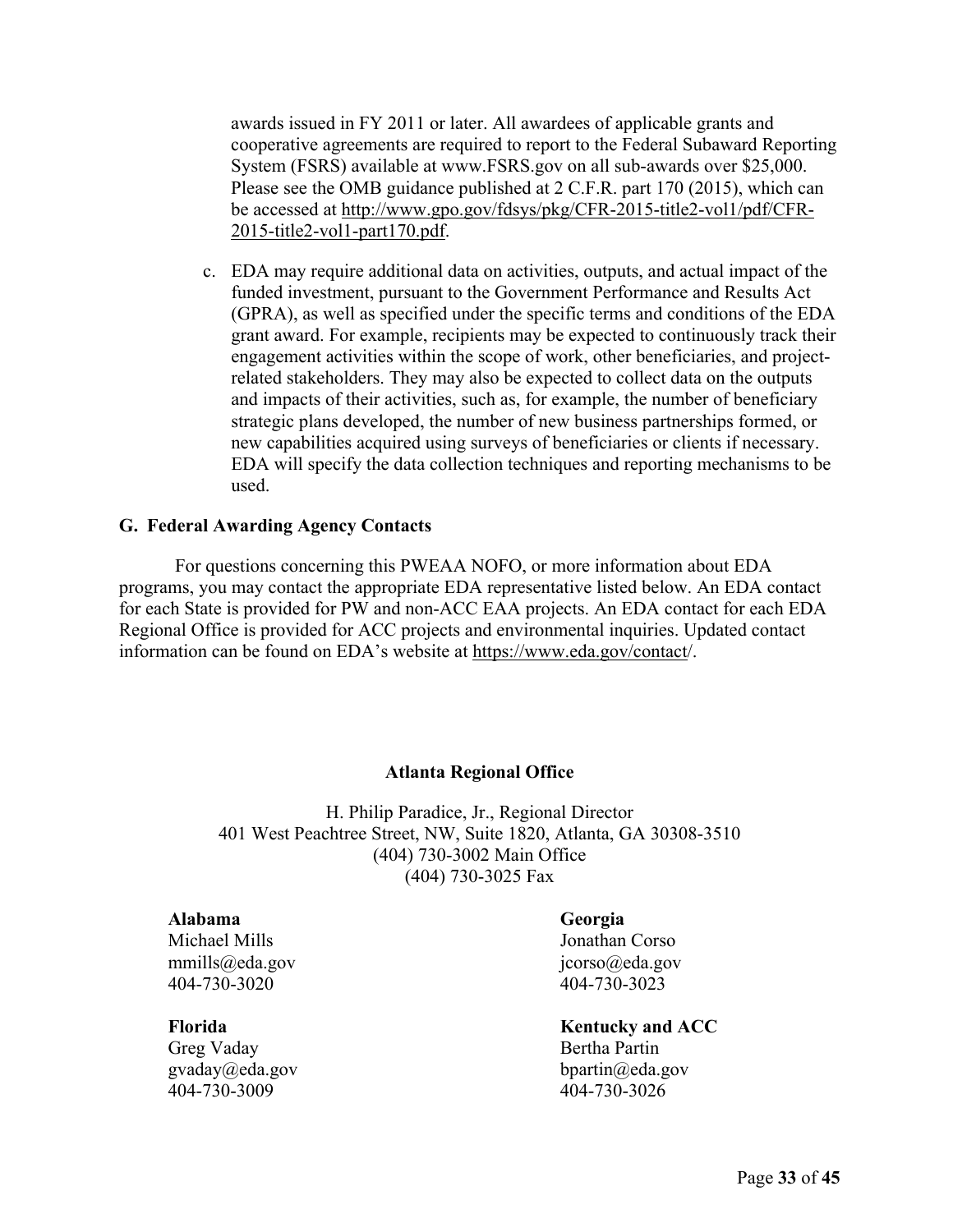#### **Mississippi**

Gil Patterson gpatterson2@eda.gov 404-730-3032

#### **South Carolina**

Robin Cooley rcooley@eda.gov 803-253-3640

#### **North Carolina**

Hillary Sherman hsherman@eda.gov 404-730-3013

#### **Tennessee**

Lucas Blankenship lblankenship@eda.gov 404-730-3010

#### **Environmental Officer**

Keith Dyche kdyche@eda.gov 404-730-3029

#### **Austin Regional Office**

Jorge Ayala, Regional Director 903 San Jacinto, Suite 206, Austin, TX 78701 (512) 381-8150 Main Office (512) 499-0478 Fax

#### **Louisiana and Arkansas**

Jason Wilson Jwilson1@eda.gov 512-420-7738

#### **New Mexico, West Texas**

Trisha Korbas tkorbas@eda.gov 720-626-1499

#### **Oklahoma, North Texas and ACC**

Jessica Falk jfalk@eda.gov 512-381-8168

# rpeche1@eda.gov

512-568-7732

**South Texas**  Robert Peche

**Environmental Officer** 

Corey Dunn cdunn@eda.gov 512-381-8169

# **Chicago Regional Office**

Susan Brehm, Regional Counsel 230 South Dearborn Street, Suite 3280, Chicago, IL 60604-1512 (312) 353-8143 Main Office (312) 353-8575 Fax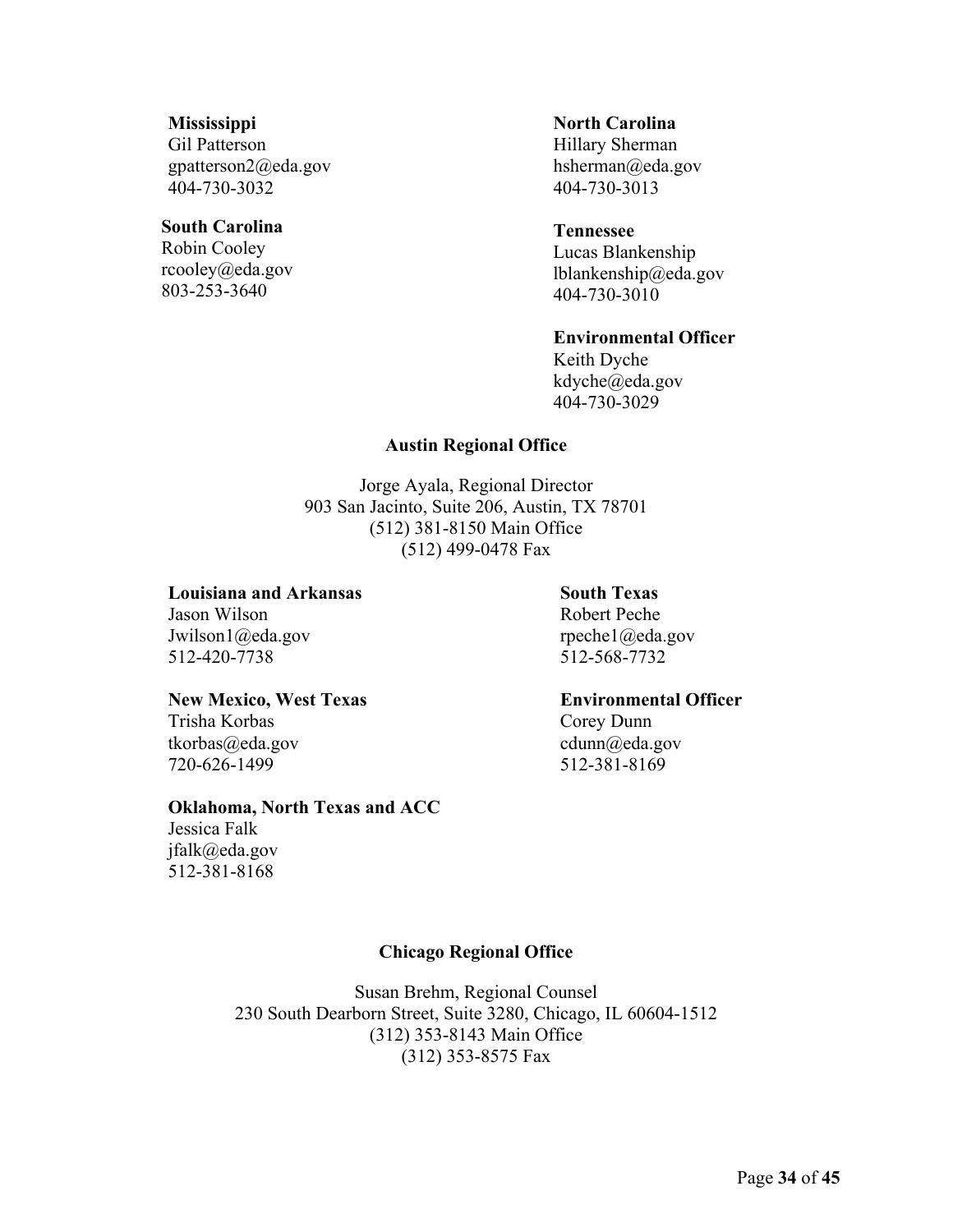# **Illinois, Minnesota**

Darrin Fleener dfleener@eda.gov 312-789-9753

# **Indiana, Ohio**

Kyle Darton kdarton@eda.gov 312-789-9752

**Michigan, Wisconsin**  Lee Shirey lshirey@eda.gov 312-789-9751

**Environmental Officer and ACC**  Robin Bush rbush@eda.gov 312-789-9750

# **Denver Regional Office**

Angela Belden Martinez, Regional Director 1244 Speer Boulevard, Suite 431, Denver, CO 80204 (303) 844-4715 Main Office (303) 844-3968 Fax

#### **Colorado, Utah**

Trent Thompson tthompson@eda.gov 303-844-5452

# **Montana, Wyoming and ACC**

Kirk Keysor kkeysor@eda.gov 406-599-9795

# **North Dakota, South Dakota,**

**Western Iowa**  Alex Smith ASmith1@eda.gov 720-402-7686

# **Eastern Iowa, Eastern and Central Missouri**  Steve Castaner scastaner@eda.gov 573-590-1194

**Nebraska, Kansas, Western Missouri**  Mark Werthmann mwerthmann@eda.gov 913-894-1586

# **Environmental Officer**

Jenny Benz jbenz@eda.gov 303-844-5363

# **Philadelphia Regional Office**

Linda Cruz-Carnall, Regional Director Robert N.C. Nix Federal Building 900 Market Street, Room 602 Philadelphia, PA 19107 (215) 597-4603 Main Office (215) 597-1063 Fax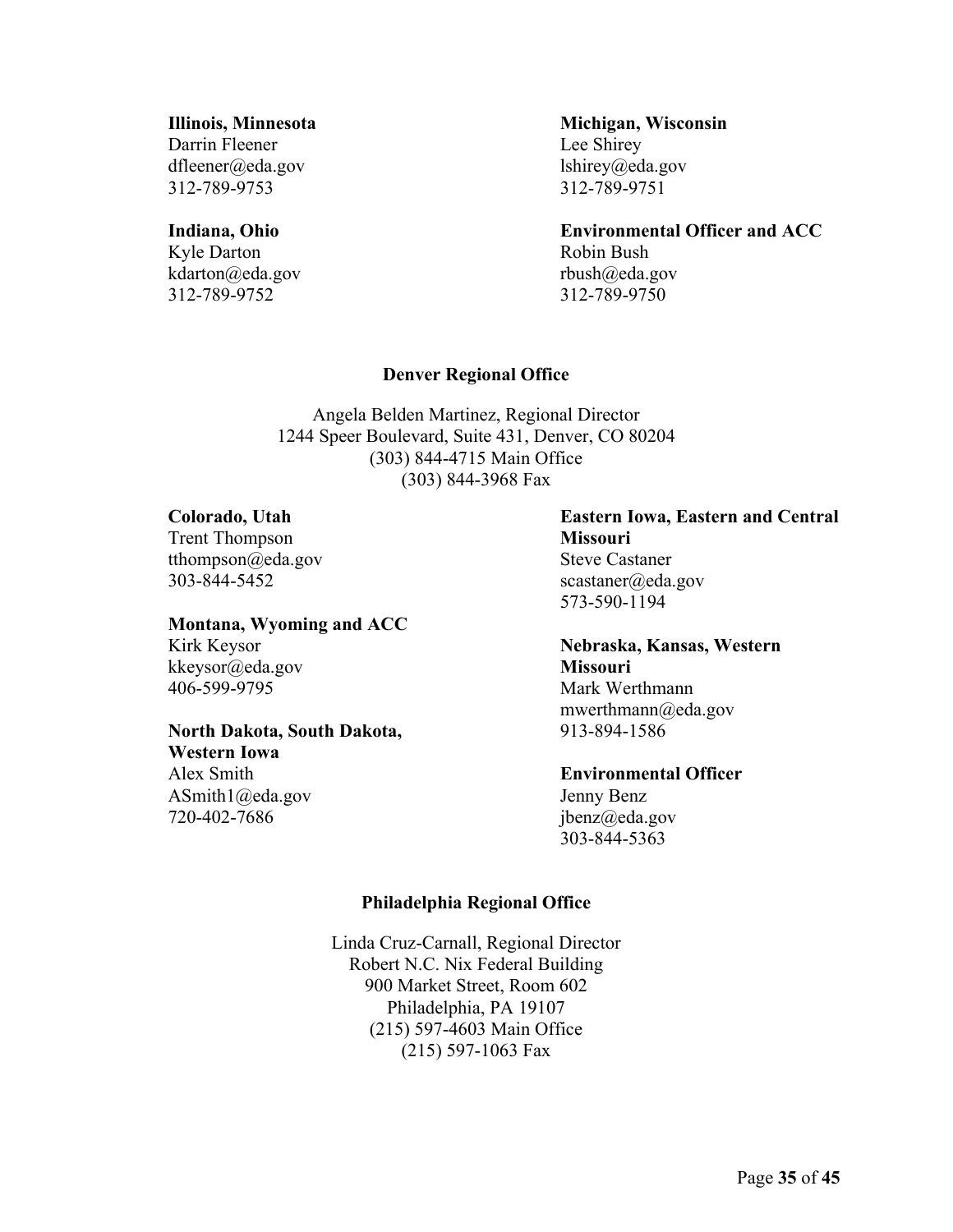#### **Connecticut**

Chivas Grannum CGrannum@eda.gov 215-597-8723

# **Delaware**

Kevin Quinn kquinn@eda.gov 267-687-4317

#### **District of Columbia, Maryland**

Alma Plummer aplummer@eda.gov 215-597-7538

# **Maine, New Hampshire, Rhode Island**  Alan Brigham

abrigham@eda.gov 207-317-7692

# **Massachusetts**

Debra Beavin dbeavin@eda.gov 215-597-8719

# **New Jersey, New York**

Edward Hummel ehummel@eda.gov 215-316-2124

# **Pennsylvania**  Christopher Casper Ccasper1@eda.gov 215-597-1074

# **Puerto Rico, Virgin Islands**  Juan Bauza jbauza@eda.gov

215-435-2212

# **Vermont**  Matthew Suchodolski msuchodolski@eda.gov 215-597-1242

# **Virginia**

Lauren Stuhldreher lstuhldreher@eda.gov 215-764-0427

**West Virginia and ACC** 

Tracey Rowan trowan@eda.gov 304-533-4497

# **Environmental Officer**

Megan Coll mcoll@eda.gov 215-597-8795

# **Seattle Regional Office**

A. Leonard Smith, Regional Director Jackson Federal Building 915 Second Avenue, Room 1890, Seattle, WA 98174-1012 (206) 220-7660 Main Office (206) 220-7669 Fax

# **Alaska**

Shirley Kelly Skelly2@eda.gov 907-271-2272

#### **Arizona, Washington**  Richard Berndt rberndt@eda.gov 206-220-7682

Page **36** of **45**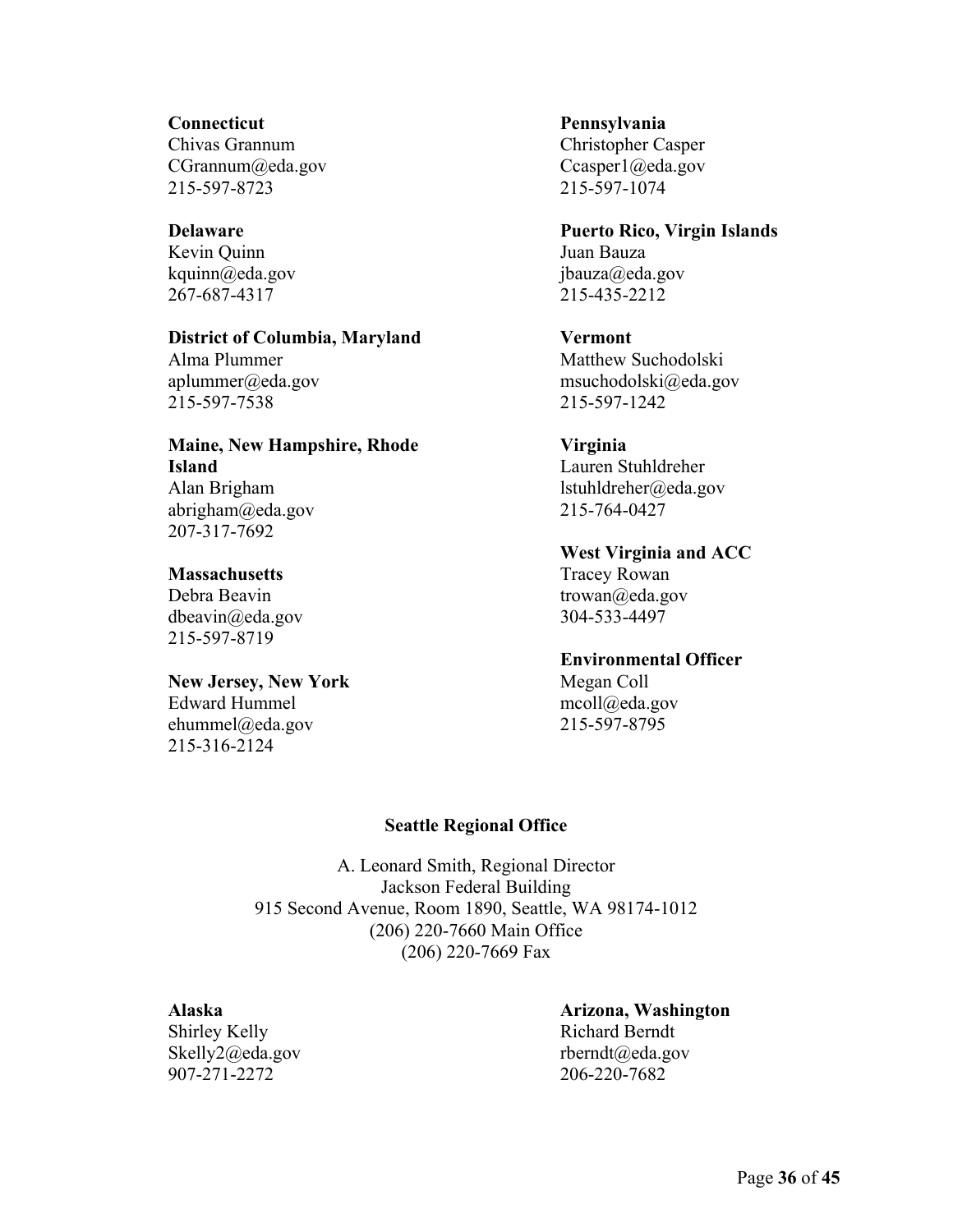**California (Northern and Central Coast)**  Malinda Matson Mmatson1@eda.gov 916-235-0088

**California (Southern and Central Valley), Nevada**  Wilfred Marshall Wmarshall@eda.gov 310-348-5386

**Hawaii, Guam, Northern Mariana Islands, American Samoa, Marshall Islands, Federated States of Micronesia, Palau**  Herbert Thweatt hthweatt@eda.gov 808-541-3391

**Oregon, Idaho** 

Frances Sakaguchi – Acting EDR fsakaguchi@eda.gov 206-220-7693

**Environmental Officer**  Rowena DeFato rdefato@eda.gov 206-220-7703

**ACC**  Brian Parker BParker3@eda.gov 206-220-7675

# **H. Other Information**

#### **1. Right to Use Information**

DOC reserves the right to use information contained in applications submitted under this opportunity, as well as all reports and performance data submitted by recipients to undertake an evaluation of its programs, either through its staff or by hiring a third party. The applicant acknowledges and understands information and data contained in applications for financial assistance, as well as information and data contained in financial, performance, and other reports submitted by applicants, may be used by the DOC in conducting reviews and evaluations of its financial assistance programs. For this purpose, applicant information and data may be accessed, reviewed and evaluated by DOC employees, other Federal employees, Federal agents and contractors, and/or by non-Federal personnel, all of whom enter into appropriate confidentiality and nondisclosure agreements covering the use of such information. As may be provided in the terms and conditions of a specific financial assistance award, applicants are expected to support program reviews and evaluations by submitting required financial and performance information and data in an accurate and timely manner and by cooperating with DOC and external program evaluators. In accordance with 2 C.F.R. § 200.303(e), applicants must take reasonable measures to safeguard protected personally identifiable information and other confidential or sensitive personal or business information created or obtained in connection with a DOC Federal financial assistance award.

# **2. Freedom of Information Act Disclosure**

The Freedom of Information Act (5 U.S.C. § 552) (FOIA) and DOC's implementing regulations at 15 C.F.R. part 4 set forth the rules and procedures to make requested material, information, and records publicly available. Unless prohibited by law and to the extent permitted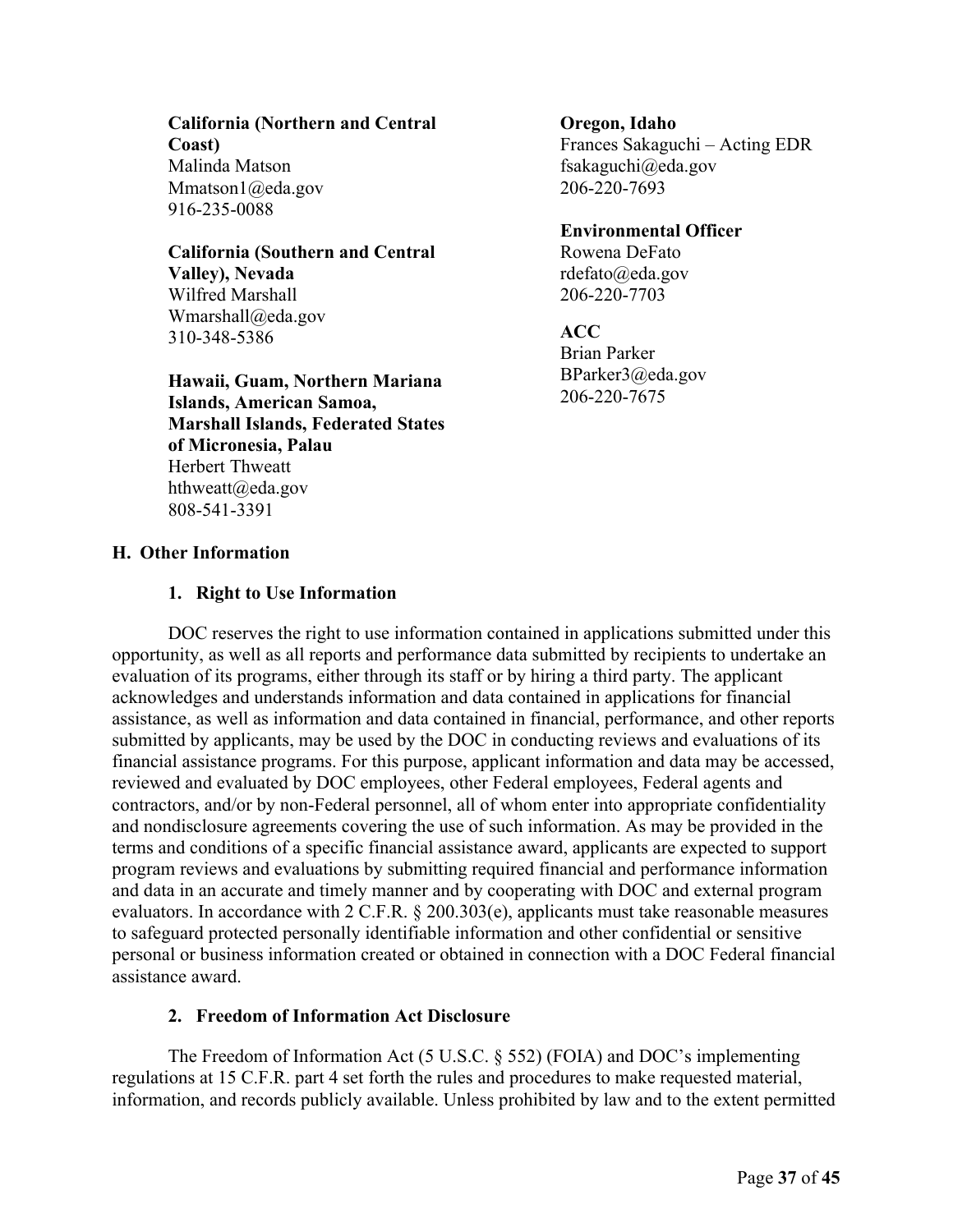under FOIA, contents of applications submitted by applicants may be released in response to FOIA requests. In the event that an application contains information or data that the applicant deems to be confidential commercial information, that information should be identified, bracketed, and marked as "Privileged, Confidential, Commercial or Financial Information." Based on these markings, the confidentiality of the contents of those pages will be protected to the extent permitted by law.

#### **3. Notice of Government-Wide Procurement Restriction**

The general rule for Federal financial assistance is that contractors that develop draft specifications, requirements, statements of work, invitations for bids or requests for proposals are prohibited from competing for the final procurement. For instance, a professional engineer or architect who prepared the Preliminary Engineering Report for an EDA application would be excluded from bidding on the same work under the award. Under 2 C.F.R § 200.319 and 200.317, only State recipients are expressly exempt from this prohibition. Local governments and Indian Tribes may also take advantage of the exemption in two narrow circumstances: (i) if they are required (by statute, for example) to follow the State's procurement rules in full and without exception; or (ii) if they are required to follow a specific State procurement rule that creates an explicit conflict with the prohibition in 2 C.F.R. § 200.319(a) (i.e., there is a statute that requires or permits the local government or Indian Tribe to award the final procurement to the same contractor that developed the draft specifications). Absent one of these two scenarios, the local government or Indian Tribe must comply with the prohibition. Applicants are encouraged to contact the EDA representative listed for their applicable State in Section G of this PWEAA NOFO with any questions regarding application of this regulation.

# **4. Past Performance and Non-Compliance with Award Provisions**

Unsatisfactory performance under prior Federal awards may result in an application not being considered for funding. Failure to comply with any or all of the provisions of an award may have a negative impact on future funding by the DOC (or any of its operating units) may be considered grounds for any or all of the following actions: (1) establishing an account receivable; (2) withholding payments to the recipient under any DOC award(s); (3) changing the method of payment from advance to reimbursement only; (4) imposing other specific award conditions; (5) suspending any active DOC award(s); and (6) terminating any active DOC award(s).

# **5. Restrictions Governing Making Grants to Corporations Convicted of Federal Felony and Federal Criminal Tax Violations, Unpaid Federal Tax Assessments, and Delinquent Federal Tax Returns**

In accordance with current Federal appropriations law, execution by an applicant of the Certification Regarding Federal Felony and Federal Criminal Tax Convictions, Unpaid Federal Tax Assessments and Delinquent Federal Tax Returns (see Attachment 1) will be required in a format requested by EDA before any award will be made under this PWEAA NOFO.

Specifically, if an applicant is a corporation as defined in the Certification, it is required to sign and return the Attachment 1, Part I Certification. In addition, all applicants applying for financial assistance awards in excess of \$5 million are required to sign the Attachment 1, Part II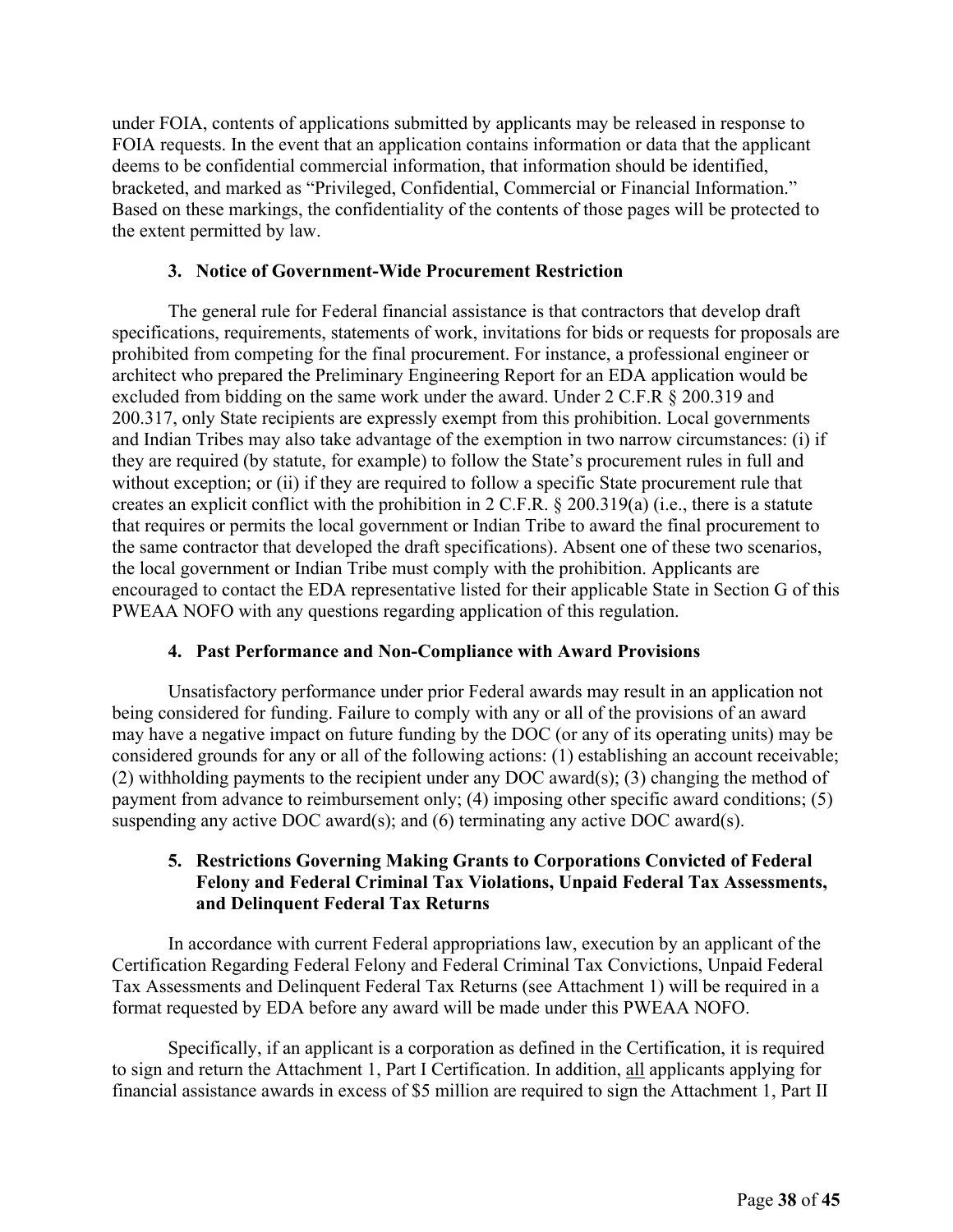certification. The applicant will be required to submit these certifications, signed by its AOR, after being contacted by EDA that the IRC has recommended its application as described in Section E.1 of this PWEAA NOFO.

# **6. EDA's Non-Relocation Policy**

# **Should an application be selected for award, the recipient will be required to adhere to a specific award condition relating to EDA's non-relocation policy as follows:**

In signing this award of financial assistance, Recipient(s) attests that EDA funding is not intended by the Recipient to assist its efforts to induce the relocation of existing jobs within the U.S. that are located outside of its jurisdiction to within its jurisdiction in competition with other U.S. jurisdictions for those same jobs. In the event that EDA determines that its assistance was used for those purposes, EDA retains the right to pursue appropriate enforcement action in accord with the Standard Terms and Conditions of the Award, including suspension of disbursements and termination of the award for convenience or material noncompliance, which may include the establishment of a debt requiring the Recipient to reimburse EDA.

For purposes of ensuring that EDA assistance will not be used to merely transfer jobs from one location in the United States to another, each applicant must inform EDA of all employers that constitute primary beneficiaries of the project assisted by EDA. EDA will consider an employer to be a "primary beneficiary" if: (i) the employer is specifically named in the application as benefitting from the project, and the applicant estimates that the employer will create or save 100 or more permanent jobs as a result of the investment assistance (if the jobs in question were originally located in a smaller community, EDA may extend this policy to the relocation of 50 or more jobs); or (ii) the employer is or will be located in an EDA-assisted building, port, facility, or industrial, commercial, or business park constructed or improved in whole or in part with investment assistance prior to EDA's final disbursement of funds.

# **7. Audit Requirements**

Single or program-specific audits shall be performed in accordance with the requirements contained in the Uniform Guidance (see 2 C.F.R. part 200, Subpart F, "Audit Requirements"). The Uniform Guidance requires any non-Federal entity (i.e., non-profit organizations, including non-profit institutions of higher education and hospitals, States, local governments, and Indian Tribes) that expends Federal awards of \$750,000 or more in the recipient's fiscal year to conduct a single or program-specific audit in accordance with the requirements set out in the OMB Uniform Guidance.

# **8. Implementing the Americans with Disabilities Act (ADA)**

The U.S. Department of Justice has issued revised regulations implementing Title II of the ADA (28 C.F.R. Part 35; 75 Fed. Reg. 56,164 (Sep. 15, 2010), as amended by 76 Fed. Reg. 13,285 (Mar. 11, 2011)) and Title III of the ADA (28 C.F.R. Part 36; 75 Fed. Reg. 56,236 (Sep. 15, 2010), as amended by 76 Fed. Reg. 13,286 (Mar. 11, 2011).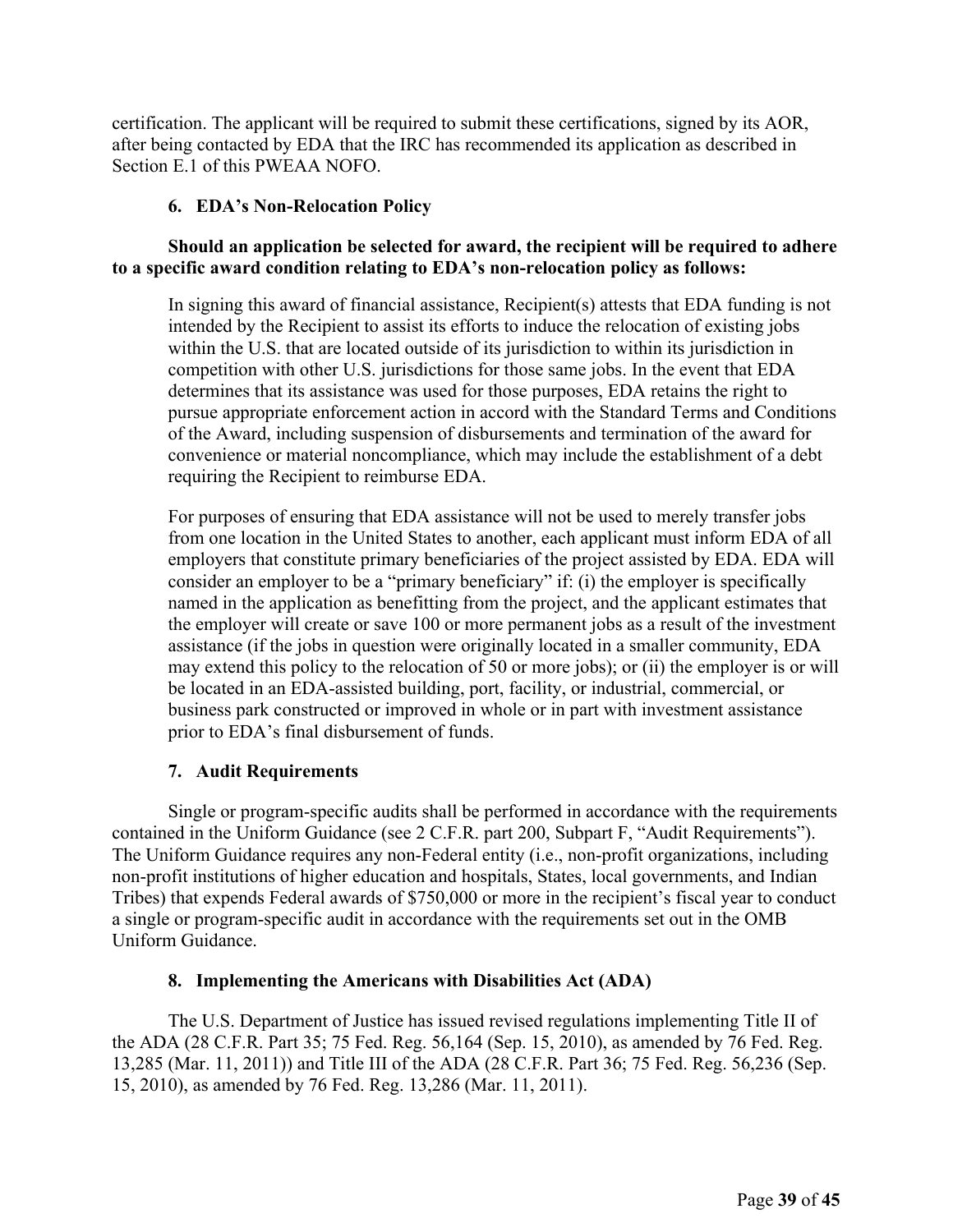# **I. Instructions for Application Submission via Grants.gov**

**Register early and submit early**. In order to submit an application through Grants.gov, an applicant must register for a Grants.gov user ID and password. Note that this process can take between three to five business days or as long as four weeks if all steps are not completed correctly. To avoid delays, EDA strongly recommends that applicants start this process as soon as possible before applying. Information about the Grants.gov registration process for organizations can be found at http://www.grants.gov/web/grants/applicants/organizationregistration.html. Please note that organizations already registered with Grants.gov do not need to re-register; however, all registered organizations must keep their registration for SAM, which includes the CCR database, up-to-date through sam.gov or their applications will not be accepted by Grants.gov.

**Authorized Organizational Representative (AOR) requirement**. Applicants must register as organizations, not as individuals. As part of the registration process, you will register at least one AOR for your organization. AORs registered at Grants.gov are the only officials with the authority to submit applications at Grants.gov, so please ensure that your organization's application is submitted by an AOR. If the application is submitted by anyone other than your organization's AOR, it will be rejected by the Grants.gov system and cannot be considered by EDA. Note that a given organization may designate multiple individuals as AORs for Grants.gov purposes.

The most up-to-date instructions for application submission via Grants.gov can be found at https://www.grants.gov/web/grants/applicants/workspace-overview.html. In order to begin, complete, and submit your application:

- Navigate to https://www.grants.gov/web/grants/applicants/workspaceoverview.html;
- ‐ Click "Get Application Package";
- ‐ In "Funding Opportunity Number" field, enter "PWEAA2020";
- ‐ Click "Search";
- ‐ Under the "Actions" column, click the "Apply" link that corresponds with this opportunity;
- ‐ Enter your email address (if you would like to receive updates from Grants.gov regarding this grant opportunity) or check the box that indicates you do not wish to provide it, then click "Submit";
- ‐ Choose to apply using Workspace by clicking "Login to Apply Now";
- ‐ Follow the instructions provided on the Grants.gov website and on each webpage to complete and submit your application;
- For detailed step-by-step guidance on how to create a workspace, an application, and submit a workspace package, see the Grants.gov Online User Guide. Navigate to www.grants.gov and select "Apply for a Grant with Workspace" located in the banner or see https://www.grants.gov/help/html/help/ index.htm?callingApp=custom#t=Applicants%2FGrantApplications.htm.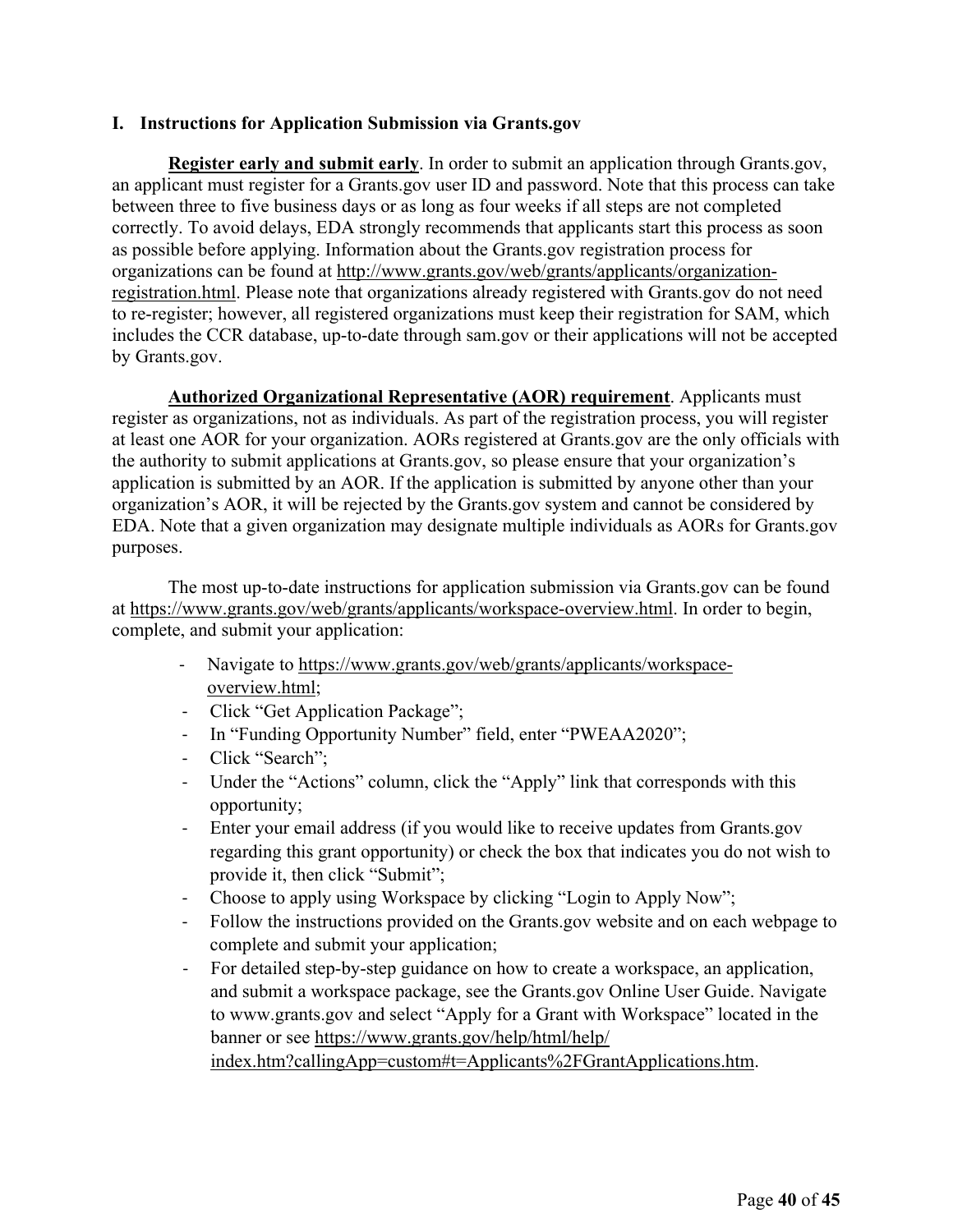**Field limitations and special characters**. Please be advised that Grants.gov provides the following notice with respect to form field limitations and special characters:

# **Are there restrictions on file names for any attachment I include with my application?**

Please limit file names to 50 characters and do not use special characters (example: &, -  $,*,\%$ ,  $\langle\#$ ) in attachment names and application form fields (including periods (.), blank spaces and accent marks) or attach documents with the same name. An underscore (example: my\_Attached\_File.pdf) may be used to separate a file name. Please note that if these guidelines are not followed, your application may be rejected.

# **What kind of information can be entered into form fields within my application?**

Grants.gov applications offer fields to enter a set amount of data. When the limit is reached for a certain field, you will no longer be able to enter data into that field. For every form, there are different limitations to the data that you are allowed to enter (this varies between agency and form). Refer to the agency instructions available for download with the application for more detail.

Do not use special characters (example:  $\&, \cdot, \cdot, \frac{9}{9}, \frac{1}{10}$ ) within the application form fields including periods (.), blank spaces and accent marks; an underscore may be used. Please note that if these guidelines are not followed, your application may be rejected.

In EDA's experience, use of apostrophes (') in file names and fillable fields of required forms has resulted in application submission issues. Accordingly, please periodically check the status of your application to make sure it has been validated, and use file naming conventions that do not negatively affect your application submission.

If a response exceeds the field limit requirements of any form, including Form ED-900, the applicant is advised to include the response as an attachment to the application. The applicant should check the 'Attachments' box under 'Optional Documents for Submission' in the application, and clearly indicate in the form field that the information is included as an electronic file.

**Verify That Your Submission Was Successful**. Applicants should save and print written proof of an electronic submission made at Grants.gov. Applicants can expect to receive multiple emails regarding the status of their submission. Since email communication can be unreliable, applicants must proactively check on the status of their application if they do not receive email notifications within a day of submission.

An applicant should expect to receive two initial emails from Grants.gov: the first will confirm receipt of the application, and the second will indicate that the application has either been successfully validated by the system before transmission to EDA or has been rejected due to errors. Applicants should be aware that it may take up to two business days after Grants.gov receives an application for applicants to receive email notification of an error. Applicants will receive a third email once EDA has retrieved their application.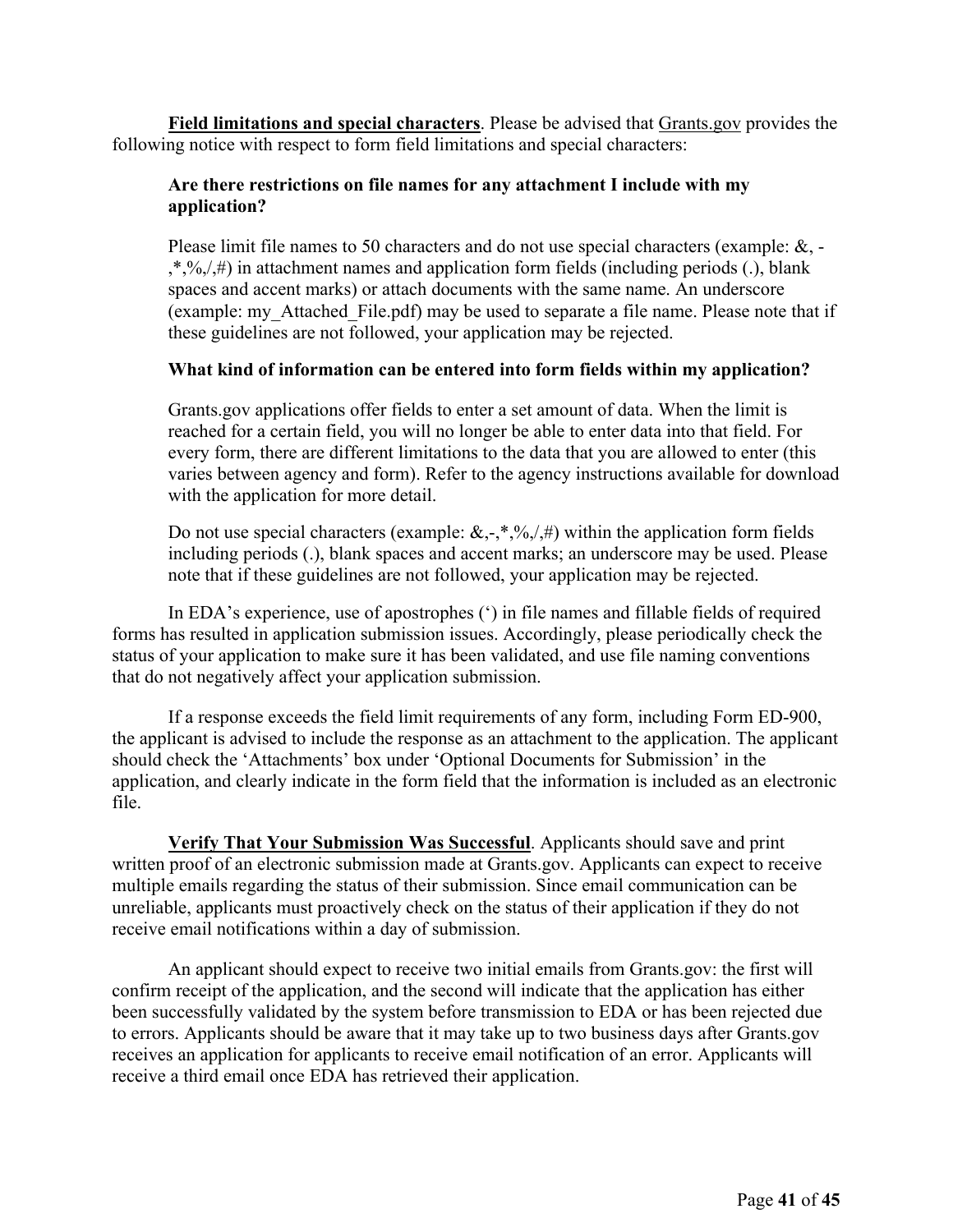EDA requests applicants refrain from submitting multiple copies of the same application. Applicants should save and print both the confirmation screen provided on the Grants.gov website after the applicant has submitted an application and the confirmation email sent by Grants.gov when the application has been successfully received and validated in the system. If an applicant receives an email from Grants.gov indicating the application was received and subsequently validated, but does not receive an email from Grants.gov indicating that EDA has retrieved the application within 72 hours of that email, the applicant may contact the appropriate EDA representative listed in Section G of this announcement to inquire if EDA is in receipt of the applicant's submission.

It is the applicant's responsibility to verify that its submission was timely received and validated successfully at Grants.gov. To see the date and time your application was received, log on to Grants.gov and click on the "Track My Application" link from the left-hand menu. For a successful submission, the application must be received and validated by Grants.gov, and an agency tracking number assigned. If your application has a status of "Received," it is awaiting validation by Grants.gov and has not yet been received by EDA. Once validation is complete, the status will change to "Validated" or "Rejected with Errors." If the status is "Rejected with Errors," an application has not been received successfully. For more detailed information on why an application may be rejected, please see "Encountering Error Messages" at https://www.grants.gov/applicants/encountering-error-messages.html and "Frequently Asked Questions by Applicants" at https://www.grants.gov/web/grants/applicants/applicant-faqs.html.

**Grants.gov systems issues**. If you experience a Grants.gov systems issue (i.e., a technical problem or glitch with the Grants.gov website) that you believe threatens your ability to complete a submission before a deadline, please (i) print any error message received; (ii) call the Grants.gov Contact Center at (800) 518-4726 for immediate assistance; and (iii) contact EDA using the contact information in Section G. of this PWEAA NOFO. Applicants should obtain a case number regarding their communications with Grants.gov. Please note that problems with an applicant's computer system or equipment are **not** considered systems issues. Similarly, an applicant's failure to, e.g., (i) complete the required registration, (ii) ensure that a registered AOR submits the application, or (iii) notice receipt of an email message from Grants.gov are **not** considered systems issues. A Grants.gov systems issue is an issue occurring in connection with the operations of Grants.gov itself, such as the temporary loss of service by Grants.gov due to unexpected volume of traffic or failure of information technology systems, both of which are highly unlikely. In the event of a confirmed systems issue, EDA reserves the right to accept an application in an alternate format.

Applicants should access the following link for assistance in navigating Grants.gov and for a list of useful resources: http://www.grants.gov/web/grants/support.html. The following link lists "Frequently Asked Questions by Applicants": https://www.grants.gov/web/grants/ applicants/applicant-faqs.html. If you do not find an answer to your question there, contact Grants.gov by email at support@grants.gov or telephone at  $(800)$  518-4726. The Grants.gov Contact Center is open 24 hours a day, seven days a week, except on Federal holidays.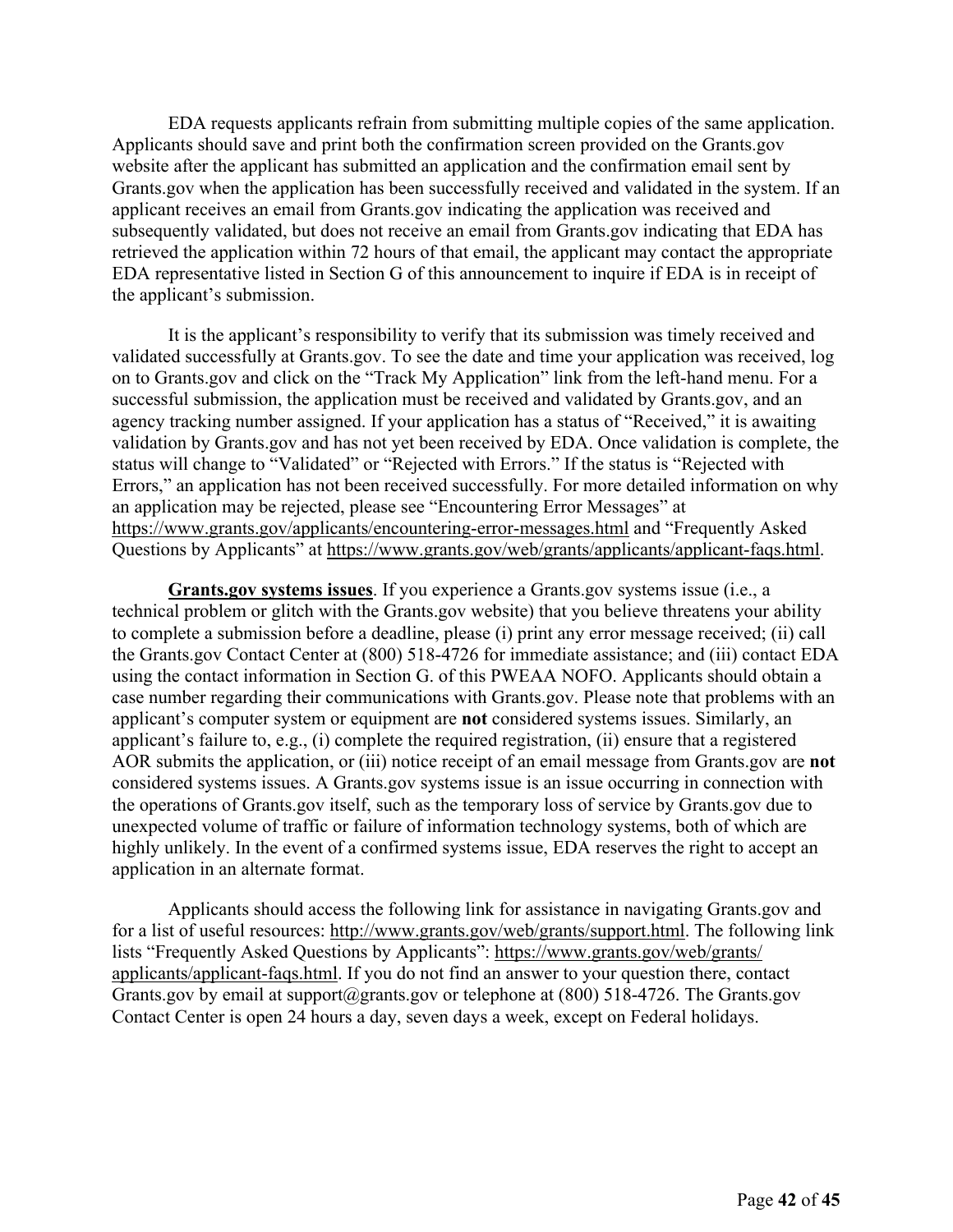# **Attachment 1. Certifications Regarding Federal Felony and Federal Criminal Tax Convictions, Unpaid Federal Tax Assessments and Delinquent Federal Tax Returns**

As discussed in Part I and Part II below, current Federal appropriations law contains certain funding prohibitions and certification requirements applicable to financial assistance awards issued with appropriated funds. Based on these requirements, DOC requires the following certifications from prospective financial assistance award recipients (also referred to below as applicants):

# **PART I-Certifications from Corporations**

None of the appropriated funds made available by relevant appropriations Acts may be used to issue a financial assistance to any corporation that:

- (a) Was convicted of a felony criminal violation under any Federal law within the preceding 24 months, unless a Federal agency has considered suspension or debarment of the corporation and made a determination that this further action is not necessary to protect the interests of the Government; and/or
- (b) Has any unpaid Federal tax liability that has been assessed, for which all judicial and administrative remedies have been exhausted or have lapsed, and that is not being paid in a timely manner pursuant to an agreement with the authority responsible for collecting the tax liability, unless a Federal agency has considered suspension or debarment of the corporation and made a determination that this further action is not necessary to protect the interests of the Government.

For purposes of the below certification, a corporation is defined as an entity that has filed articles of incorporation in one of the fifty States, the District of Columbia, or the various territories of the United States or associated independent republics including American Samoa, Federated States of Micronesia, Guam, Midway Islands, Northern Mariana Islands, Puerto Rico, Republic of Palau, Republic of the Marshall Islands, and the U.S. Virgin Islands. (Note that this includes both for-profit and non-profit organizations.)

The below certification is required for all new financial assistance awards and for all amendments to existing financial assistance awards, that are made to corporations (as defined above) and that are funded with appropriated funds made available to the Department of Commerce pursuant to relevant appropriations Acts. This certification is further required to the extent that other appropriation Acts contain the same or substantively similar prohibitions against the issuance of financial assistance awards to certain corporations.

Instructions: All recipients that are corporations (as defined above) must complete paragraphs (1) and (2) below, which must be signed below by an authorized representative of the corporation. Recipients that are not corporations are not required to complete this representation.

(1)  $\qquad \qquad$  [insert name of corporation] certifies that it is  $\Box$  is not  $\Box$ (check one) a corporation that was convicted of a felony criminal violation under a Federal law within the 24 months preceding the signature date of this Representation.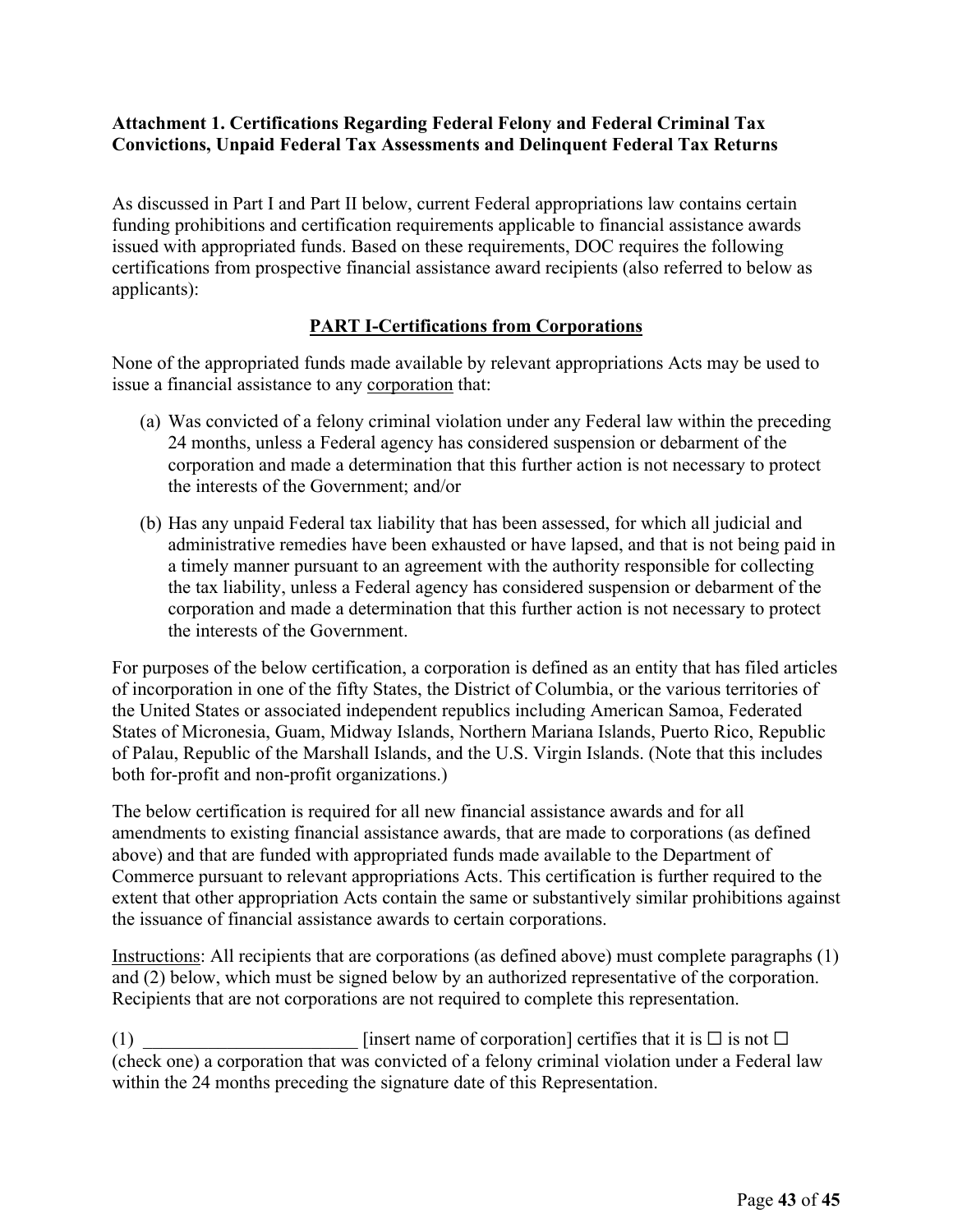$(2)$  \_\_\_\_\_\_\_\_\_\_\_\_\_\_\_\_\_\_\_\_\_\_\_\_\_\_ [insert name of corporation] certifies that it is  $\Box$  is not  $\Box$ (check one) a corporation that has any unpaid Federal tax liability that has been assessed, for which all judicial and administrative remedies have been exhausted or have lapsed, and that is not being paid in a timely manner pursuant to an agreement with the authority responsible for collecting the tax liability.

By: *\_\_\_\_\_\_\_\_\_\_\_\_\_\_\_\_\_\_\_\_\_\_\_\_\_\_\_\_ [Typed name and title of the signing individual] [Typed phone number of the signing individual] [Typed email address of the signing individual]*

Date:

# **PART II-Certifications for Awards Over \$5 Million**

For financial assistance awards in excess of \$5 million, the Department of Commerce is required to obtain written certification from all recipients that:

- (a) To the best of its knowledge and belief, the recipient has filed all Federal tax returns required during the three years preceding the certification;
- (b) The recipient has not been convicted of a criminal offense under the Internal Revenue Code of 1986; and/or
- (c) The recipient has not, more than 90 days prior to certification, been notified of any unpaid Federal tax assessment for which the liability remains unsatisfied, unless the assessment is the subject of an installment agreement or offer in compromise that has been approved by the Internal Revenue Service and is not in default, or the assessment is the subject of a non-frivolous administrative or judicial proceeding.

The below certification is required from all recipients receiving financial assistance awards in excess of \$5 million and funded with applicable appropriations. This certification is further required to the extent that other appropriation acts contain the same or substantively similar prohibitions against the issuance of financial assistance to certain recipients of financial assistance awards in excess of \$5 million.

Instructions: All applicants receiving financial assistance awards in excess of \$5 million and funded with applicable appropriations must complete paragraphs (1), (2) and (3) below, which must be signed below by an authorized representative of the applicant.

(1)  $\Box$  [insert name of applicant] certifies that it has  $\Box$  has not  $\Box$ (check one) filed all Federal tax returns required during the three years preceding this certification;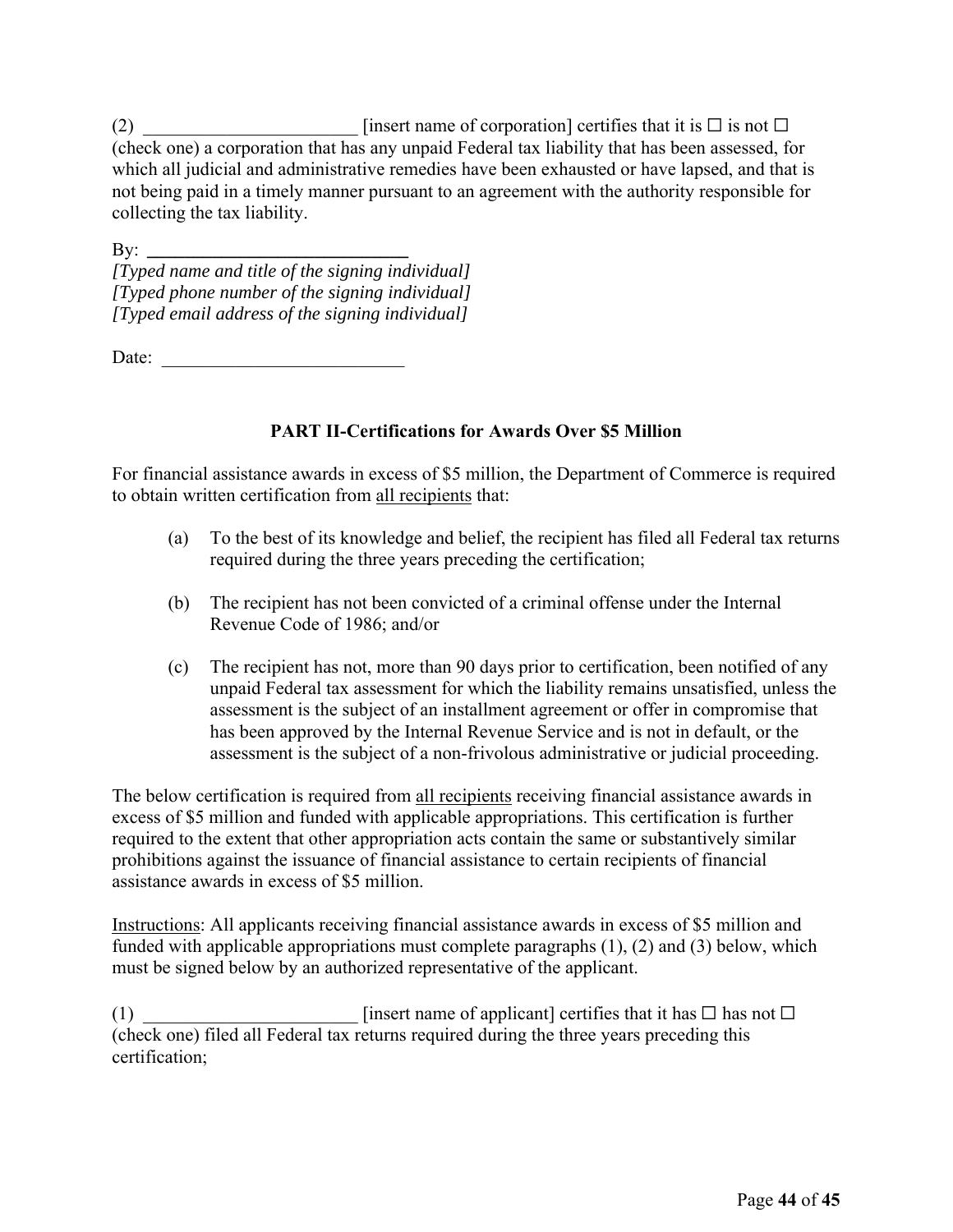(2)  $\Box$  [insert name of applicant] certifies that it has  $\Box$  has not  $\Box$ (check one) been convicted of a criminal offense under the Internal Revenue Code of 1986, as amended; and/or

(3)  $\Box$  [insert name of applicant] certifies that it has  $\Box$  has not  $\Box$ (check one) been notified, more than 90 days prior to this certification, of any Federal tax assessment for which liability remains unsatisfied, unless the assessment is the subject of an installment agreement or offer in compromise that has been approved by the Internal Revenue Service and is not in default, or the assessment is the subject of a non-frivolous administrative or judicial proceeding.

By: *\_\_\_\_\_\_\_\_\_\_\_\_\_\_\_\_\_\_\_\_\_\_\_\_\_\_\_\_* 

*[Typed name and title of the signing individual] [Typed phone number of the signing individual] [Typed email address of the signing individual]*

Date: \_\_\_\_\_\_\_\_\_\_\_\_\_\_\_\_\_\_\_\_\_\_\_\_\_\_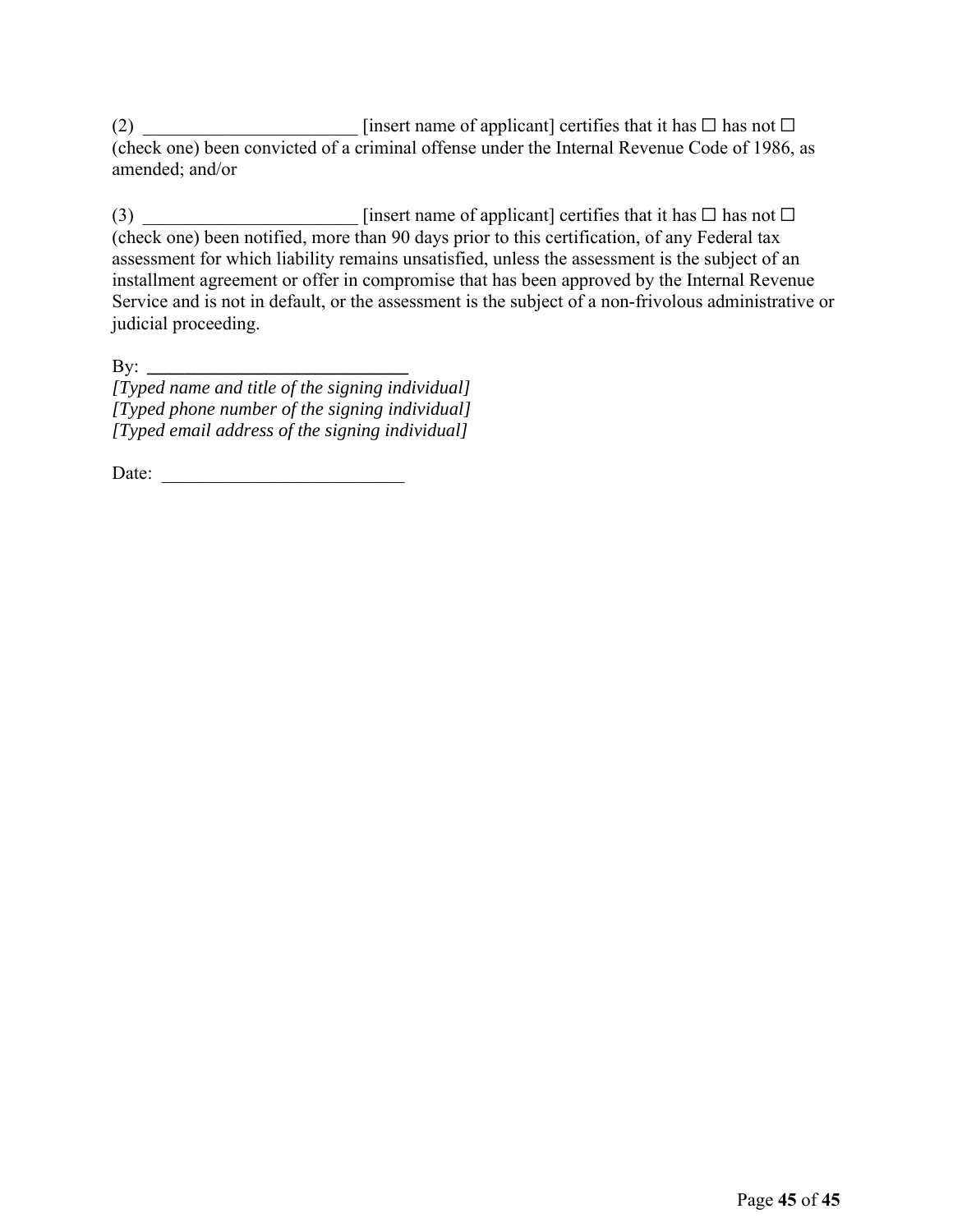# **Addendum to the FY 2020 Public Works and Economic Adjustment Assistance Notice of Funding Opportunity (FY20 PWEAA NOFO) for the Economic Development Administration's (EDA)'s Coronavirus Aid, Relief, and Economic Security Act (CARES Act) Recovery Assistance**

EDA's CARES Act Recovery Assistance is an agency effort to assist communities impacted by the coronavirus pandemic.<sup>1</sup> The pandemic has caused, and will continue to cause, economic injury to U.S. regions and communities in devastating and unprecedented ways.

EDA's CARES Act Recovery Assistance is designed to provide a wide-range of financial assistance to communities and regions as they respond to, and recover from, the impacts of the coronavirus pandemic. Under this announcement, EDA solicits applications under the authority of its Economic Adjustment Assistance (EAA) program, which is intended to be flexible and responsive to the economic development needs and priorities of local and regional stakeholders.

Through the EAA program, EDA provides investments that support a wide range of non-construction and construction activities, including Revolving Loan Funds, in regions experiencing severe economic dislocations, such as those brought about by the coronavirus pandemic. As part of CARES Act Recovery Assistance, EDA will also fund projects that qualify for EAA funding but are similar to the kinds of projects funded under other EDA programs, such as Public Works, Research and National Technical Assistance, Planning, Local Technical Assistance, University Centers, and Build to Scale (formerly Regional Innovation Strategies (RIS)).<sup>2</sup> In addition to projects with a regional focus, EDA anticipates making awards for projects of national scope as part of this funding opportunity.

In general, except as discussed below, EDA's CARES Act Recovery Assistance serves as an addendum to and follows the same rules as the FY 2020 Public Works and Economic Adjustment Assistance Notice of Funding Opportunity (FY20 PWEAA NOFO) (link below). For more information, please see EDA's website at https://www.eda.gov/programs/eda-programs/ or contact the EDA representative for your region who can be found at https://www.eda.gov/contact/.

#### **Funding Availability**

The CARES Act (P.L. 116-136) provided EDA with \$1,500,000,000, to remain available until September 30, 2022, to "prevent, prepare for, and respond to coronavirus, … including for necessary expenses for responding to economic injury as a result of coronavirus." EDA intends to make these funds available through the EAA program using the existing procedures specified in the FY20 PWEAA NOFO (link below).<sup>3</sup> Under the EDA's CARES Act Recovery Assistance addendum, EDA expects on a caseby-case basis to receive applications that exceed the historical averages described in section B.1 of the FY20 PWEAA NOFO.

<sup>&</sup>lt;sup>1</sup> Section 23005 of the CARES Act, Pub. L. 116-136 (March 27, 2020), defines "coronavirus" as "SARS–CoV–2 or another coronavirus with pandemic potential."

<sup>&</sup>lt;sup>2</sup> Only applicants who are eligible to receive funding under the Economic Adjustment Assistance program are eligible to receive grants under EDA's CARES Act Recovery Assistance. EDA will work to ensure that its funding is not duplicative of other Federal assistance through grant conditions and certifications by applicants as well as recipients of RLF loans.

<sup>&</sup>lt;sup>3</sup> To expedite funding to affected communities and regions, EDA may invite existing or past grantees, such as Economic Development Districts currently in receipt of Partnership Planning awards, operators of existing EDA-funded Revolving Loan Funds, and EDA-funded University Centers, to apply using specific procedures. EDA will independently contact such grantees with instructions.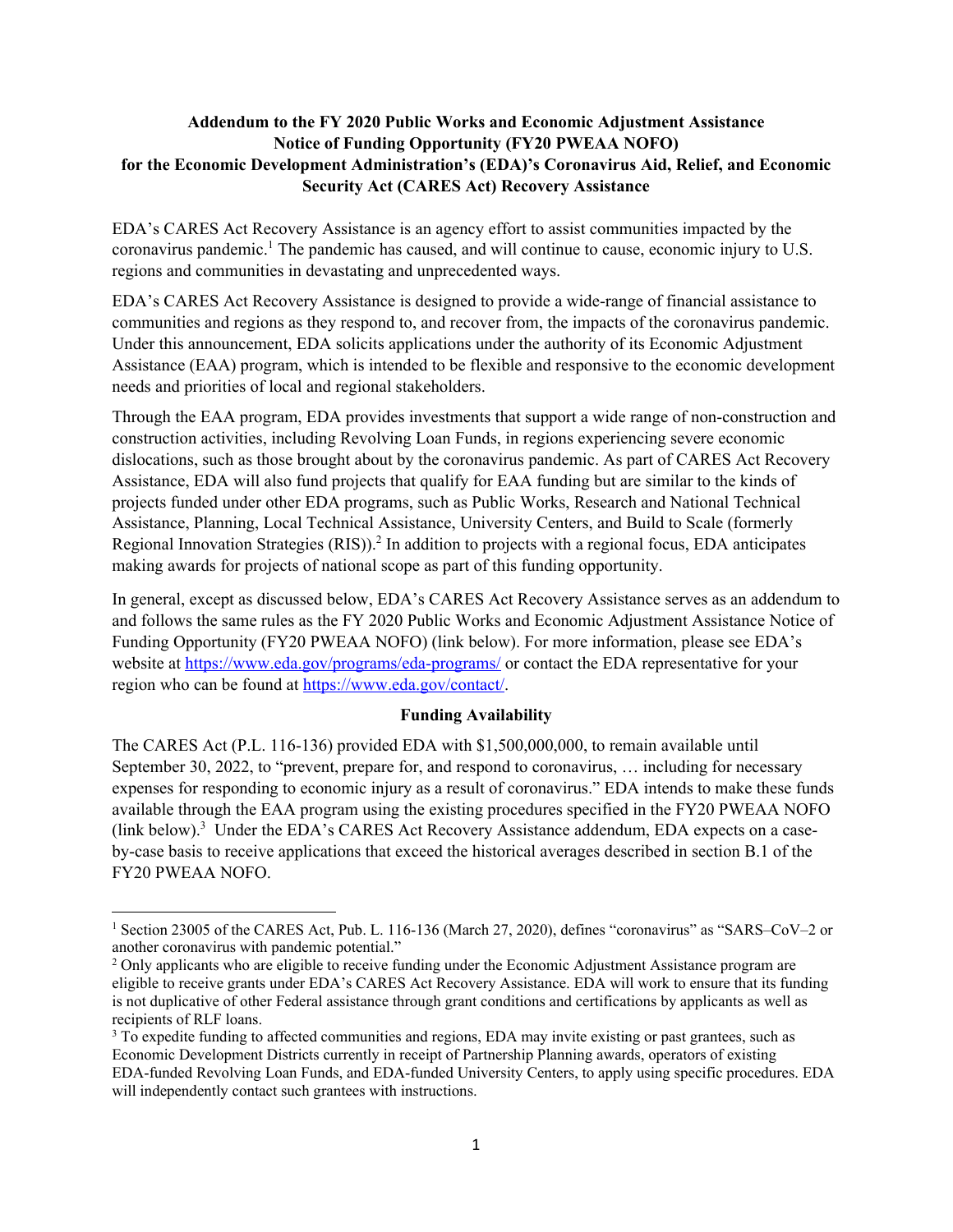EDA has allocated  $$1,467,000,000<sup>4</sup>$  in supplemental program funds among its offices as follows:

Atlanta Regional Office – \$248,000,000 Austin Regional Office – \$236,000,000 Chicago Regional Office – \$225,000,000 Denver Regional Office – \$193,000,000 Philadelphia Regional Office – \$259,000,000 Seattle Regional Office – \$266,000,000 Headquarters – \$40,000,000

#### **Note: When appropriate, EDA may exercise its discretion to adjust the allocations to its offices based on its experience in administering the supplemental appropriations to ensure funds are used to maximum effect, or to adjust to unforeseen changes in recovery efforts.**

#### **Eligible Applicants**

Eligible applicants under the EAA program include  $a(n)$ :

- a. District Organization;
- b. Indian Tribe or a consortium of Indian Tribes;
- c. State, county, city, or other political subdivision of a State, including a special purpose unit of a State or local government engaged in economic or infrastructure development activities, or a consortium of political subdivisions;
- d. Institution of higher education or a consortium of institutions of higher education; or
- e. Public or private non-profit organization or association acting in cooperation with officials of a political subdivision of a State.

#### **EAA Program and Application Requirements for EDA's CARES Act Recovery Assistance**

The following EAA program requirements are specific to EDA's CARES Act Recovery Assistance. This is an addendum to the FY20 PWEAA NOFO (link below), and unless otherwise stated below, the requirements of the FY20 PWEAA NOFO apply. Please see the FY20 PWEAA NOFO for information on other EAA program requirements, award information, and the content and form of application submissions.

#### CARES Act Recovery Assistance Projects

Successful applications will enable affected communities to respond to the impacts of the coronavirus pandemic by supporting affected businesses and communities, including by providing technical assistance to retain existing and hire new employees; by providing a range of skills-training and workforce development projects to help employees compete for high-quality jobs; and by developing and implementing strategies to diversify regional economies to create jobs in new or existing industries. EAA investments are designed to help communities catalyze public-private partnerships to foster collaboration, attract investment, create jobs, and foster economic resiliency and prosperity. Examples of projects that may be funded through CARES Act Recovery Assistance include economic recovery planning and preparing technical strategies to address economic dislocations caused by the coronavirus pandemic,

<sup>&</sup>lt;sup>4</sup> Congress authorized up to \$30,000,000 to cover EDA's administrative and oversight activities related to these awards and a transfer of \$3,000,000 to the Department of Commerce's Office of the Inspector General for related investigations and audits.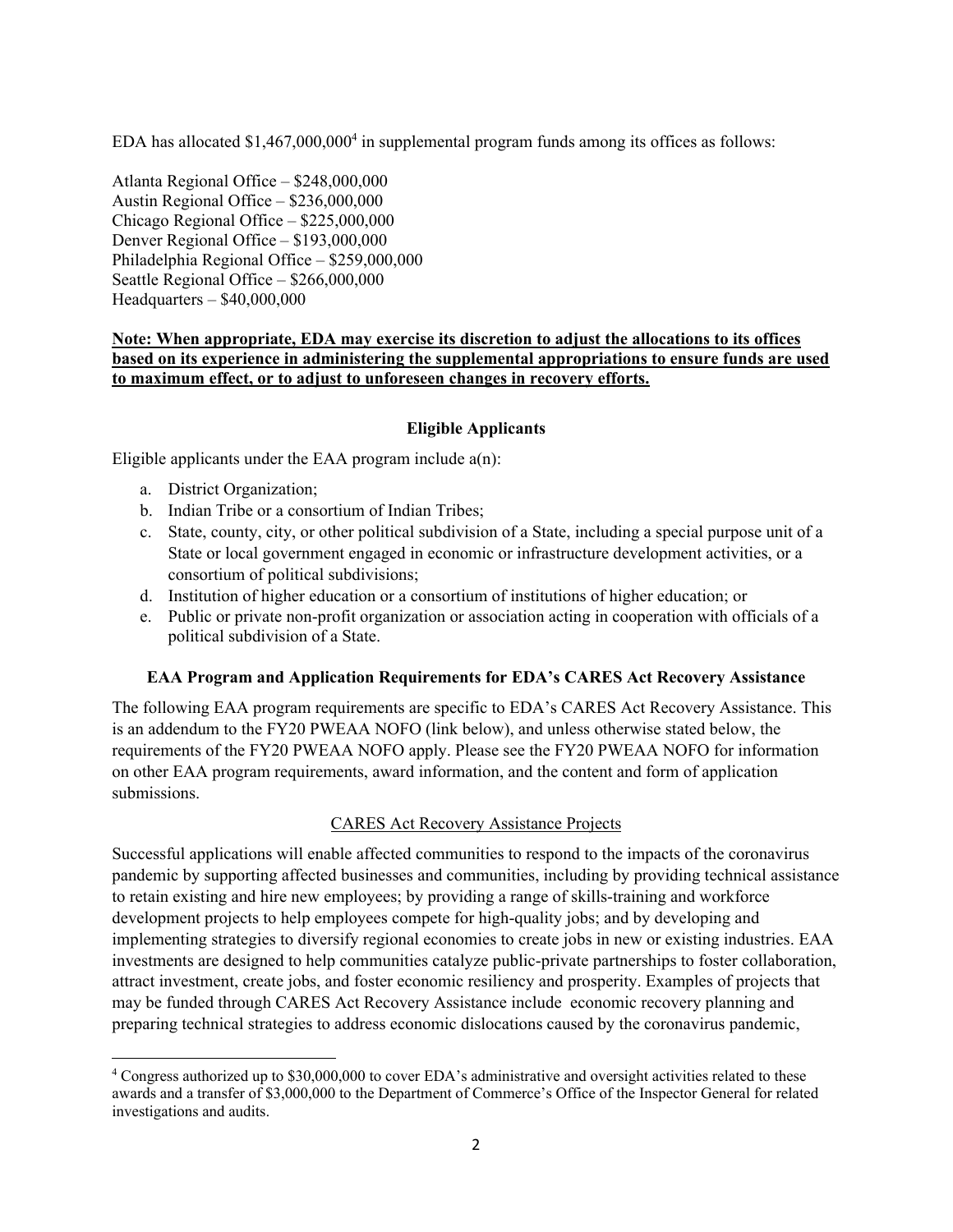preparing or updating resiliency plans to respond to future pandemics, implementing entrepreneurial support programs to diversify economies, and constructing public works and facilities that will support economic recovery, including the deployment of broadband for purposes including supporting telehealth and remote learning for job skills.

#### Economic Distress Criteria and Special Need; Pandemic Response Requirement

Section C.3. of the FY20 PWEAA NOFO (starting on pg. 13) sets out the economic distress criteria for the EAA program, including "Special Need" criteria. EDA has determined that economic injury from the coronavirus pandemic constitutes a "Special Need," and eligibility may be established on that basis without reference to the other economic distress criteria specified in the FY20 PWEAA NOFO. This determination of nationwide eligibility for these funds is consistent with the President's March 13, 2020 *Proclamation on Declaring a National Emergency Concerning the Novel Coronavirus Disease (COVID-19) Outbreak* that established a national emergency for all states, tribes, territories, local governments, and the District of Columbia (https://www.fema.gov/news-release/2020/03/13/covid-19-emergencydeclaration).

To be eligible for funding under EDA's CARES Act Recovery Assistance, applicants must explain clearly in their application how the proposed project would "prevent, prepare for, and respond to coronavirus" or respond to "economic injury as a result of coronavirus." This explanation is required to assist reviewers in understanding how a proposed project aligns with the goals of EDA's CARES Act Recovery Assistance. For example, if Smith County has experienced significant small business closures as a result of the pandemic, Smith County must demonstrate how the project addresses small business recovery and resilience priorities and objectives established under a Comprehensive Economic Development Strategy (CEDS) or other strategy acceptable to EDA (see below for information on strategy requirements). Projects that consider economic recovery in general must address the direct consequences of the coronavirus pandemic itself and how the project will contribute the community's' recovery and resiliency. **The extent to which a proposed project responds to needs caused by the coronavirus pandemic is one factor that EDA will consider when evaluating applications for funding.** 

#### Cost Sharing or Matching

Section C.2. of the FY20 PWEAA NOFO (starting on pg. 11) sets out the cost sharing requirements for EDA projects. For EDA's CARES Act Recovery Assistance, given the extent of the economic impact and in accordance with the agency's statutory authority under Section 703 of the Public Works and Economic Development Act of 1965 (PWEDA) (42 U.S.C. § 3233), EDA generally expects to fund at least 80%, and up to 100%, of eligible project costs. In determining whether to fund a project's Federal share above 80%, EDA's Grants Officers in the applicable Regional Office will consider on a case-by-case basis whether the circumstances of the proposed project warrant a Federal share in excess of 80%, including whether the applicant has exhausted its effective taxing or borrowing capacity, the extent of the impact of the coronavirus pandemic on the region, or whether the region meets other thresholds for elevated need based on the relative economic distress of the region. Additionally, EDA may establish a maximum investment rate of up to 100% for projects of Indian Tribes. Any portion of the costs for the EDA scope of work funded below 100% must be borne by the recipient or provided to the recipient by a third party as a contribution for the purposes of and subject to the terms of the award.

The applicant is responsible for demonstrating to EDA that a grant rate above 80% is justified by providing statistics and other appropriate information on the nature and level of economic distress in the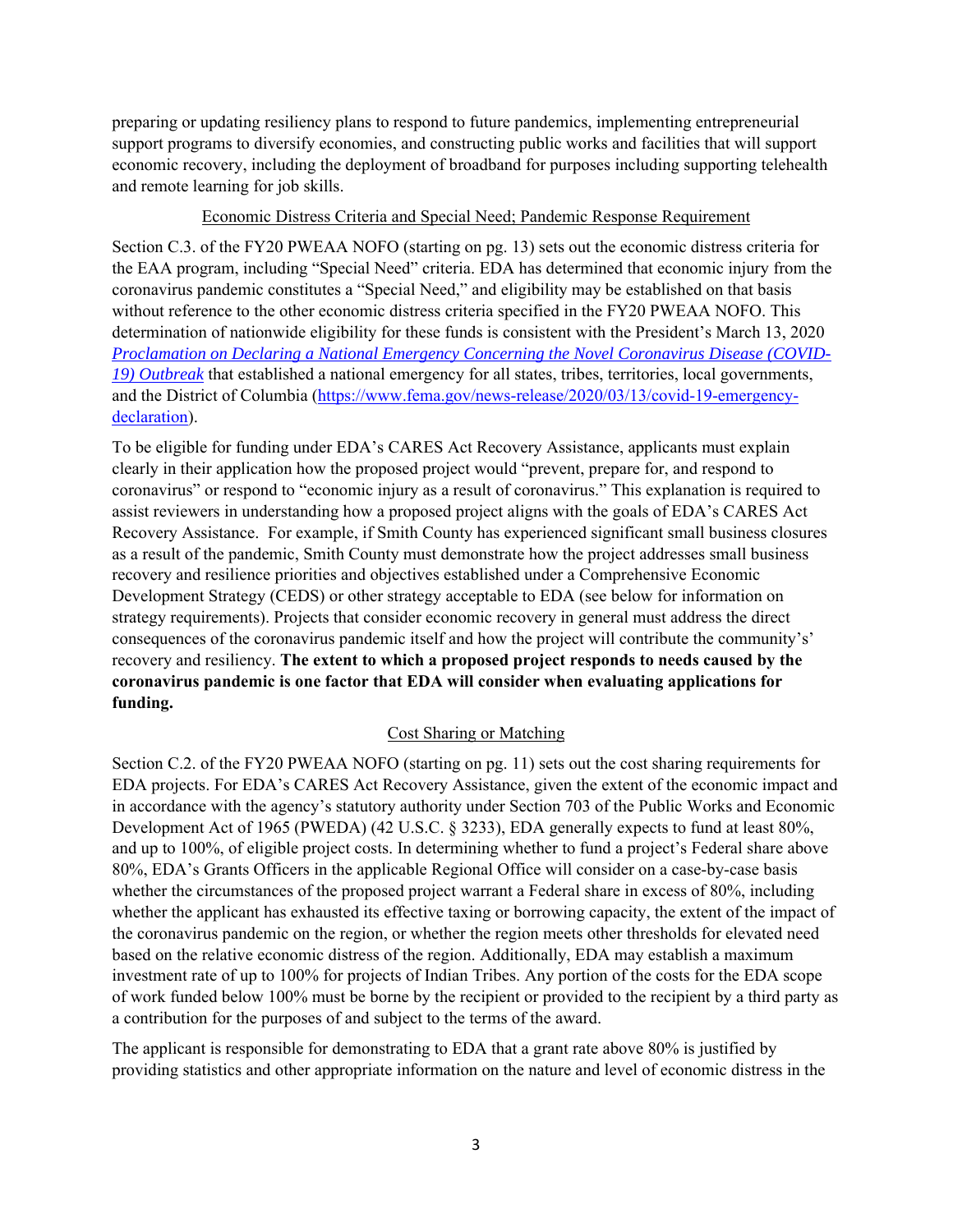region, including information regarding other recovery-related needs facing the region and the level of resources available to address those needs.

#### Comprehensive Economic Development Strategy (CEDS) Requirements

Except for a "Strategy Grant" to develop, update, or refine a CEDS, each project must be consistent with the region's current CEDS or equivalent EDA-accepted regional economic development strategy that meets EDA's CEDS or strategy requirements. Please see Section A.3. of the FY20 PWEAA NOFO (starting on pg. 5) for more information on CEDS requirements. In addition, in accordance with 13 CFR § 303.7(c)(1), in certain circumstances EDA may accept a non-EDA-funded CEDS that does not contain all the elements EDA requires of a CEDS.<sup>5</sup>

# Application Information, Review and Selection Process, and Link to FY20 PWEAA NOFO

**Applications are accepted on a rolling basis**. Unless otherwise directed by EDA, all applicants for CARES Act Recovery Assistance must follow instructions included within the FY20 PWEAA NOFO, which can be found on:

https://www.grants.gov/web/grants/view-opportunity.html?oppId=321695. As necessary, each EDA Regional Office will periodically convene investment review committees (IRCs) that consist of at least three EDA staff members. After EDA determines an application is complete, it will be reviewed by the IRC, which will make a recommendation to the Grants Officer regarding funding.<sup>6</sup>

Along with other controlling law, EDA's CARES Act Recovery Assistance awards will be governed by the Uniform Administrative Requirements, Cost Principles, and Audit Requirements as set forth in 2 C.F.R. part 200. For additional information, please contact the EDA representative for your region who can be found at https://www.eda.gov/contact/. Applicants should note that the Office of Management and Budget (OMB) has provided flexibility with respect to System of Award Management (SAM) registration at the time of application; however, at the time of award, the requirements of 2 C.F.R. § 200.205, *Federal awarding agency review of risk posed by applicants*, will continue to apply, including the requirement for SAM registration. In addition, current registrants in SAM with active registrations that expire before May 16, 2020 will be afforded an automatic one-time extension of 60 days.

# **Instructions for Applicants:**

- Download the FY20 PWEAA Notice of Funding Opportunity (NOFO) and application package from https://www.grants.gov/web/grants/view-opportunity.html?oppId=321695.

- In Form ED-900, section B.3.b., include a description of the economic impacts in the region from the coronavirus pandemic and describe how the proposed project scope of work will respond to those impacts and support pandemic recovery and resilience efforts. Applicants may also provide a separate narrative statement, not to exceed one page in length, of the economic impacts in the region from the coronavirus pandemic and how the proposed project scope of work responds to those impacts.

- Additionally, in Form ED-900, section B.6, explain how the proposed project would meet EDA's Recovery and Resilience investment priority, which all CARES Act Recovery Assistance projects are expected to meet. You may also explain in this space how the proposed projects will meet any of EDA's other investment priorities.

 $<sup>5</sup>$  In doing so, EDA shall consider the circumstances surrounding the application for Investment Assistance,</sup> including emergencies or natural disasters and the fulfillment of the requirements of section 302 of PWEDA.

<sup>6</sup> *See* 13 C.F.R. § 302.2 ("When non-statutory EDA administrative or procedural conditions for Investment Assistance awards under PWEDA cannot be met by an Eligible Applicant as the result of a disaster, EDA may waive such conditions.").